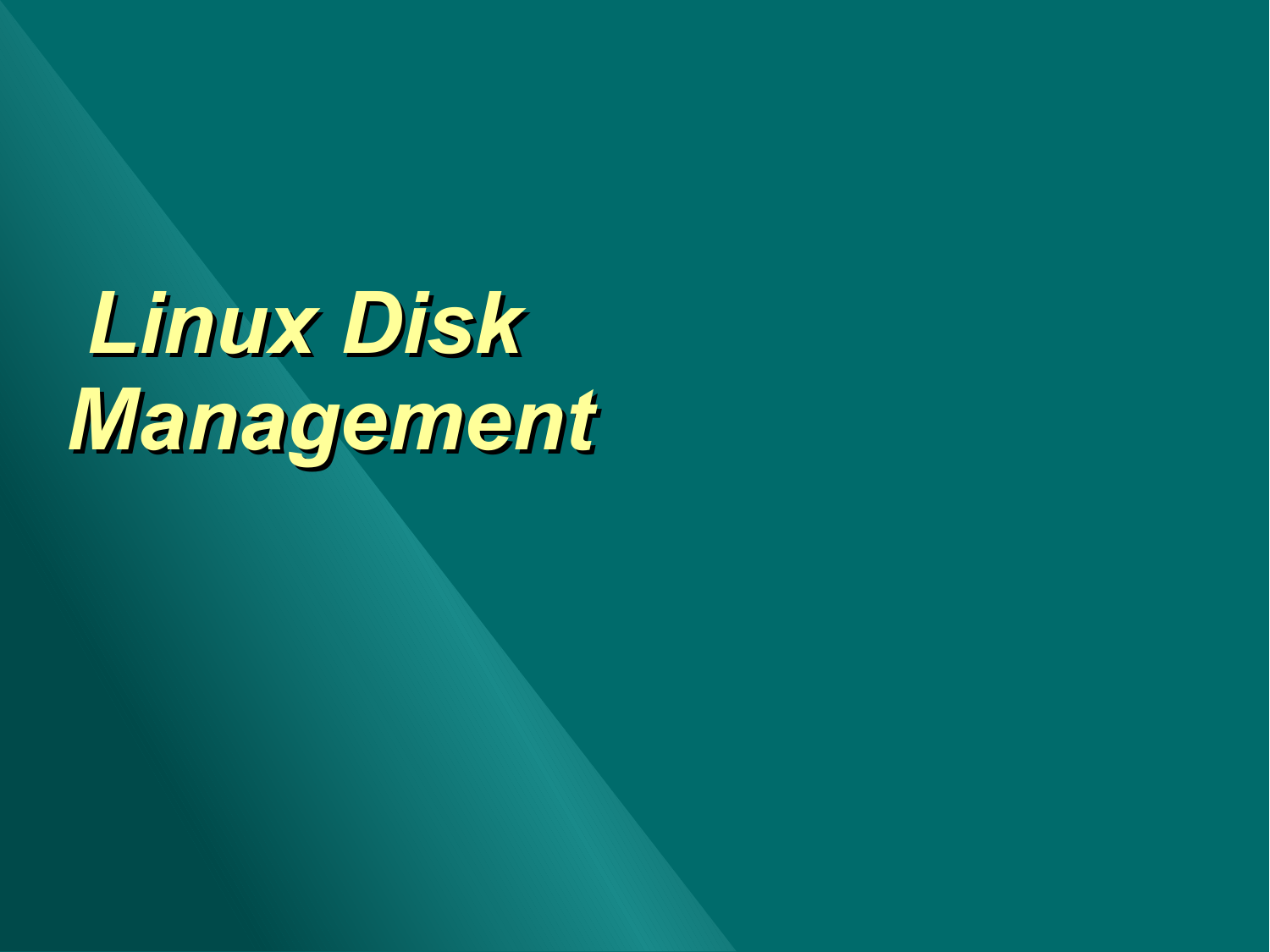

© 2001 Adam Tauno Williams (awilliam@whitemice.org)

Permission is granted to copy, distribute and/or modify this document under the terms of the GNU Free Documentation License, Version 1.1 or any later version published by the Free Software Foundation with no Invariant Sections, no Front-Cover Texts, and no Back-Cover Texts. You may obtain a copy of the GNU Free Documentation License from the Free Software Foundation by visiting their Web site or by writing to: Free Software Foundation, Inc., 59 Temple Place - Suite 330, Boston, MA 02111-1307, USA.

If you find this document useful or further it's distribution we would appreciate you letting us know.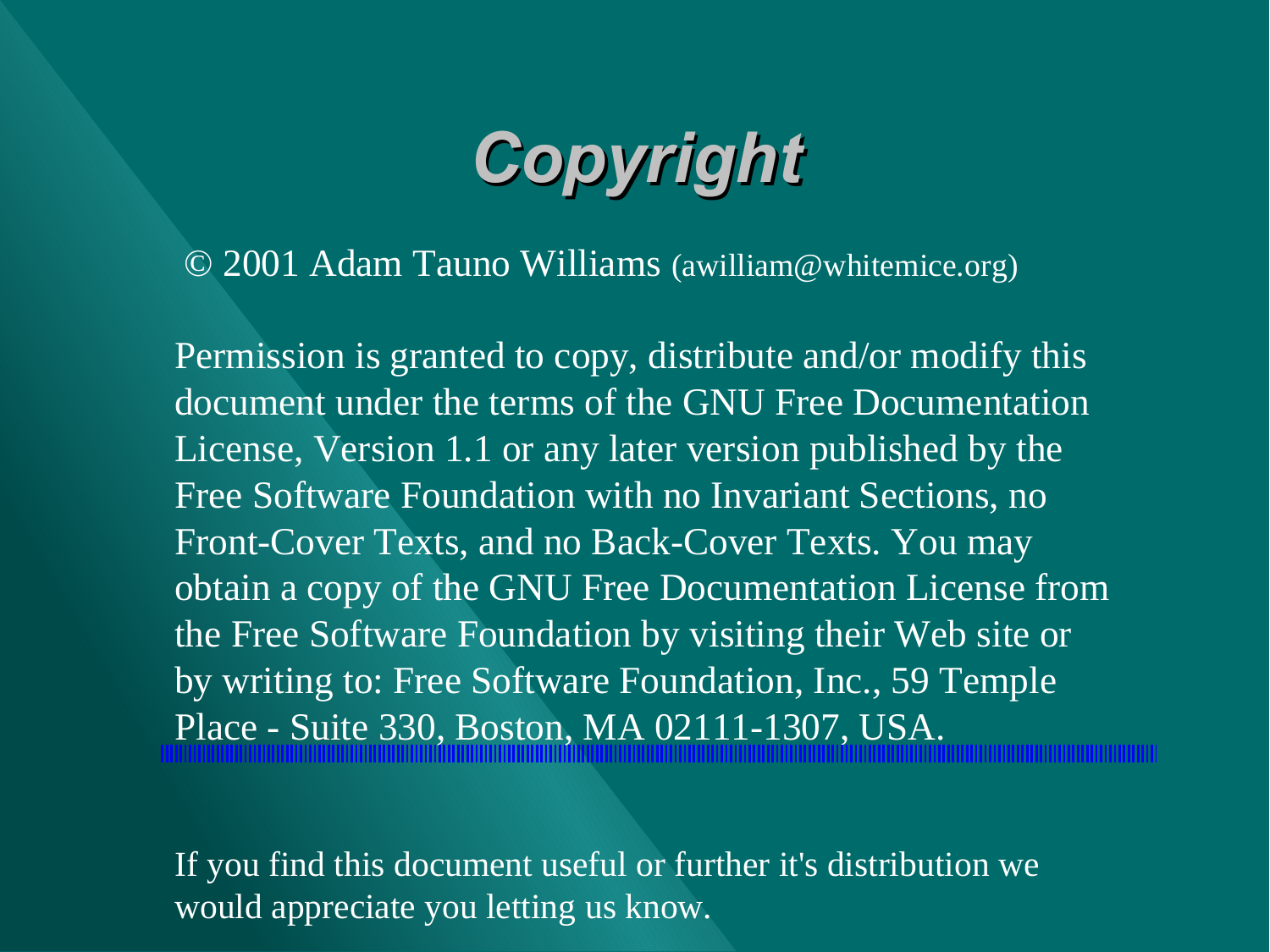**The Disk Itself**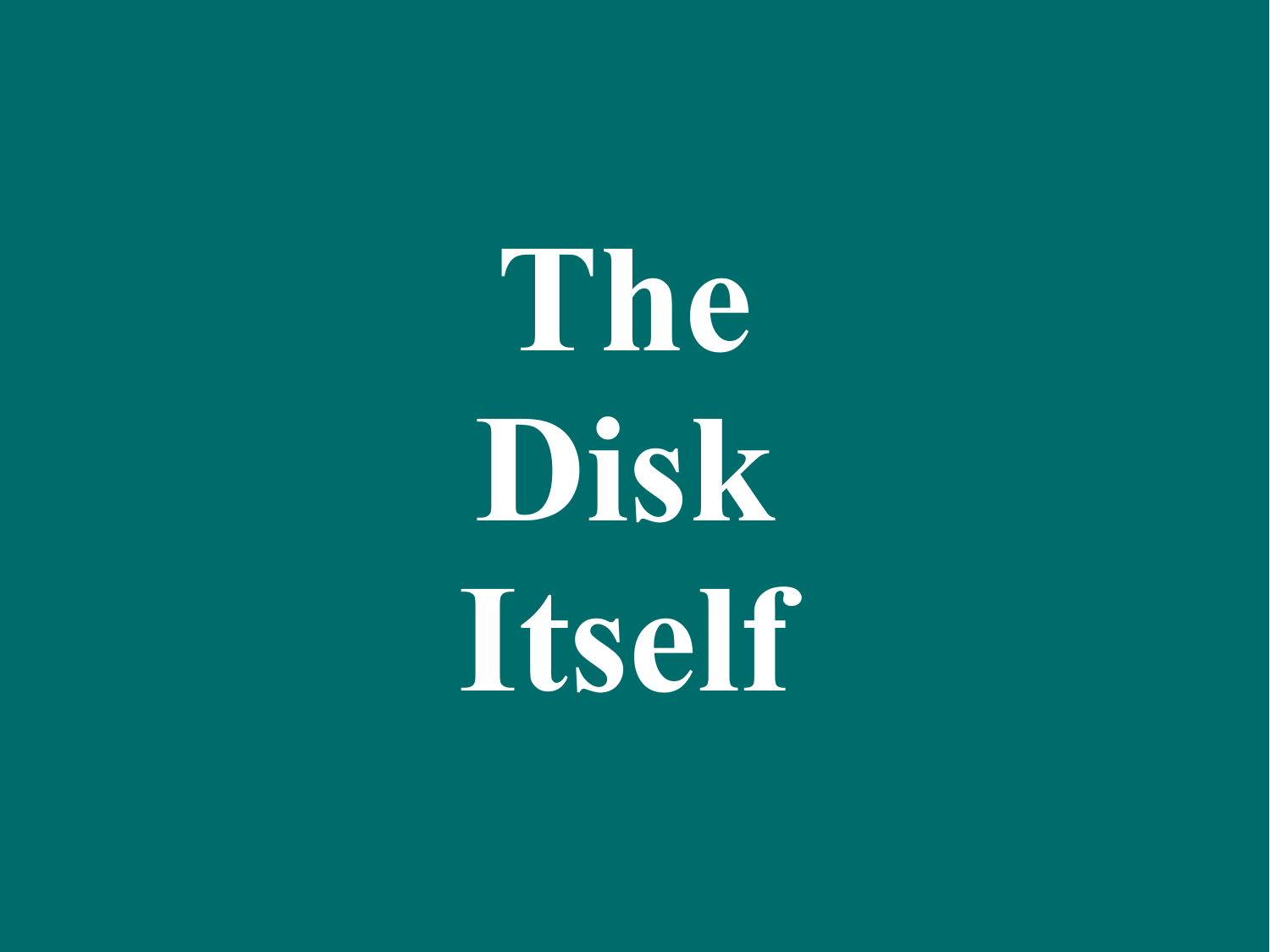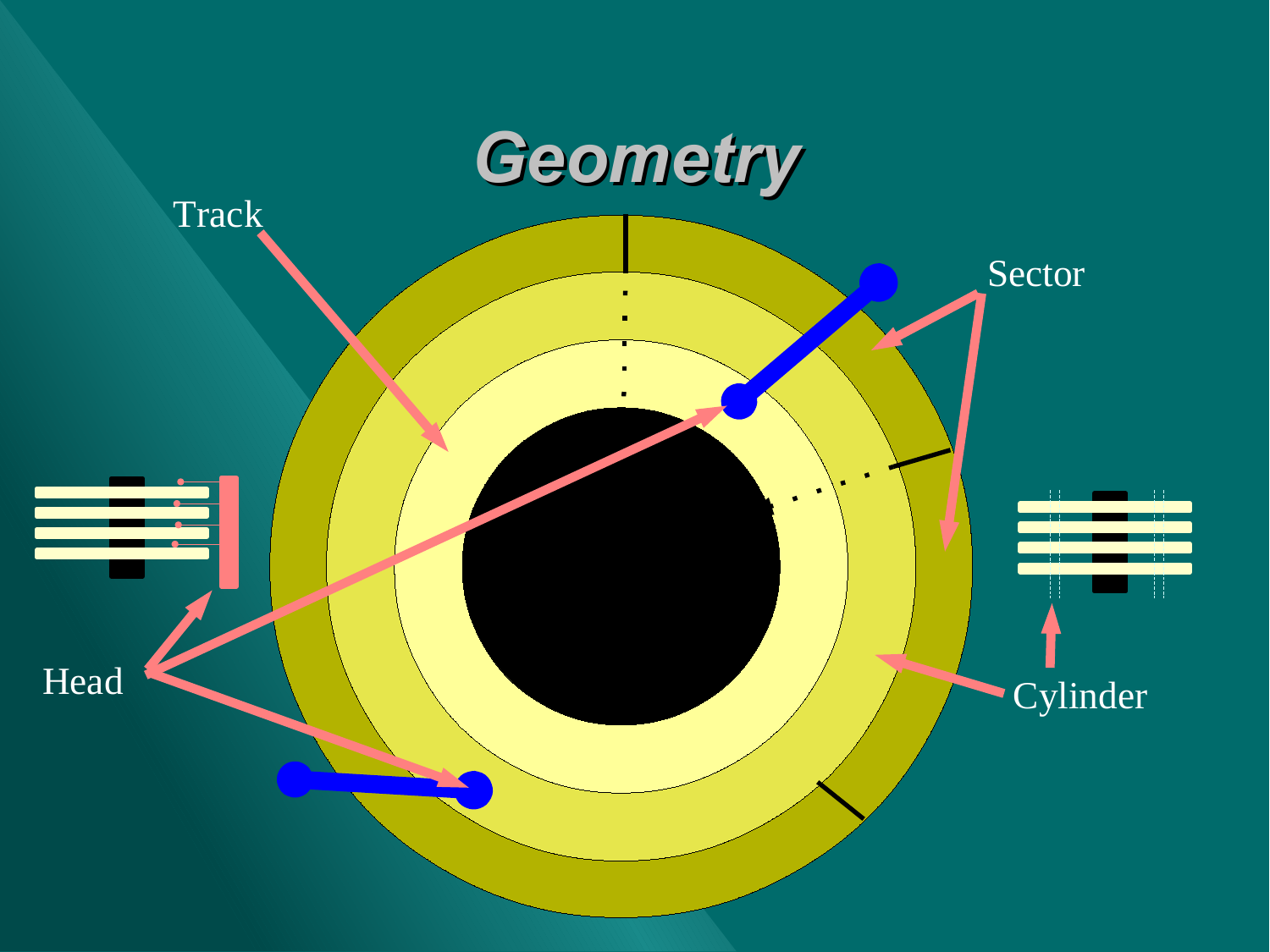## *Zone Bit Recording*

Zone Bit Recording (ZBR) permits sectors on the disk to contain a "*variable*" amount of information and is one of the reasons for the sudden explosion in disk capacity.

> **With** ZBR 120k



**Without** ZBR 96k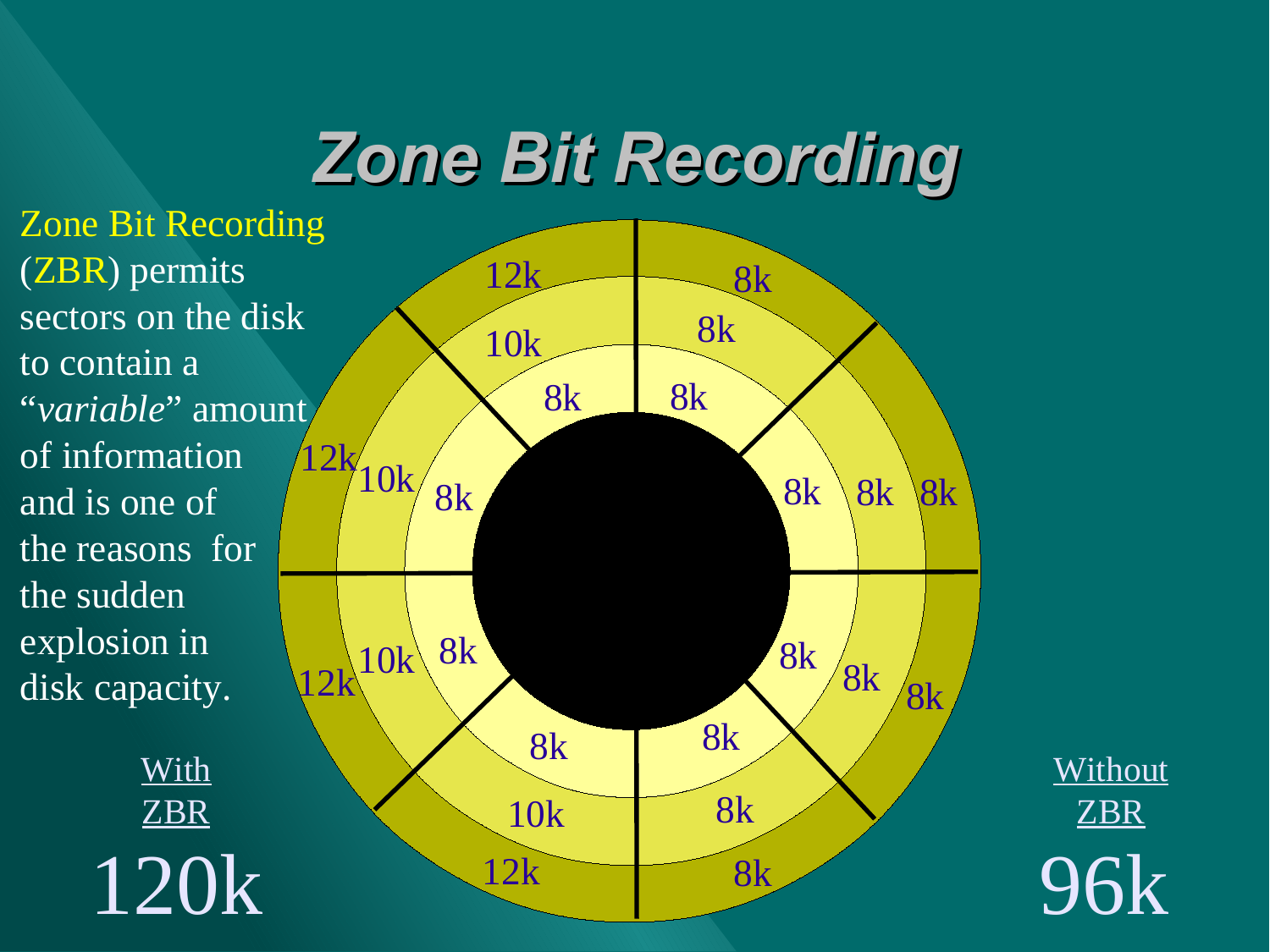## *Beyond the platter...*

Data waiting to be sent to the host or written to the drive platter is stored in RAM on the drive itself.

More is better.



The drive firmware controls how the drive deals with error conditions, performs read-ahead, etc. High end drives often perform better even though all other characteristics are roughly equal.

> The rate at which the platters spin is rated in RPM. Typical speeds are 5,400, 7,200, and 10,000. Drives that spin faster are *generally* better performers as a given area of the platter passes under the head sooner / more often.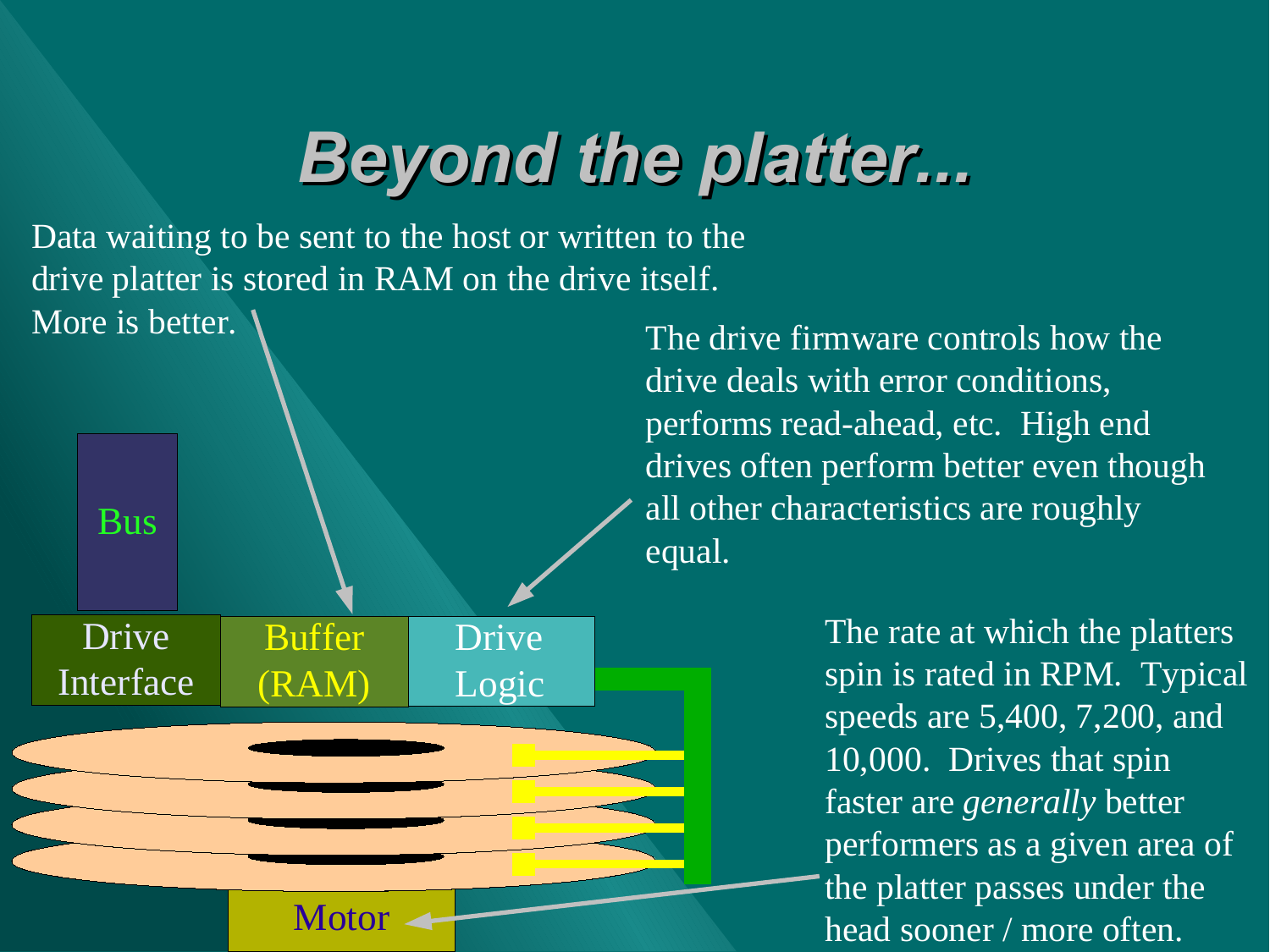# *The Master Boot Record*

*These boots are made for walking... -***Nancy Sinatra**

After your Intel computer completes POST (Power On Self Test), it attempts to find a 16 bit real-mode program in order to commence operation; this is either an Operating System (Microsoft DOS) or a boot loader (LILO, GRUB, NT Loader, etc....).

BIOS routing INT 19 usually tries to read the Master Boot Record (cylinder 0, head 0, sector 0) of the first fixed disk. If a valid boot record is found, INT19 loads to code beginning at 0000:7c00 and moves the CPUs instruction pointer to that address.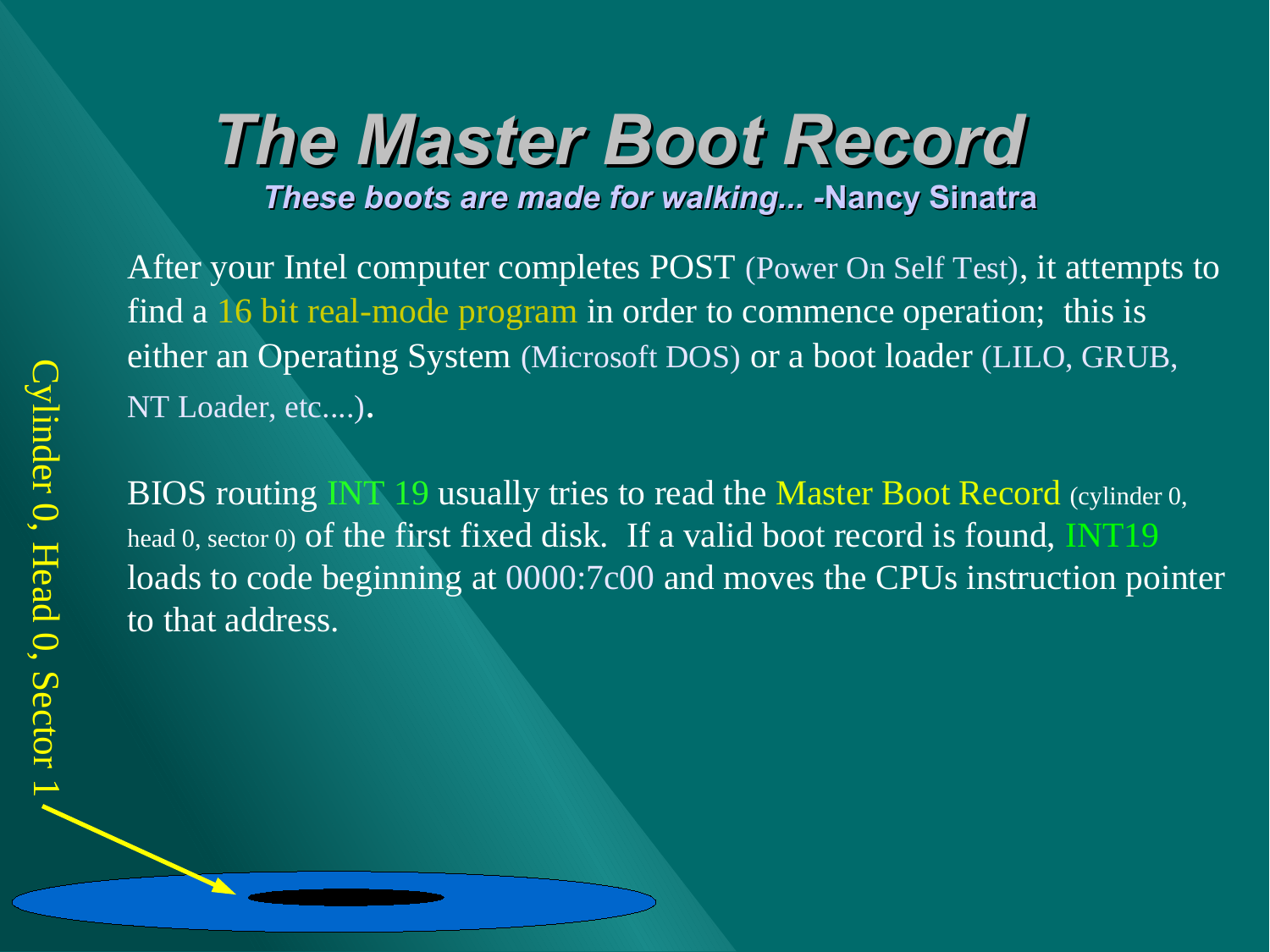## *The Partition Table*

 *To stand upon time's table, until the petals fall – Billy M. Smallwoord* A disk is divided up into ranges of sectors referred to as partitions. Each partition is labeled with a type (FAT-12, FAT-16, Linux swap, OS/2) byte which advises the operating system how to deal with the contents of the partition (which may involve ignoring the partition entirely).

Bytes  $446$  through  $509$  (0x1be - 0x1fd) of the master boot record contain the drives primary partition table. All sectors between the master boot record and the first partition are unused. The primary partition table can only define four partitions.

Primary Partition #1 Primary Partition #2 Primary Partition #3

If more partitions are desired, one of the slots can indicate an *extended* partition. The first sector of an extended partition is a secondary partition table which further divides the *extended* partition

Primary Partition #4 **Extended Partition #5** Extended Partition #6 Extended Partition #7 Extended Partition #8

Extended Partition #9 Extended Partition #10 Extended Partition #11 Extended Partition #12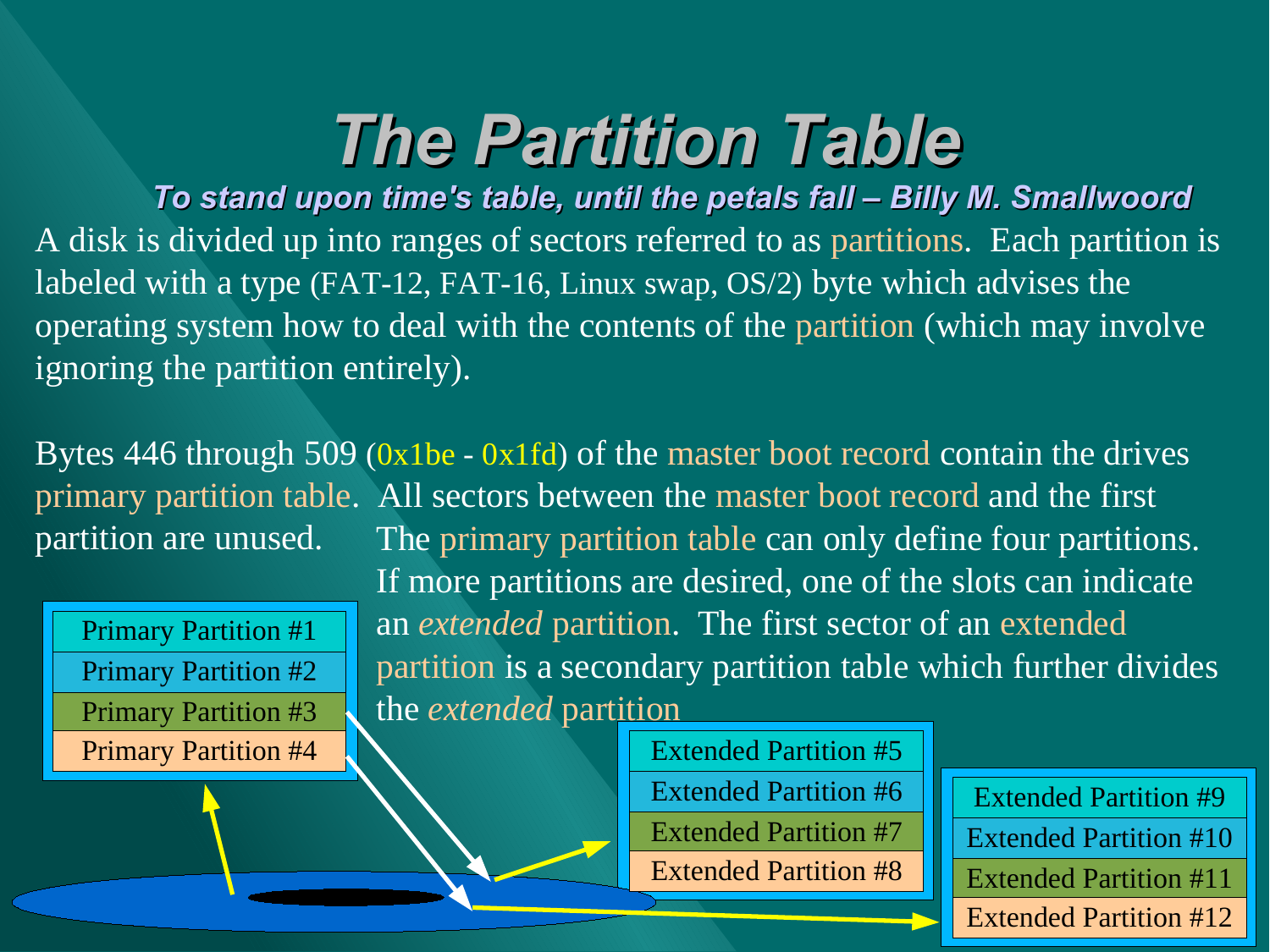# *Physical Performance Effects*

*Until you get it on the red line overload – Kenny Loggins*

One result of ZBR is that outer tracks yield a much higher "*sustained*" data transfer rate since more contiguous data can be read without head movement. On some drives the outer tracks will yield almost TWICE the data transfer rate as inner tracks.

> "Two heads are better than one." Since the heads actually perform all the work, placing potentially high demand data under as many heads as possible will result in superior performance. This typically means "*stripe-ing*" the data across multiple/many disk devices.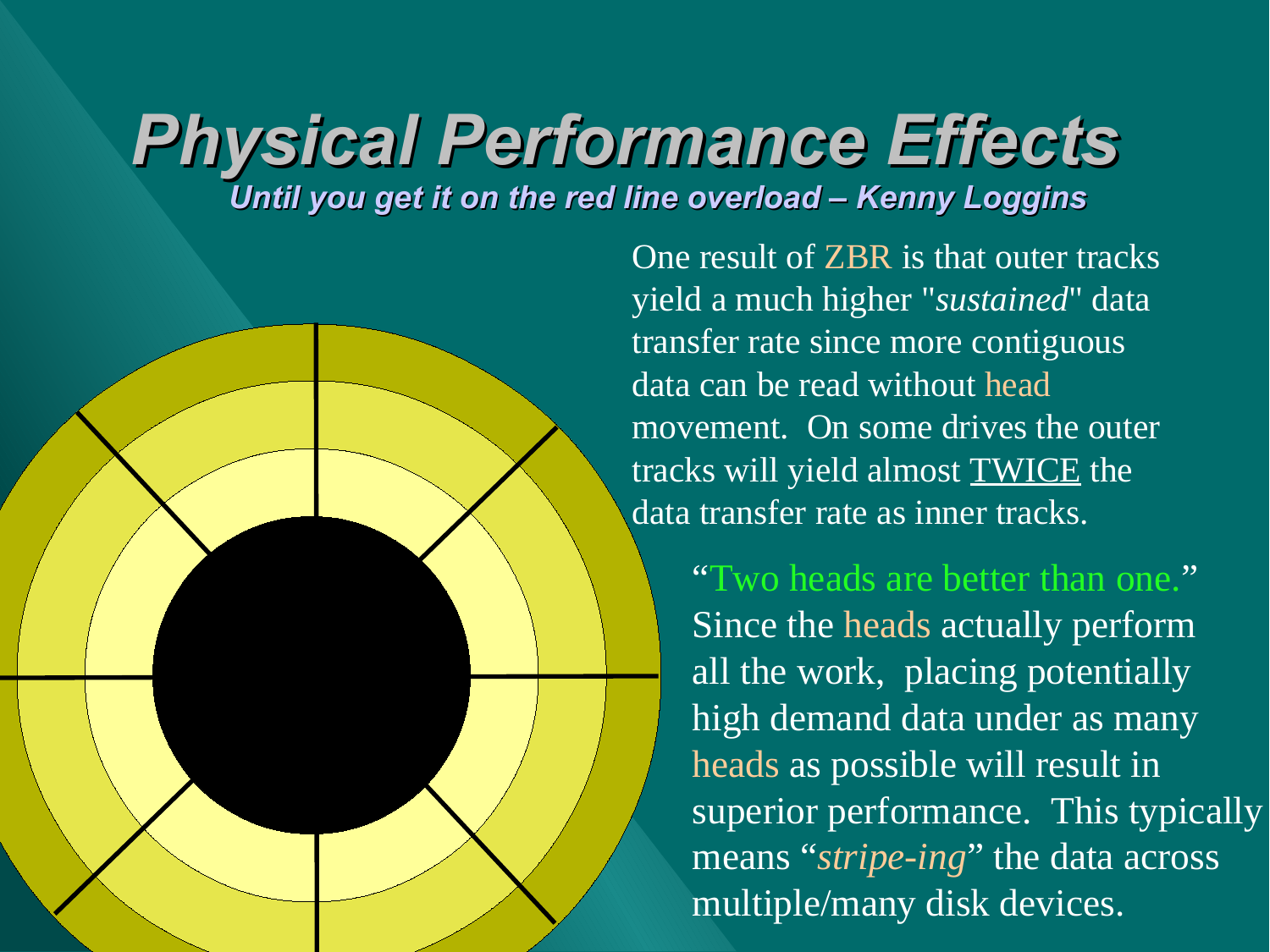# **The Bus (Disk Connectivity)**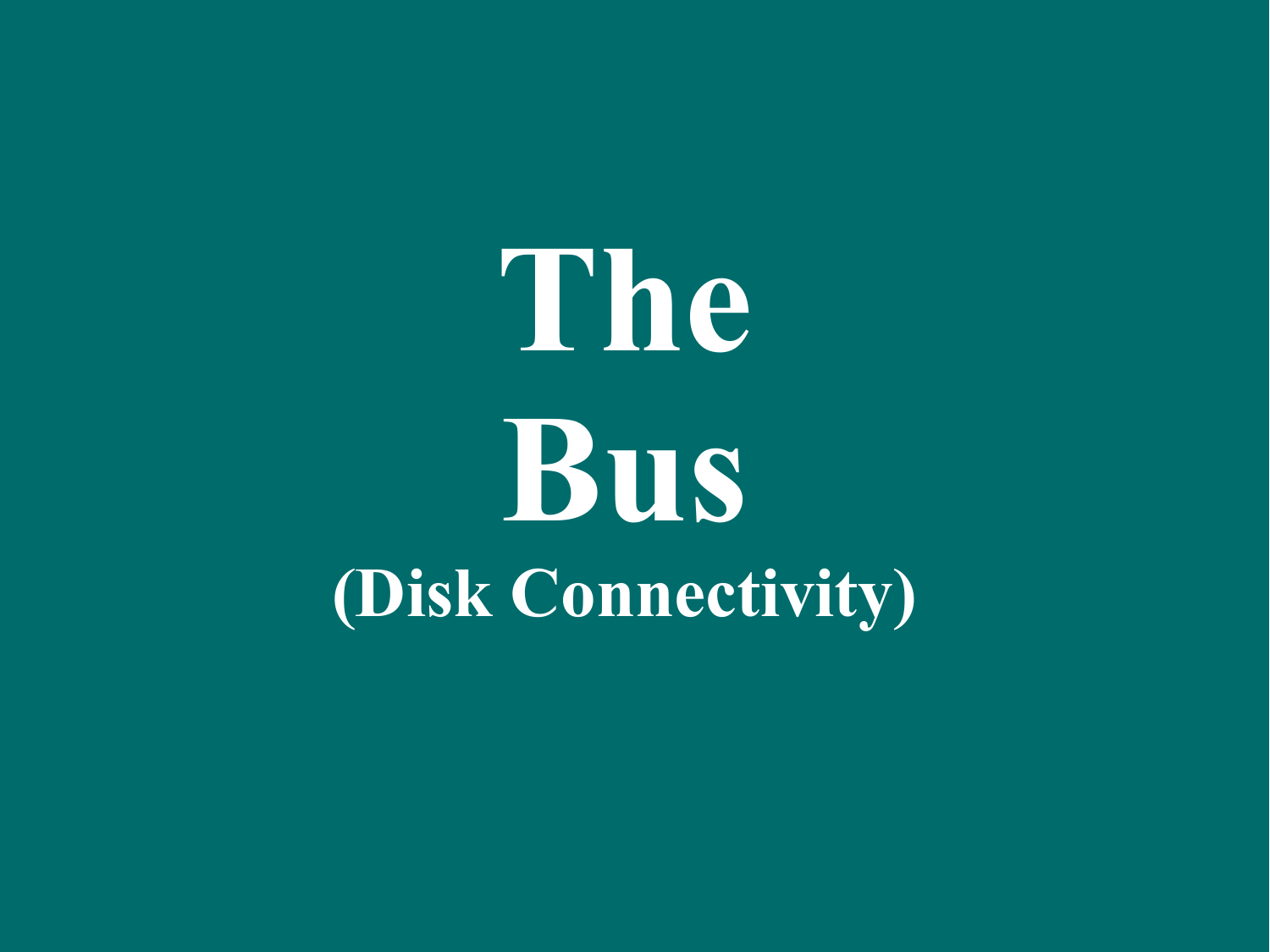## *The Bus / Controller The wheels on the bus go round and round – Tweenies*

A fixed disk attaches to the system via some type of Bus (and corresponding type of controller or adapter). The most common two classes of peripheral buses in "i386" class machines are IDE and SCSI.

Most USB attached fixed disks or removable media storage use SCSI-over-USB emulation.

See: http://www.linux-usb.org

Most parallel port attached fixed disks or removable media storage use IDE emulation, with each device containing its own IDE controller and bus. See: http://www.torque.net/linux-pp.html

Linux also supports several "obsolete" drive topologies such as MFM, RLL, ESDI, and "primitive IDE". There are rumors that support for some of these old technologies will drop out somewhere in the 2.4.*x* series. will not live long into the 2.4.x series. The 2.4.x series of the 2.4.x series. The 2.4.x series of the 2.4.x series.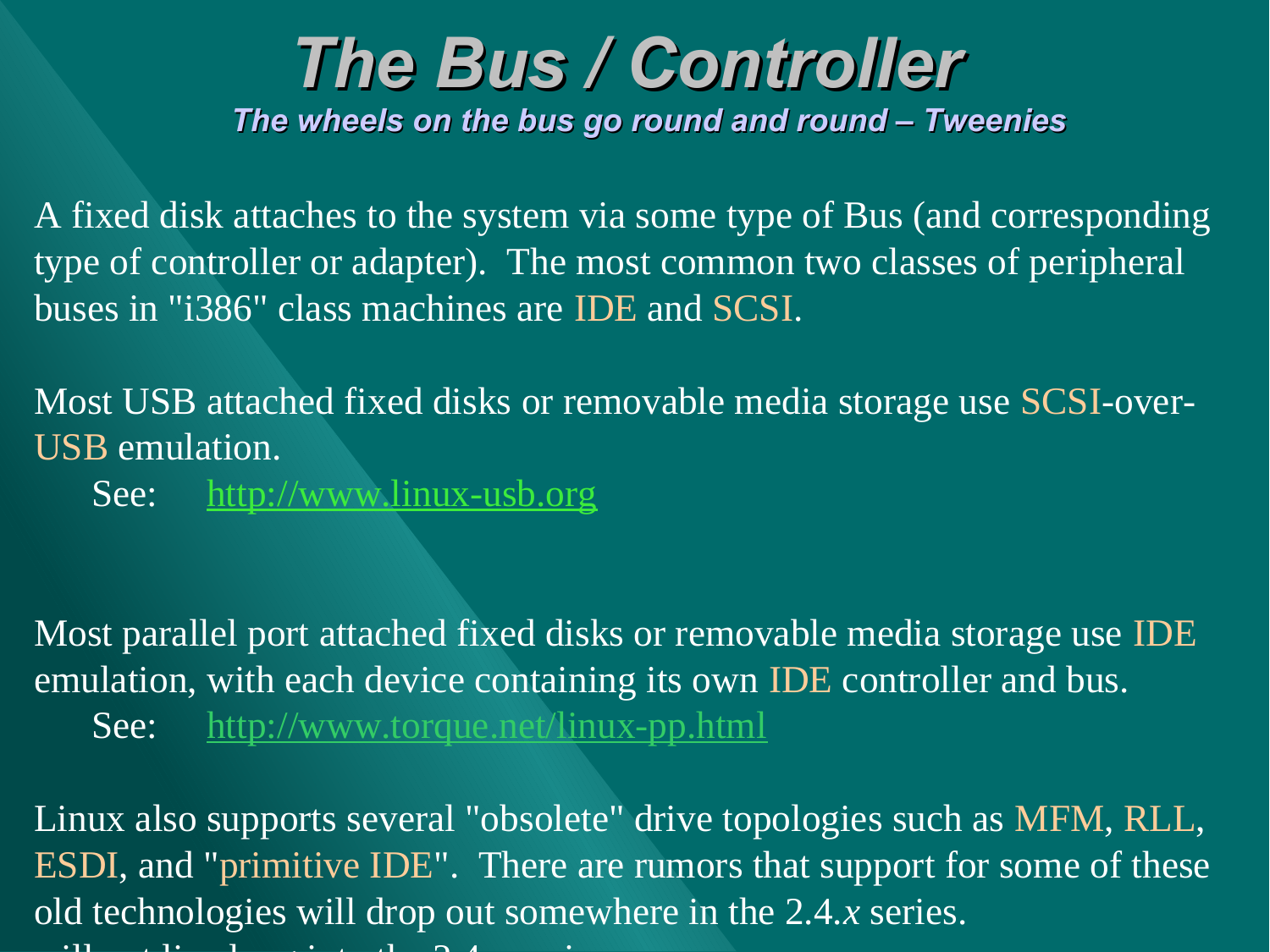

### *AT Attachment Peripheral Interface (ATAPI)*

PIC

Mod

Two devices may be setup on an IDE bus, one set as Master and the other as Slave. If one IDE device dies or hangs, it takes the entire bus with it.

Traditional IDE transfer rates are defined by PIO (Programmed I/O) modes:

Two devices on the same IDE bus may be limited to the PIO mode of the slowest device. Some IDE chipsets support "Independent Device Timing" in an attempt to overcome this limitation.

Ultra-IDE defines a standard for Bus Mastering IDE controllers that can transfer data to/from main memory via DMA as well as a parity checksum for data transferred on the bus. Unfortunately, very few drives currently support parity.

The IDE device is "blocking" when one device is active. The bus and other

| 'IO            |              |            |              |
|----------------|--------------|------------|--------------|
| <u>ode</u>     | <b>Speed</b> | <b>Bus</b> | Master (hda) |
|                | 3.3          | (ide0)     | Slave (hdb)  |
| $\overline{2}$ | 5.2          | <b>Bus</b> | Master (hdc) |
| 3              | 8.3          |            |              |
| 4              | 16.6         | (ide1)     | Slave (hdd)  |
|                |              | <b>Bus</b> | Master (hde) |
|                |              | (ide2)     | Slave (hdf)  |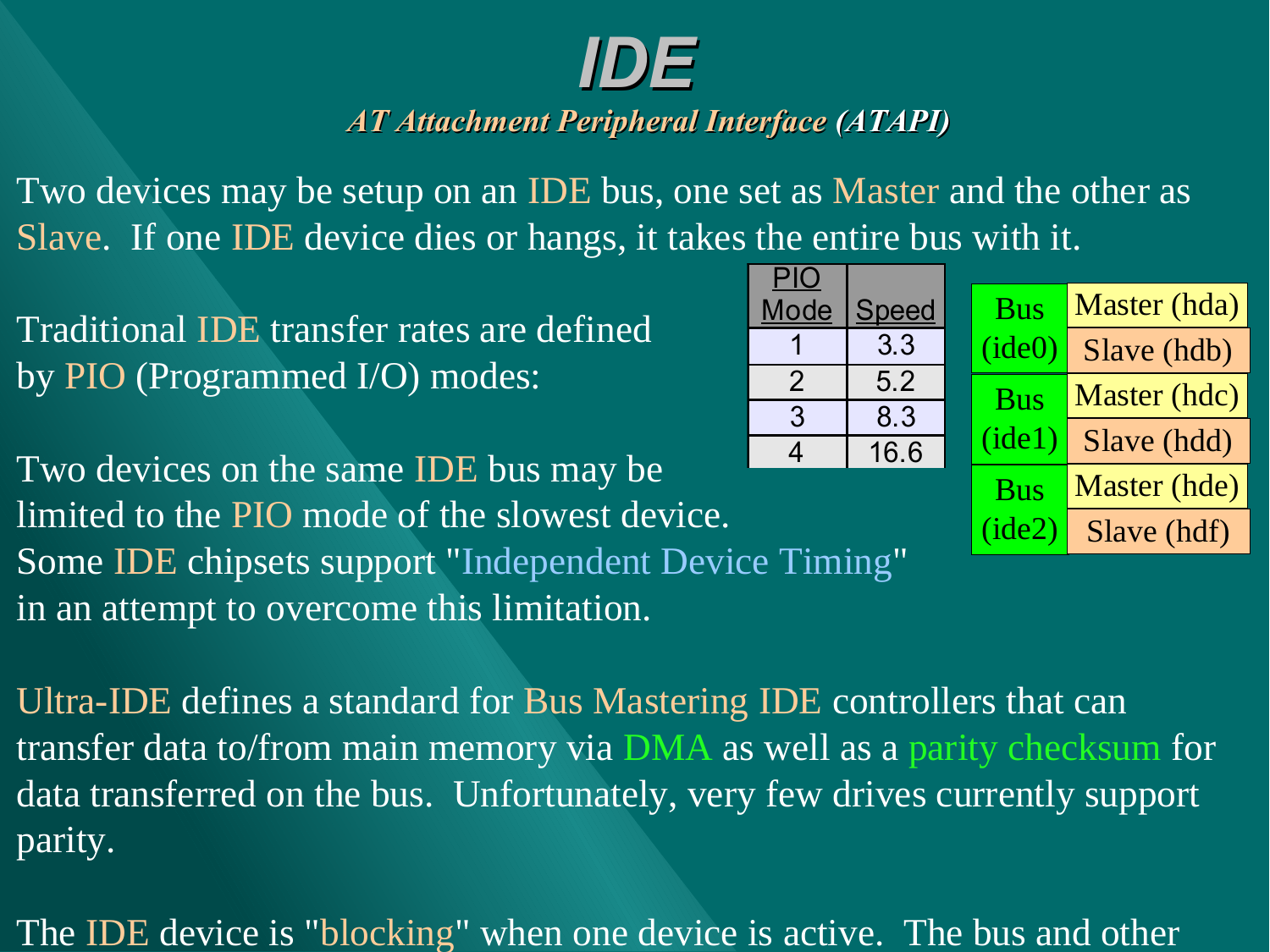# *IDE Tuning & Ximian GNOME*



Because the IDE/ATAPI specification is quite vague about certain issues, various IDE chipsets handle advanced features, such as DMA, slightly differently. To avoid possible catastrophic problems, the Linux kernel typically assumes conservative defaults when establishing the IDE driver.

Ximian GNOME provides a GUI tool, called "idetool", for enabling the various features of your IDE controller and devices.

There is also a command line tool called "hdparm".

For more information on tuning your IDE devices see: <ftp://kalamazoolinux.org/pub/pdf/PerfTune2001.pdf>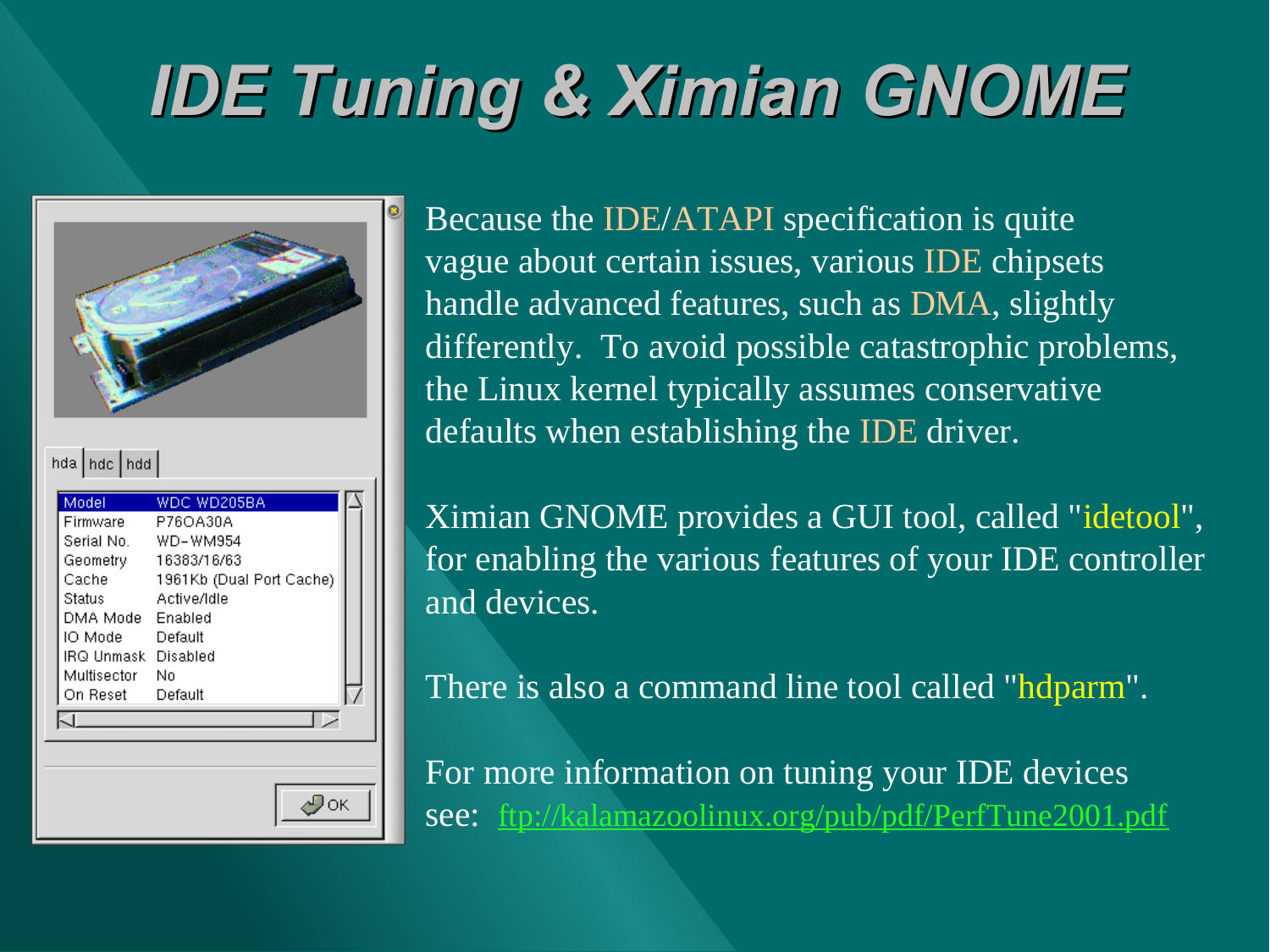## *SCSI*

SCSI is a more robust/advanced I/O bus than IDE, and until recently cost significantly more.

- SCSI supports an entire range of devices, not just fixed disks and CD-ROM drives.
	- SCSI is commonly used for scanners, tape drives, H.A. solutions and high performance printers.
- Each device on a SCSI chain is assigned a unique ID, with the controller itself usually set to ID "7".
	- Devices with lower ID's have precedence when the bus is under contention.
- Typically a controller will attempt to boot from device "0" if its BIOS is enabled. This can be adjusted at power-on with most controllers.
- The end of a SCSI chain must be "terminated". Or the last device must support self-termination. Lack of termination or poor termination will result in bus errors and/or erratic behavior.
- Different SCSI controllers vary widely in features/performance. Caveat Emptor.
- There is no hard limit to the number of SCSI controllers that can be installed in a system.
- A SCSI bus can handle device failures in most cases.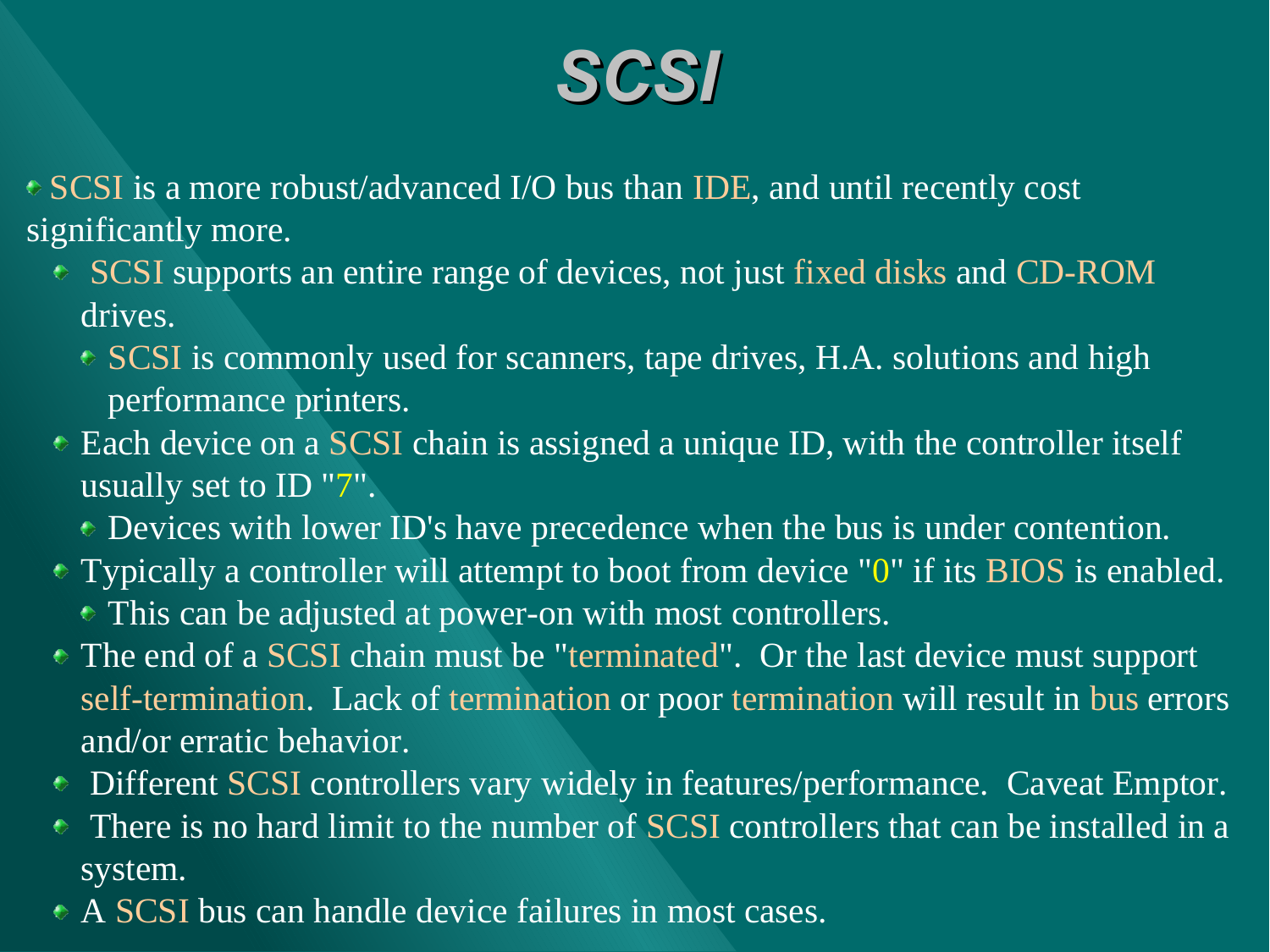## *The Bus Showdown I'm going down in a blaze of glory – Jon Bon Jovi*

|                        | Raw          | <b>Device</b>  |    | Error                       | <b>Multiple</b>       |
|------------------------|--------------|----------------|----|-----------------------------|-----------------------|
| <b>Bus Type</b>        | <b>Speed</b> | Count          |    | <b>Bus Width Correction</b> | <b>Active</b>         |
| <b>Traditional IDE</b> | 16.6         | $\overline{2}$ | 16 | N                           | N                     |
| Ultra-33 IDE           | 33.3         | $\overline{2}$ | 16 | $\boldsymbol{\gamma}$       | N                     |
| Ultra-66 IDE           | 66.6         | $\overline{2}$ | 16 | $\gamma$                    | N                     |
| <b>SCSI-1</b>          | 5            | 7              | 8  | V                           | γ                     |
| <b>Wide SCSI-2</b>     | 10           | 15             | 16 | Υ                           | Υ                     |
| <b>Fast SCSI-2</b>     | 10           |                | 8  | V                           | Y                     |
| <b>F/W SCSI-2</b>      | 20           |                | 16 | V                           | Y                     |
| Ultra SCSI-3           | 20           |                | 8  | V                           | V                     |
| W/U SCSI-3             | 40           | 15             | 16 | V                           | Y                     |
| S-SCSI (Firewire)      | $12 - 50$    | $\overline{?}$ |    | V                           | $\boldsymbol{\gamma}$ |

Some newer SCSI buses in high end machines support up to 160Mbps bus speed.  $\odot$ ? = The spec. defines an error-correction procedure that is not used by all drives. Bus speed bears no relation to the throughput of a given drive or device.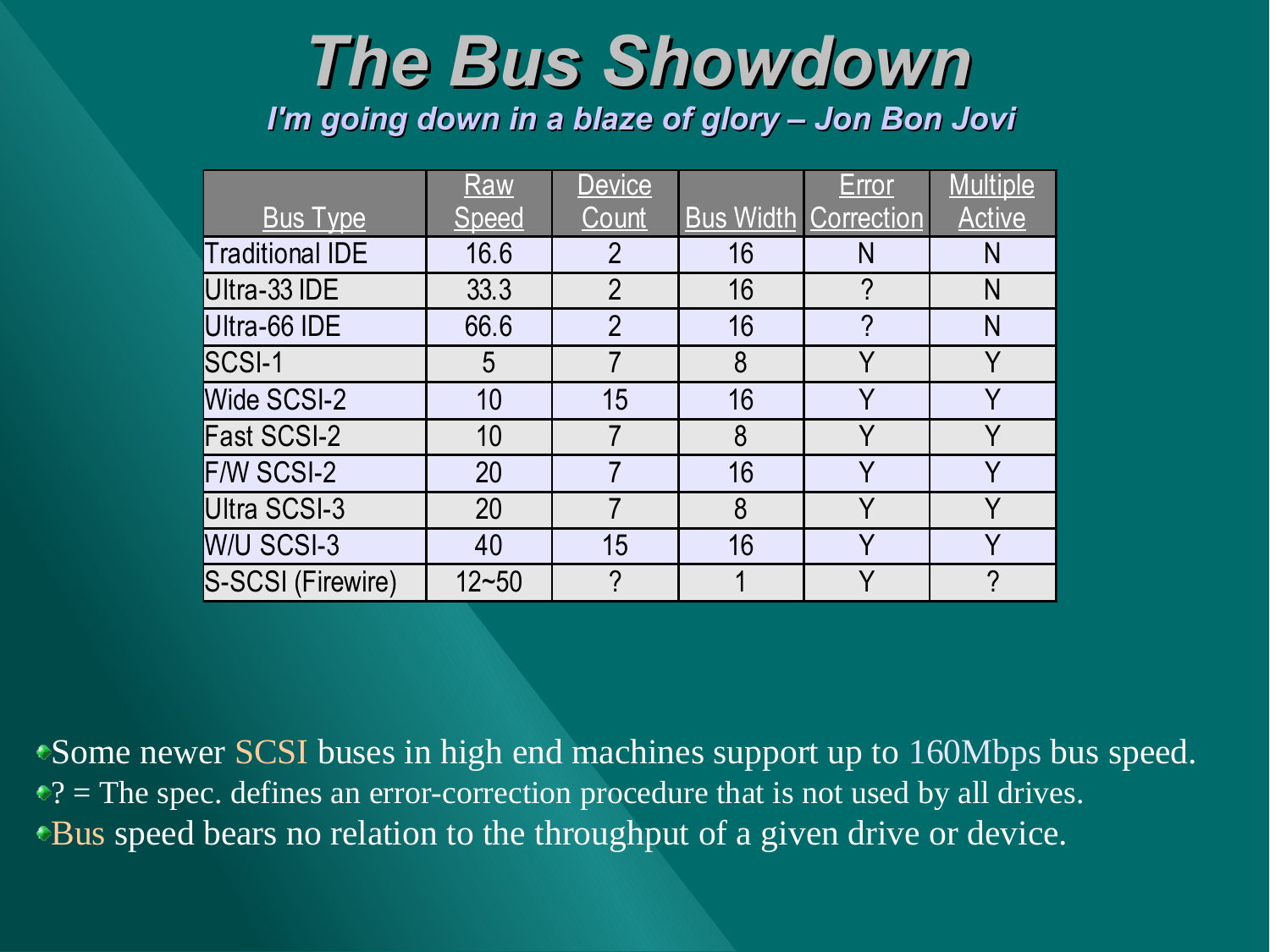**The I/O Stack**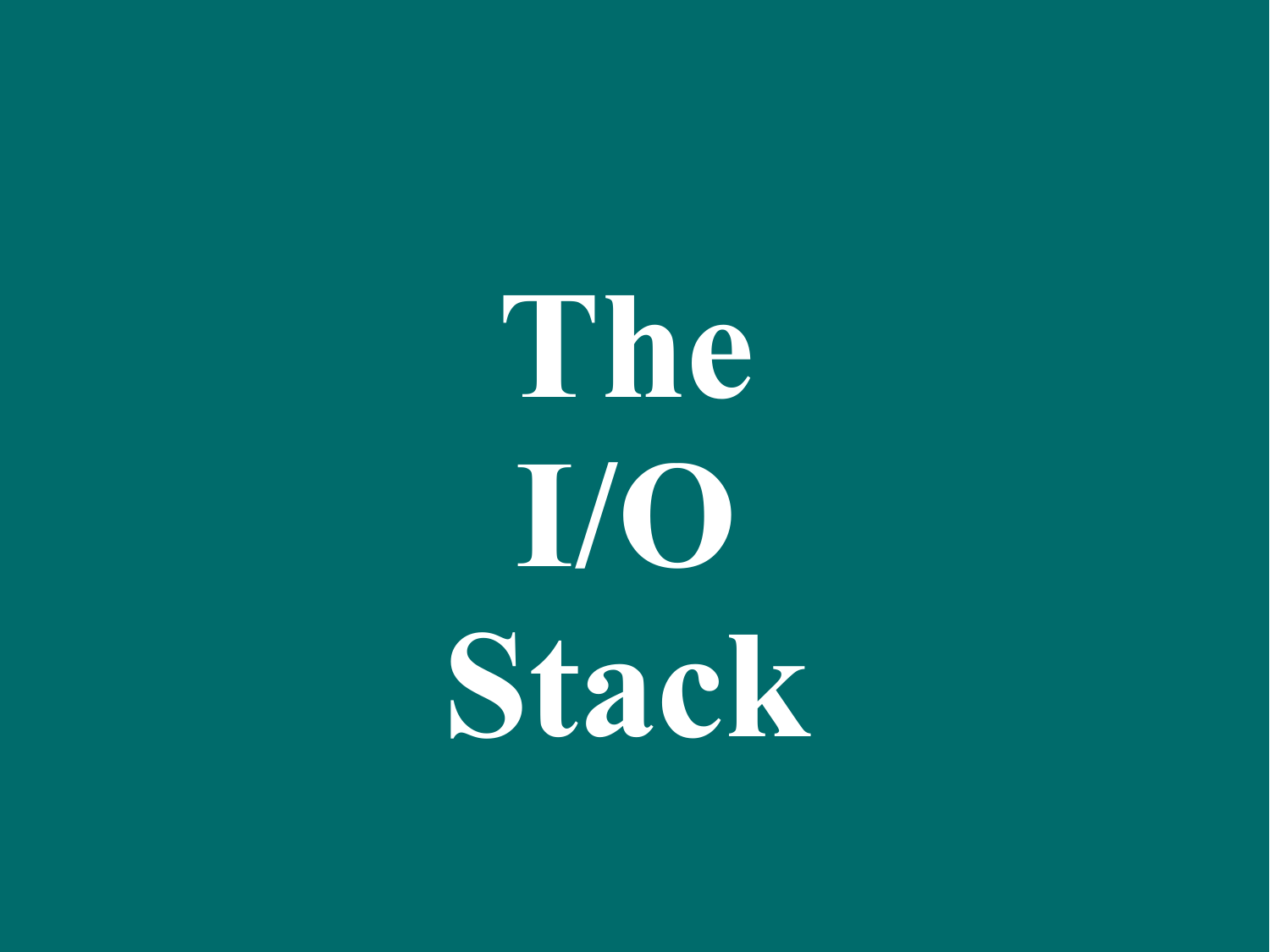## *The I/O Stack*



The OS manages all access to fixed disk devices.

Some bus architecture exists between the CPU(s)/core memory and the I/O device controllers. A single I/O bus may manage multiple I/O device controllers.

The controller integrates the system's I/O bus to the device I/O bus. A single controller may manage multiple device buses.

> The device bus (cable) links the controller and devices of the appropriate type.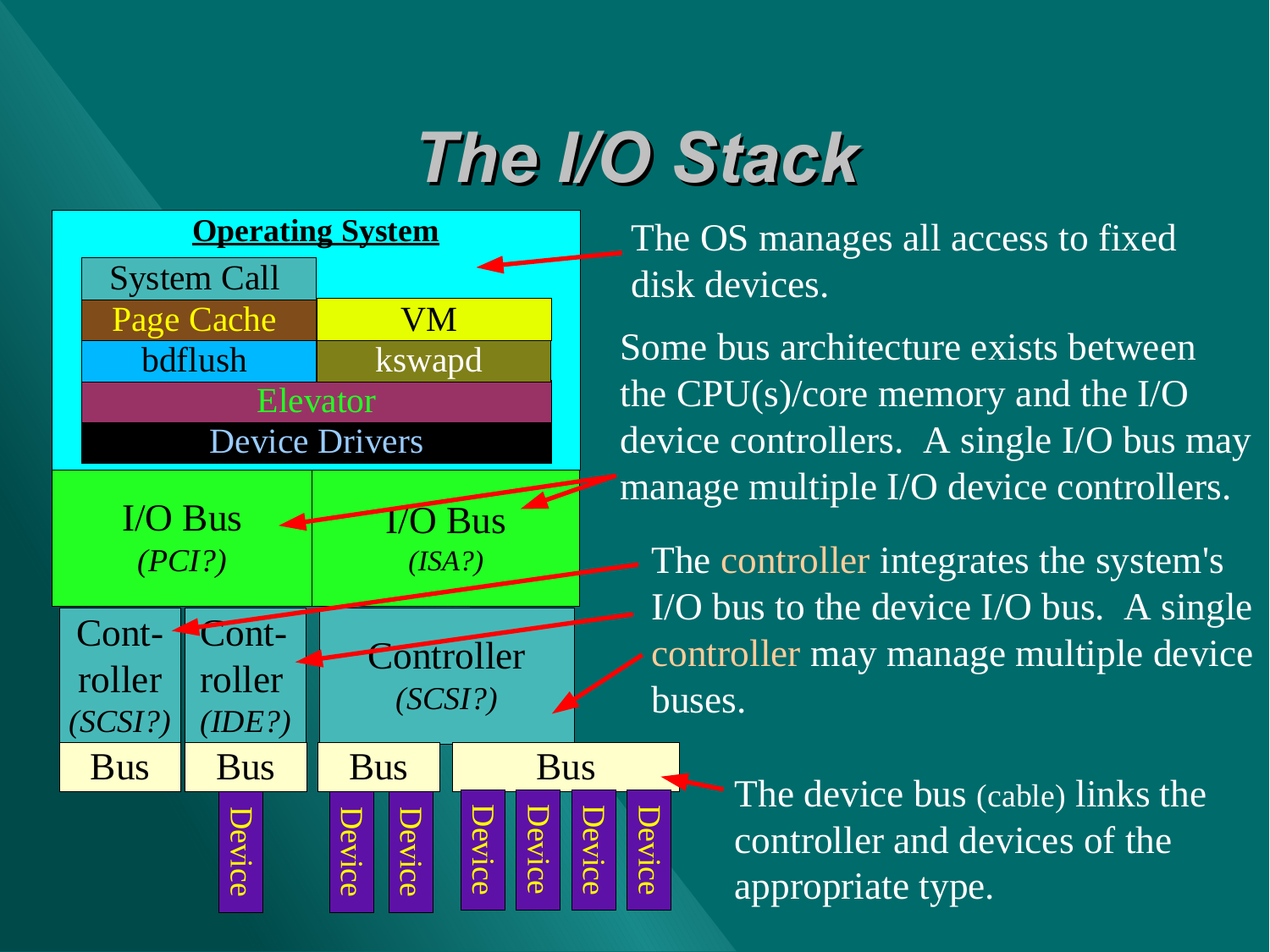# *The I/O Stack*

API used by user-space processes to interact with the kernel, in this case to modify or access to contents of the page cache.

Stores disk pages in memory for improved performance. Modifications to pages flag them as "dirty".

Periodically selects dirty (modified) pages from the page cache to be written to disk.

Submits I/O requests to the individual devices, determines the order in which the operations occur.

The exact operational parameters of the various subsystems can be optimized for your environment, see: <ftp://kalamazoolinux.org/pub/pdf/PerfTune2001.pdf>

Manages writing and allocating of virtual memory pages into and out of swap.

Provides the virtual memory subsystem required for multitasking many processes.



Processes the actual communication between the OS and the device. Several device drivers may actual be involved in a request. For example: PCI Bus, SCSI Controller, and SCSI disk.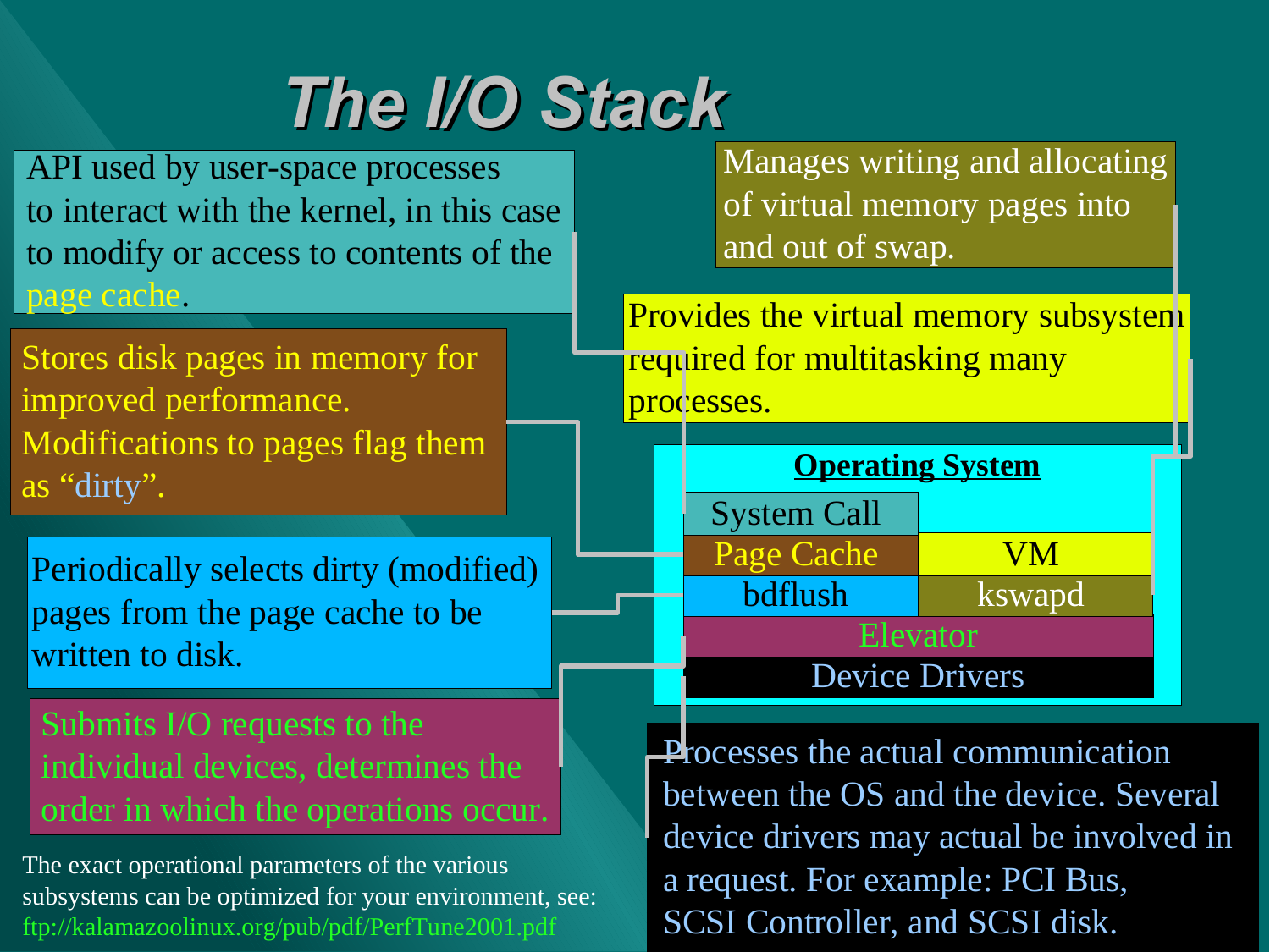## */dev*

- According to the UN<sup>\*</sup>X model, everything is a file<sup>\*</sup>. This includes devices such as fixed disk, scanners, tape drives, CD-ROMs, Cameras, etc....
- The files that represent devices are located in or beneath /dev.
- Processes that need to access a device open the device file and perform operations on the file referred to as ioctl() calls.
- Each device file has a major and minor device number\*\*.
	- The major number indicates a category of device, and in effect a specific driver.
		- Example:  $8 = SCSI$  fixed disk,  $3 = IDE$  fixed disk,  $4 = RS-232$  port
	- The minor number indicates a specific device of the major number type.
		- Example: For major number 8 (SCSI Fixed Disk) a minor number of 0 means the first enumerated SCSI disk, and 16 means the second enumerated SCSI disk.
- On "older" systems /dev typically resides on disk in the / filesystem.
- On "newer" systems /dev is a virtual filesystem mounted at the /dev point and maintained dynamically by the kernel.

\* Some devices under Linux are not represented by a file; network interfaces being the most noticeable example. \*\* There is some movement away from the major/minor number scheme due to the truly enormous number and range of devices which may be connected to a modern system.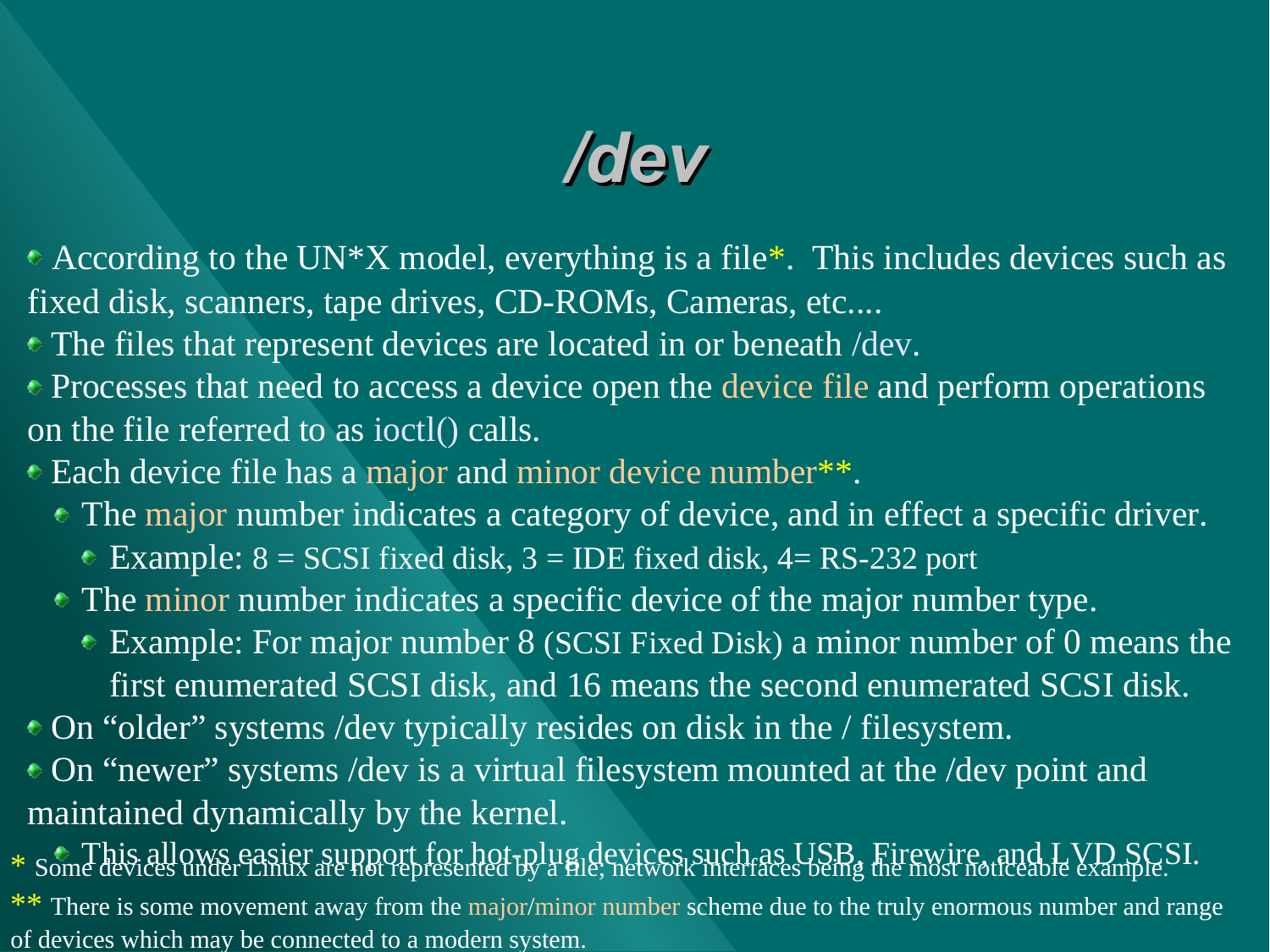## */dev Examples*

Crw------- 1 root root 10, 10 Mar 23 2001 adbmouse

crw-r--r-- 1 root root 10, 175 Mar 23 2001 agpgart

|             | $C1W$ ------    | 1 root | root | 10, 4 Mar 23 2001 amigamouse             |
|-------------|-----------------|--------|------|------------------------------------------|
| "Character" |                 |        |      |                                          |
|             | $C1W$ ------    | 1 root | root | 10, 7 Mar 23 2001 amigamouse1            |
| Device      | $C1W$ ------    | 1 root | root | 5 Mar 23 2001 atarimouse<br>10.          |
|             | $C1W$ ------    | 1 root | root | 10, 3 Mar 23 2001 atibm                  |
|             | $C1W$ -------   | 1 root | root | 10, 3 Mar 23 2001 atimouse               |
|             | $C1W$ ------    | 1 root | root | 14, 4 Mar 23 2001 audio                  |
|             | $C1W$ ------    | 1 root | root | 14, 4 Apr 3 2001 audio0                  |
|             | $C1W$ ------    | 1 root | root | 14, 20 Mar 23 2001 audio1                |
|             | $C1W$ ------    | 1 root | root | 14, 164 Apr 3 2001 audio10               |
|             | $C1W$ ------    | 1 root | root | 14, 180 Apr 3 2001 audio 11              |
|             |                 |        |      |                                          |
|             | $brw-rw---$     | 1 root | disk | 8, 0 Mar 23 2001 / dev/sda               |
| "Block"     | $brw-rw---$     | 1 root | disk | 8, 16 Mar 23 2001 / dev/sdb              |
| Device      | $brw-rw---$     | 1 root | disk | 8, 32 Mar 23 2001 / dev/sdc              |
|             | $brw-rw---$     | 1 root | disk | 8, 48 Mar 23 2001 / dev/sdd              |
|             | $brw-rw---$     | 1 root | disk | 8, 64 Mar 23 2001 / dev/s de             |
|             | $brw-rw-1$ root |        | disk | 8, 80 Mar 23 2001 / dev/sdf              |
|             | $brw-rw---$     |        |      | 1 rocernission, bitsylike any other file |

Major Number

> Minor Number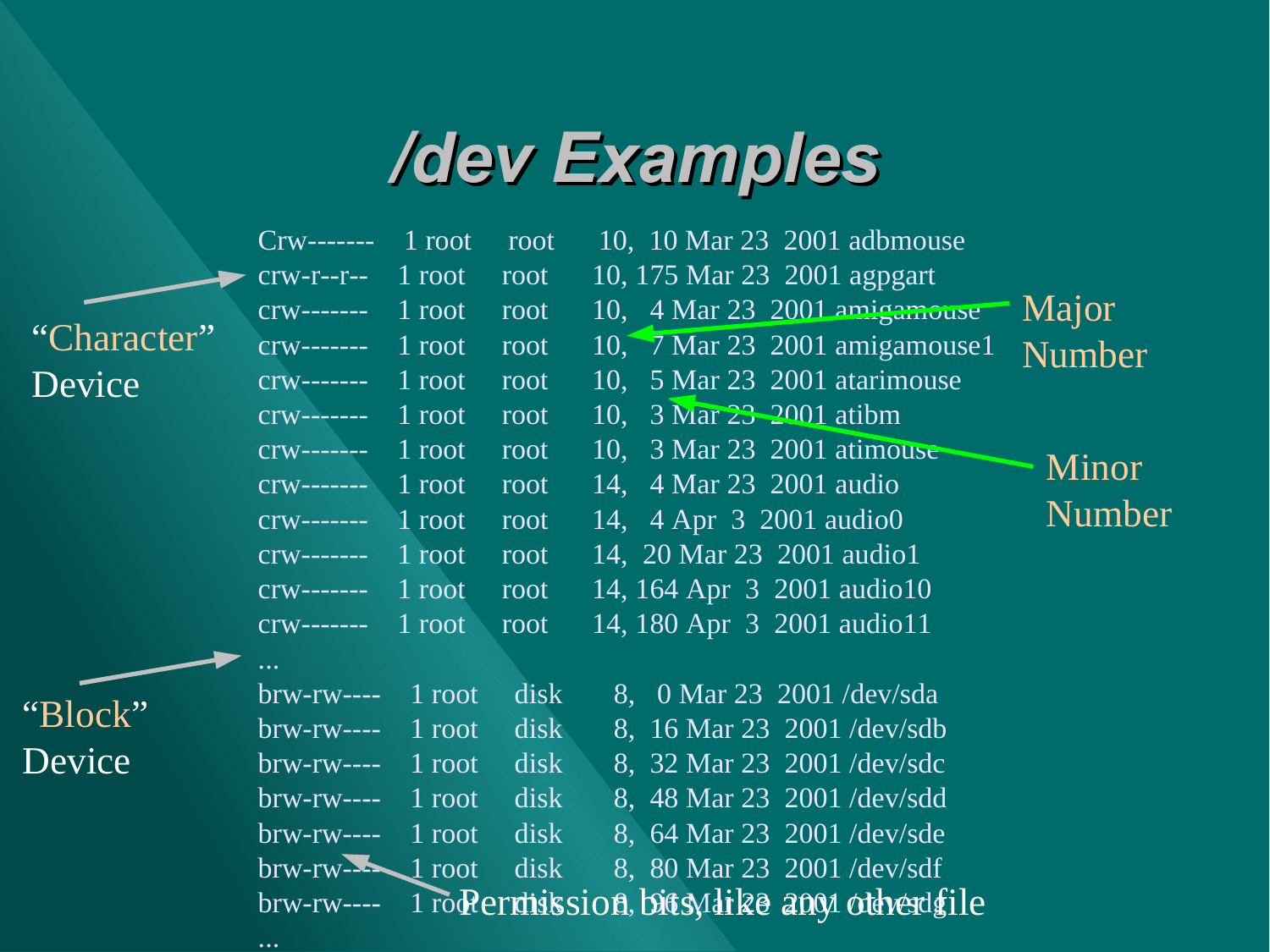## *Device Enumeration*

*First name the four free peoples – Treebeard*

All devices must be associated with a device file in order to be used by the system, this process is called enumeration. This can simply be thought of as the system naming each device it discovers.

- Disk devices are recognized when their controller is initialized.
	- Subsequent changes to hardware may not be recognized.
		- Only SCSI-3 SCA/LVD supports hot swapping.
- If required, additional device files can be created with the mknod command.
	- man mknod
- $\bullet$  Disk devices do NOT contain data/filesystems and <u>DO NOT</u> correspond to a DOS C:/D:.

scsi0 : IBM PCI ServeRAID 4.80.26 <ServeRAID> Vendor: IBM Model: SERVERAID Rev: 1.00 Type: Direct-Access ANSI SCSI revision: 02 Vendor: IBM Model: SERVERAID Rev: 1.00 Type: Direct-Access ANSI SCSI revision: 02 Vendor: IBM Model: SERVERAID Rev: 1.00 Type: Processor ANSI SCSI revision: 02 Attached scsi disk sda at scsi0, channel 0, id 0, lun 0 Attached scsi disk sdb at scsi0, channel 0, id 1, lun 0

An example dmesg section where we can see devices being discovered and enumerated.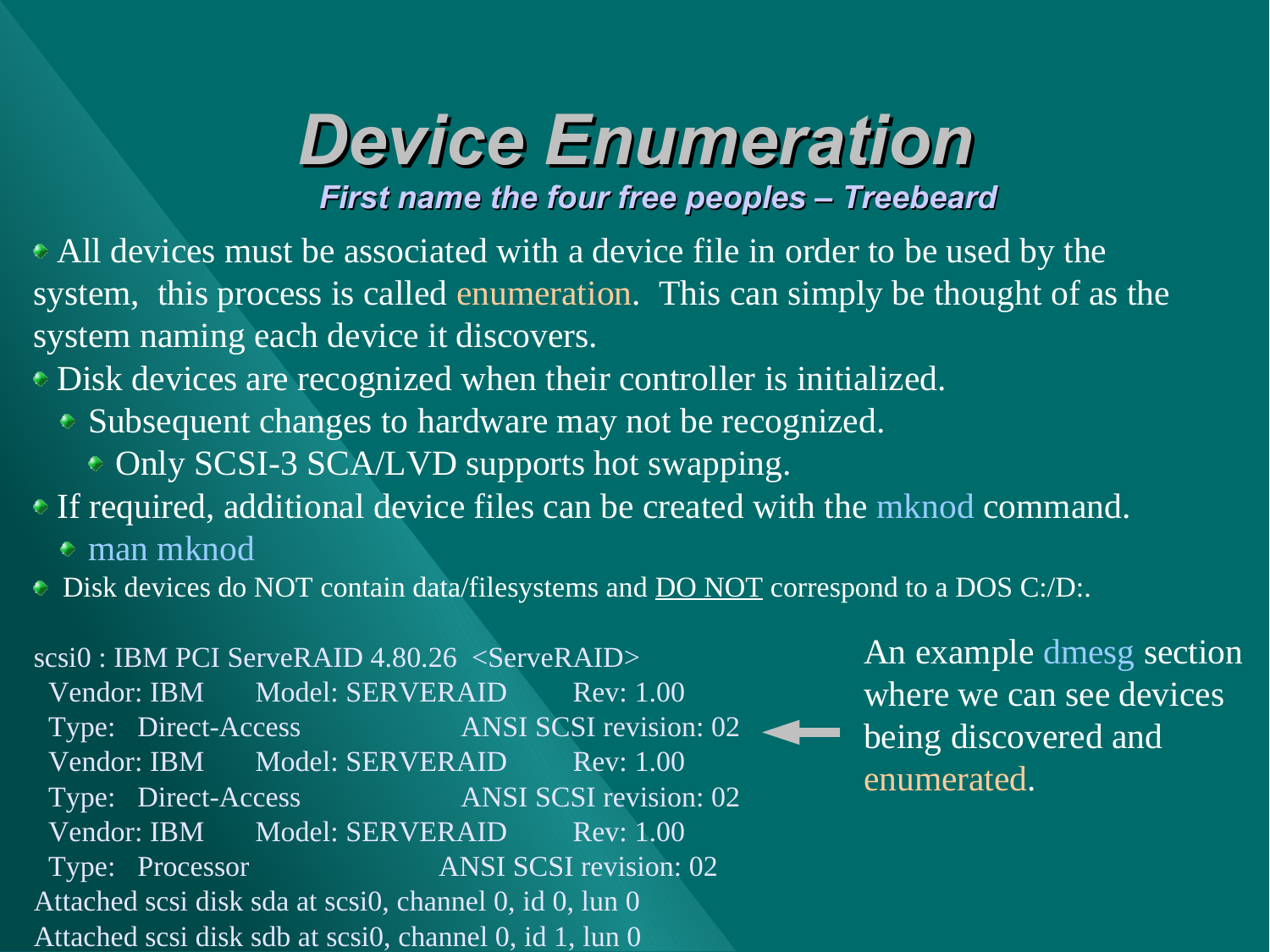## *IDE Device Enumeration*

IDE disks are assigned device files in the order they are found:

- $\bullet$  hda, hdb, hdc, hdd, hde,.... (max default = 8)
- IDE tape drives, CD-ROM drives, etc... fall into the same sequence.
	- Example: hda is a fixed disk, while hdb is a CD-ROM.

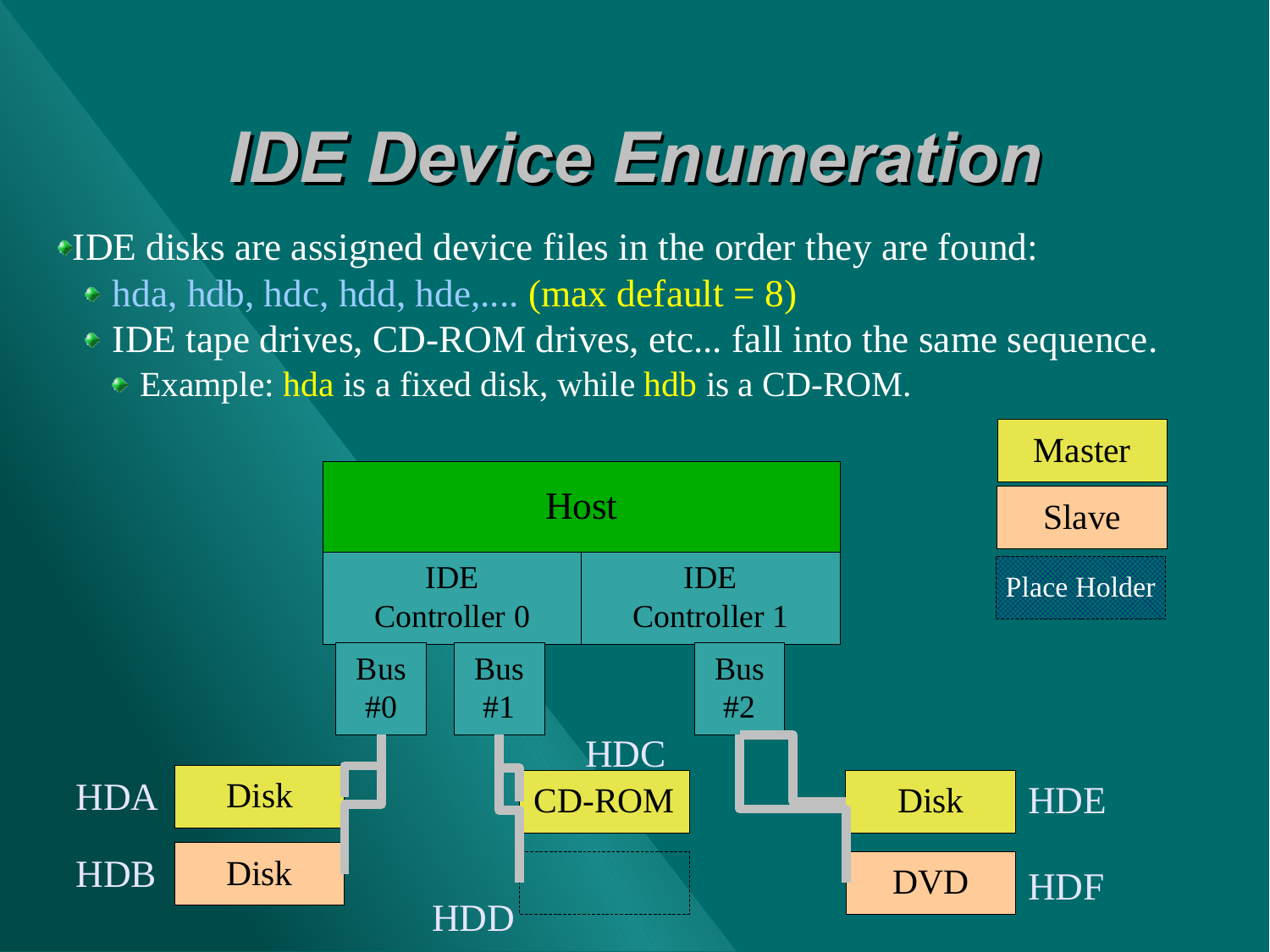## *SCSI Device Enumeration*

SCSI disks are assigned device files in the order they are found.

- $\circ$  sda, sdb, sdc, sde, sdf, .... (max default = 16)
- SCSI tape drives, CD-ROMS drives, etc... have their own device file names and do NOT fall into the "sda?" sequence.
	- $\bullet$  The SCSI CD-ROM sequence is scd1, scd2, scd3, etc... (max default = 8)
	- $\bullet$  The SCSI tape drive sequence is st0, st1, st2, etc.... (max default = 8)
	- $\bullet$  The SCSI "generic" sequence is sga, sgb, sgc, sgd, etc... (max default = 8)
- $\triangle$  ALL SCSI devices are assigne<sup>d a "</sup>generic" device as well as a  $\angle$   $T_1$  *Tape / Disk* device file if appropriate.

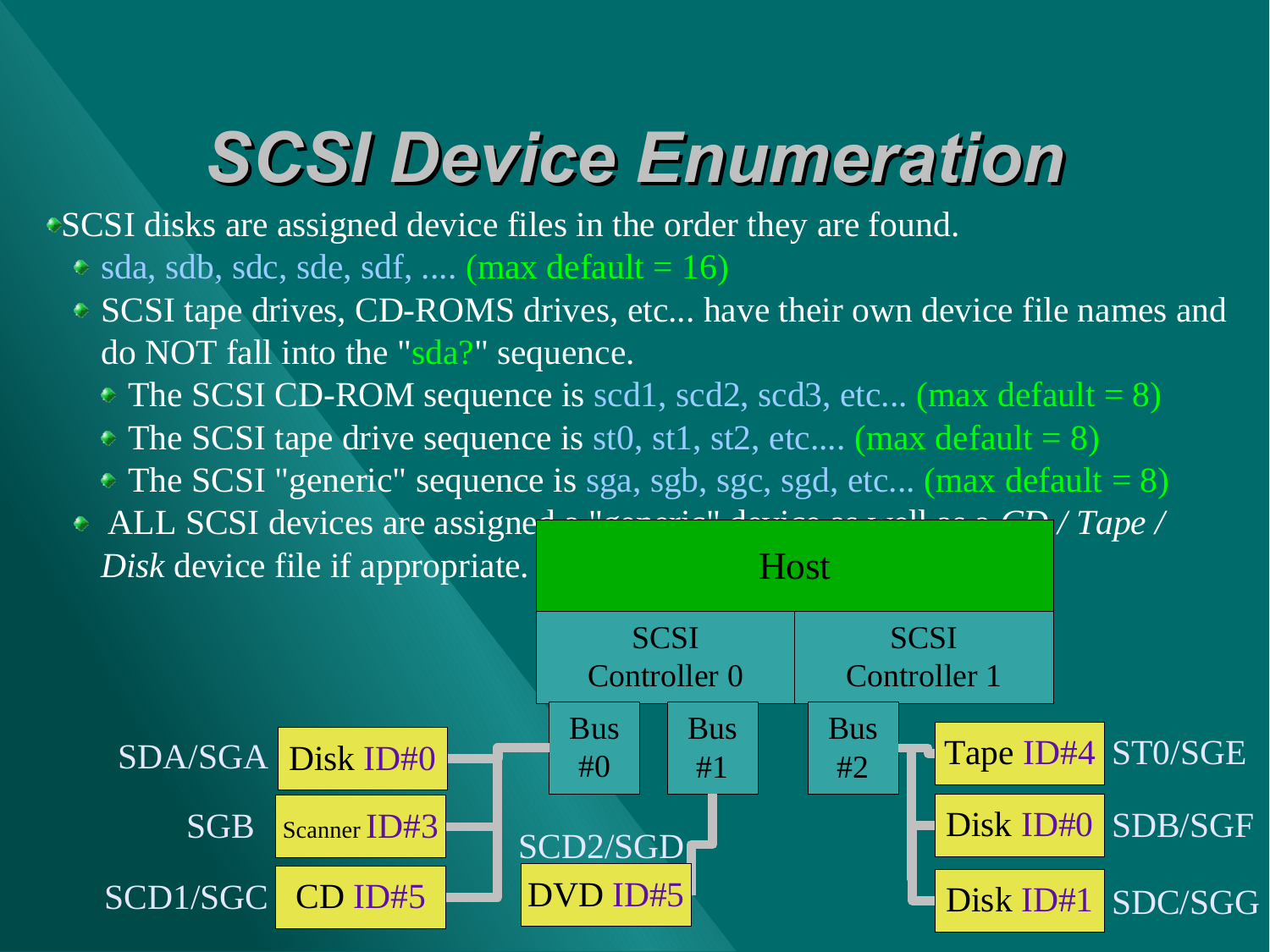## *Partitions*

*I hear younger voices call Far beyond your big stone wall -Josef Marais* Partitions are enumerated per device: *{device}{partition number}*

- The first partition on device sda (first SCSI disk) is /dev/sda1.
- 1 4 are the four primary partition numbers defined in the partition table of the master boot record.
- $\bullet$  5 + represent "extended" partitions.
- All partitions, regardless of type, are enumerated.
	- This is different behavior than is exhibited by most operating systems.
- IDE drives have a maximum of 16 partitions per device.

| <b>Common Partition Types</b><br>• SCSI drives have a maximum of 15 partitions per device. |  |                                               |  |                                     |  |                    |  |
|--------------------------------------------------------------------------------------------|--|-----------------------------------------------|--|-------------------------------------|--|--------------------|--|
| 0 Empty                                                                                    |  | 12 Compaq Diagnostic                          |  | 63 GNU HURD                         |  | 9f BSD/OS          |  |
| 1 FAT 12 (MS-DOS)                                                                          |  | 14 Hidden FAT16 < 32Mb                        |  | 64 Netware                          |  | a5 BSD/386         |  |
| 4 FAT16 < 32Mb                                                                             |  | 16 Hidden FAT16                               |  | 65 Netware                          |  | a6 OpenBSD         |  |
| 5 Extended                                                                                 |  | 17 Hidden HPFS / NTFS                         |  | 81 Minix                            |  | b7 BSD fs          |  |
| 6 FAT16                                                                                    |  | 1b Hidden Win95 FAT32                         |  | 82 Linux Swap                       |  | b8 BSD swap        |  |
| 7 HPFS / NTFS                                                                              |  | 1c Hidden Win95 FAT32 (LBA) 83 Linux          |  |                                     |  | da Non-FS data     |  |
| b Win95 FAT32                                                                              |  | 1e Hidden Win95 FAT16 (LBA) 85 Linux Extended |  |                                     |  | de Dell Utility    |  |
| c Win95 FAT32 (LBA)                                                                        |  | 3c Paritition Magic                           |  | 86 NTFS Volume Set                  |  | eb BeOS            |  |
| e Win95 FAT32 (LBA)                                                                        |  | 31 PPC Prep Boot                              |  | 87 NTFS Volume Set f2 DOS secondary |  |                    |  |
| f Win95 Extended (LBA) 52 CP/M                                                             |  |                                               |  | 8e Linux LVM                        |  | ef Linux raid auto |  |
| 11 Hidden FAT12                                                                            |  | 55 EZ-Drive                                   |  | a0 <b>IBM</b> Thinkpad              |  |                    |  |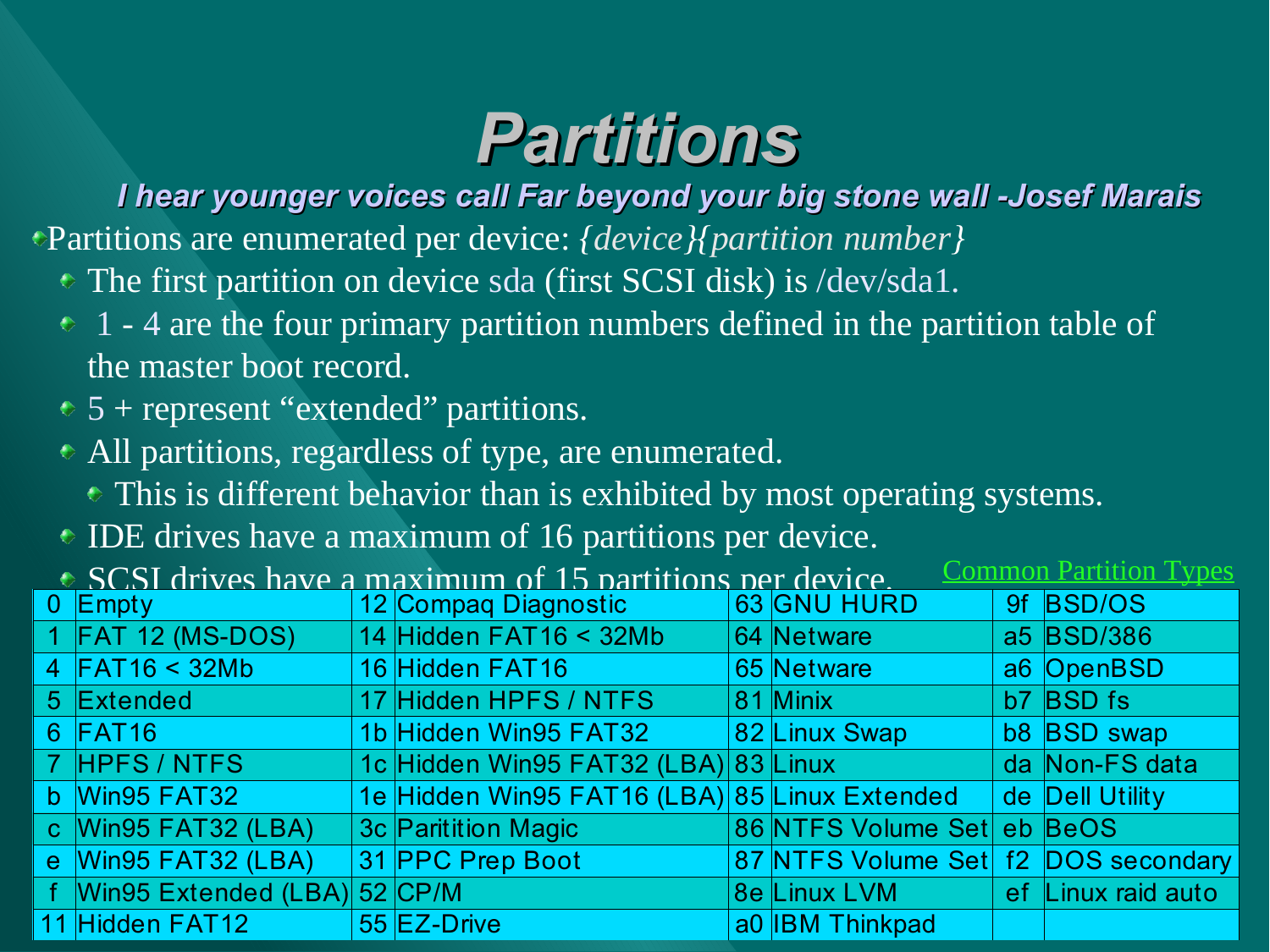# **Filesystems**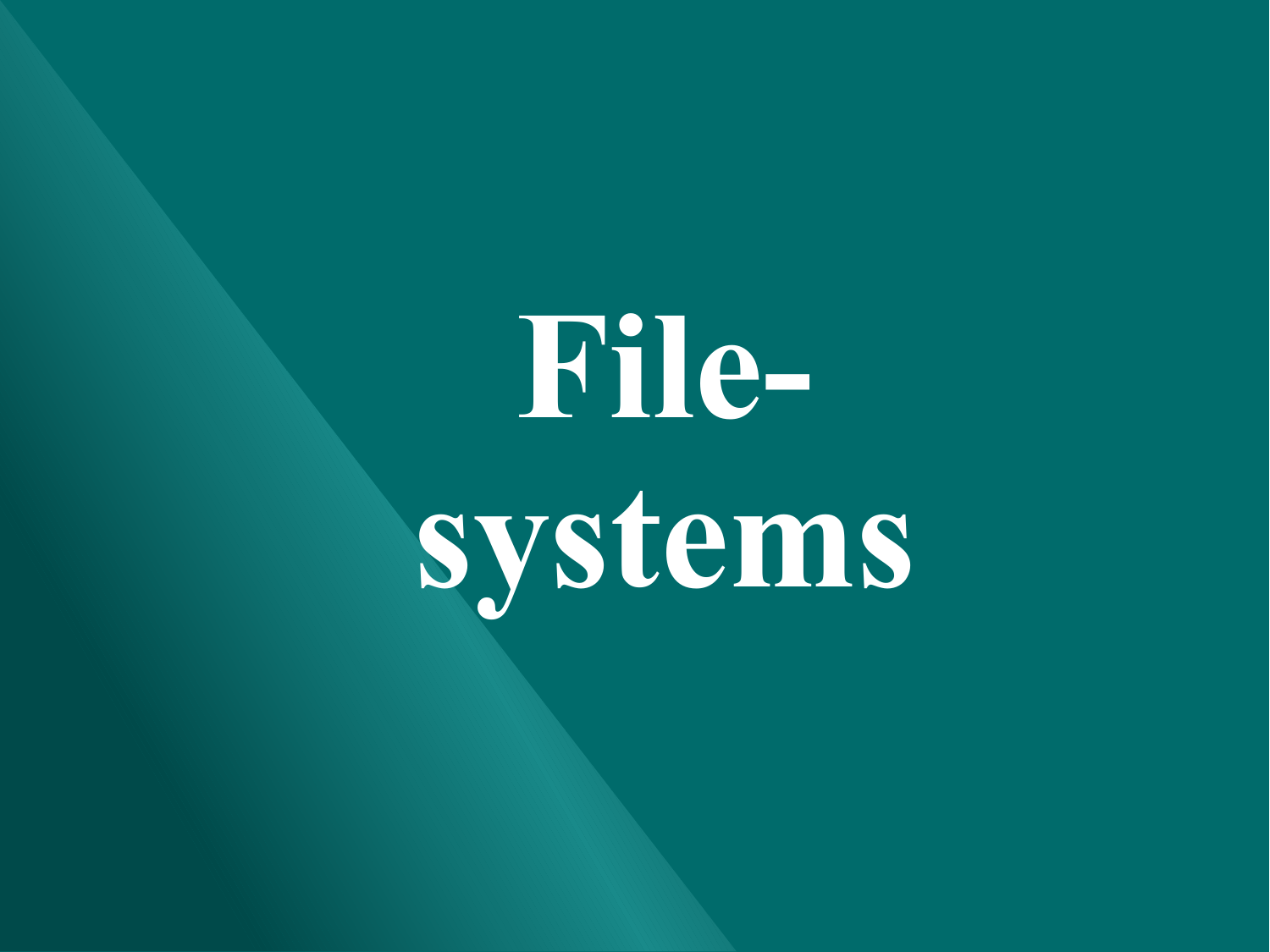## *Filesystems*

A filesystem is simple a structure stored on disk (or other media) that facilitates the storage and organization of arbitrary blocks of data (files).

| <b>Filesystems Journalized</b> |   | <b>Description</b>                                                        |  |  |  |  |
|--------------------------------|---|---------------------------------------------------------------------------|--|--|--|--|
| ext <sub>2</sub>               | N | The standard Linux filesystem                                             |  |  |  |  |
| ext <sub>3</sub>               |   | A journalized version of ext2                                             |  |  |  |  |
| <b>Highly stable</b>           |   |                                                                           |  |  |  |  |
|                                |   | Very slow on directories containing many (hundreds or thousands) of files |  |  |  |  |
|                                |   | Integreates with underlying RAID or MD systems                            |  |  |  |  |
| rieser                         | M | A btree structued UNIX filesystem                                         |  |  |  |  |
|                                |   | Stable, but still under very active development                           |  |  |  |  |
|                                |   | Recent versions have had interoperability issues with NFS                 |  |  |  |  |
|                                |   | Very fast and efficient with small files and large directories            |  |  |  |  |
| fat??                          | N | The MS-DOS filesystem                                                     |  |  |  |  |
| <b>iso9660</b>                 | N | Read-Only filesystem used on Cds                                          |  |  |  |  |
| streamfs                       | N | Multimedia oriented filesystem                                            |  |  |  |  |
|                                |   | Gaurantees no fragmentation, used for few very large files                |  |  |  |  |
| May be currently unmaintained  |   |                                                                           |  |  |  |  |
| <b>xfs</b>                     | Y | A UNIX filesystem ported from SGI IRIX                                    |  |  |  |  |
|                                |   | High performance filesystem with support for ACLs and very large files    |  |  |  |  |
| jfs                            | Y | A UNIX filesystem ported from IBM AIX                                     |  |  |  |  |
|                                |   | High performance filesystem, currently under development                  |  |  |  |  |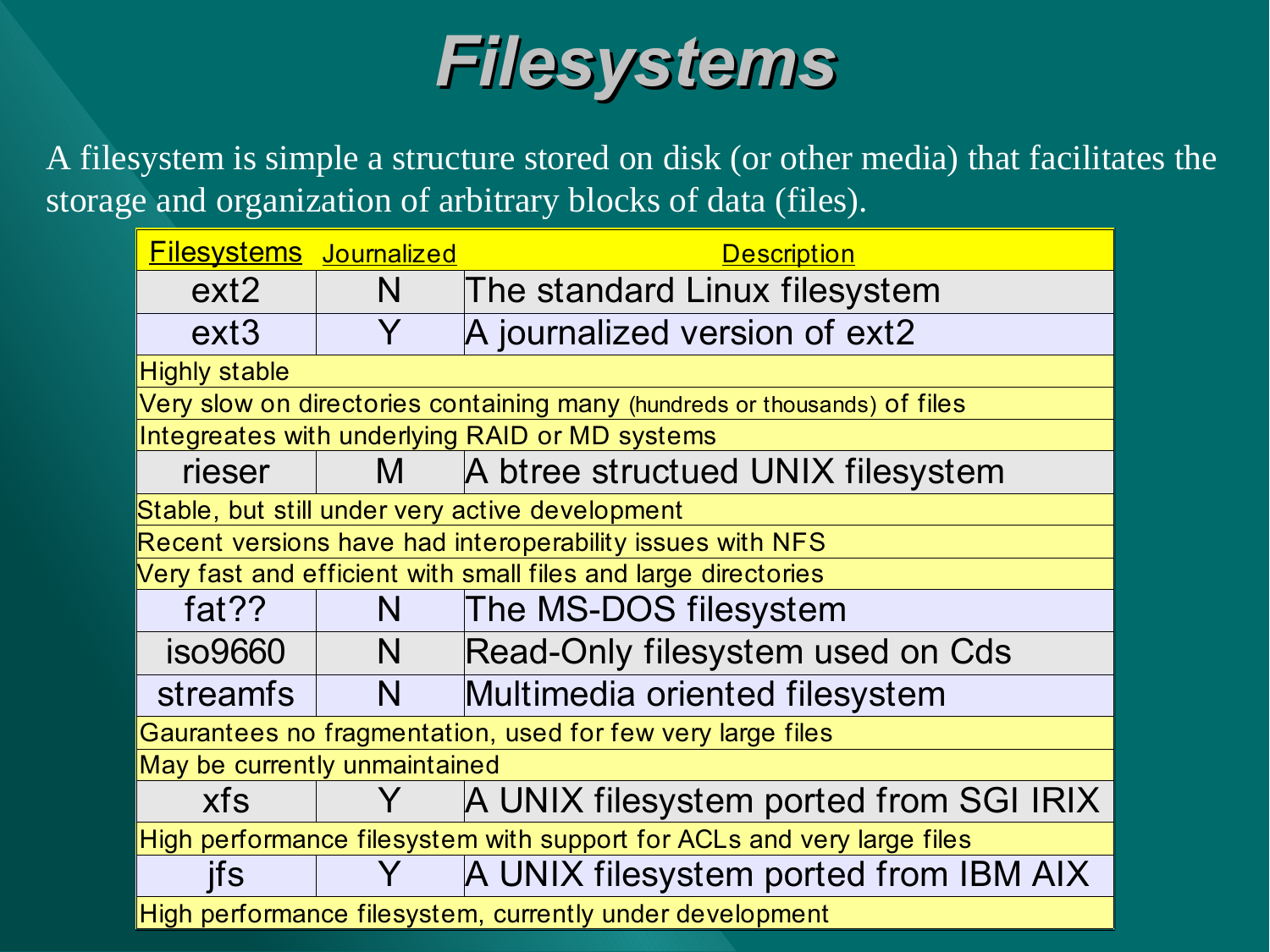# *Making A File System*

A filesystem is created with the "mkfs {options} {partition-device}" command. Common Options:

-t {filesystem type}

- If no filesystem type is specified, an " $ext{2}$ " filesystem is created.
- -c Check device for bad blocks before creating filesystem.
- $\cdot$  -m %%% Percentage of blocks to reserve for use by the super-user only.
- -b {block-size} Valid sizes are 1024, 2048, and 4096 bytes.
- Different filesystems have different options which can be given as parameters to the "mkfs" command. For specific filesystem options, do a "man mk{filesystem type}"
	- Example: man mke2fs, man mkreiserfs, man mkmsdos, mkswap

### Common options specific to the ext2 filesystem:

-m %%% Percentage of blocks to reserve for use by the super-user only.

-b {block-size} Valid sizes are 1024, 2048, and 4096 bytes. For any filesystem larger than a few hundred megabytes, the block size should be 4096 bytes or performance will suffer. Smaller block sizes result in more efficient use of space.

 $-N$  {###} Number of inodes (directories and files each take an inode) to create in the filesystem. If not specified, the number of inodes is calculated based upon file-system size.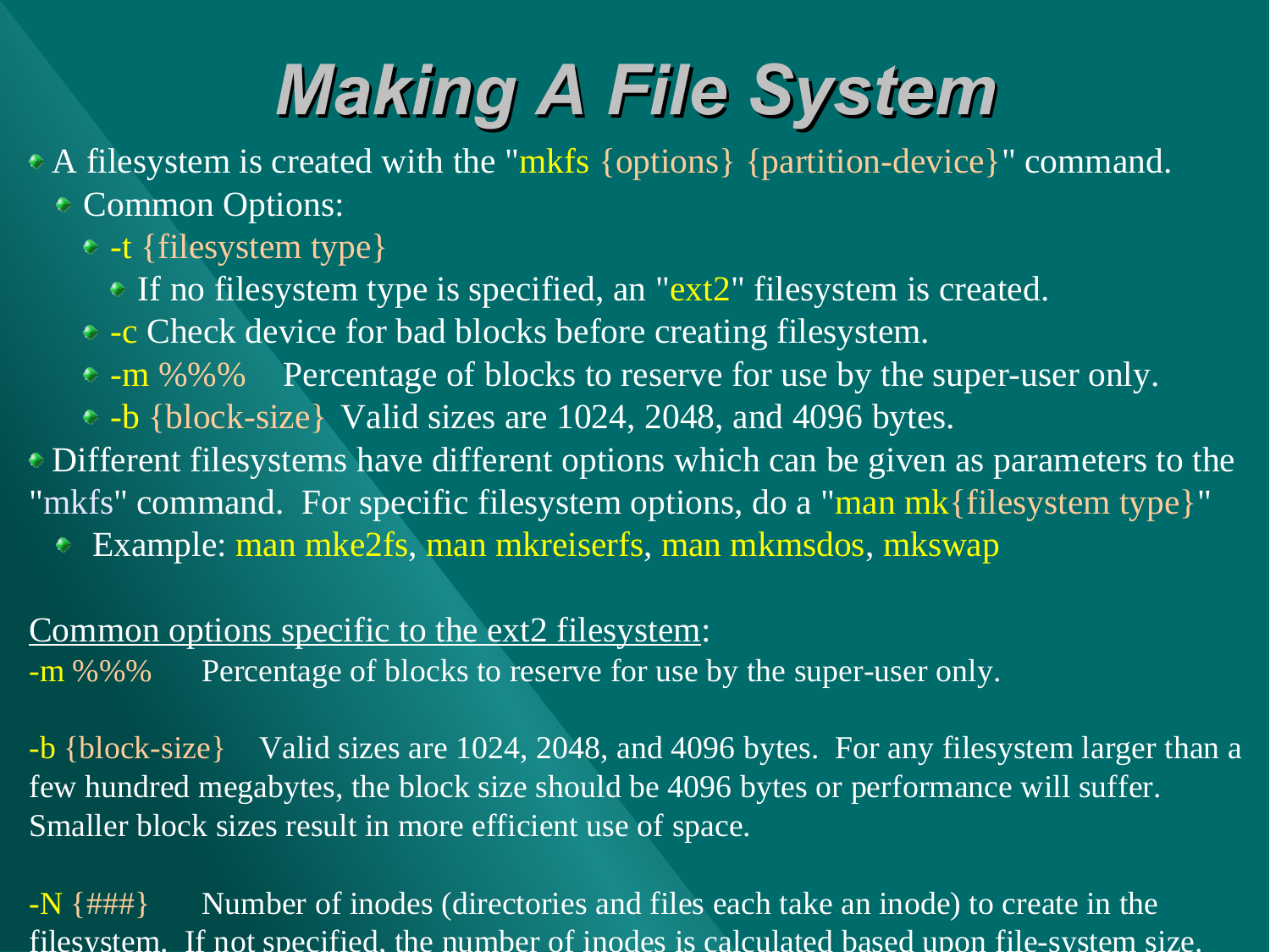## */etc/fstab*

The filesystems "*known*" to the system are recorded in the file /etc/fstab.

| A sample section of an /etc/fstab file |             |                    |                       |      |                                   |  |  |  |
|----------------------------------------|-------------|--------------------|-----------------------|------|-----------------------------------|--|--|--|
| <b>Device</b>                          | Mount Point | Filesystem<br>Type | <b>Mount Options</b>  | Dump | <b>fsck Pass</b><br><b>Number</b> |  |  |  |
| /dev/sda1                              |             | $ext{2}$           | exec, dev, suid, rw   |      |                                   |  |  |  |
| none                                   | /proc       | proc               | exec, dev, suid, rw   |      |                                   |  |  |  |
| none                                   | /dev/pts    | devpts             | $q$ id=5, mode=620    |      | 0                                 |  |  |  |
| /dev/sda2                              | none        | <b>Swap</b>        | $pri=1, rw,sw$        |      |                                   |  |  |  |
| /dev/sdb1                              | none        | <b>Swap</b>        | $ pri=1, rw,sw$       |      |                                   |  |  |  |
| /dev/sysvg0/usr                        | /usr        | $\mathsf{lex}3$    | $exec$ , suid, rw     |      | $\overline{2}$                    |  |  |  |
| /dev/sysvg0/var                        | /var        | $\mathsf{ext}3$    | $noe$ xec, rw         |      | $\overline{2}$                    |  |  |  |
| /dev/sysvg0/tmp                        | /tmp        | $\mathsf{ext}3$    | noexec, rw            |      | $\overline{2}$                    |  |  |  |
| /dev/mirror0/home                      | /home       | $\times$ fs        | <b>INV</b>            |      | $\overline{2}$                    |  |  |  |
| /dev/mirror0/ldap                      | /var/Idap   | $\mathsf{lex}3$    | noexec, no a time, rw |      | $\overline{2}$                    |  |  |  |

Order in which filesystem should be checked at system start by the fsck utility.

There are some virtual filesystems (maintained by the kernel) that are mounted on all Linux systems.

Should the dump utility include this filesystem in the dump image of the system?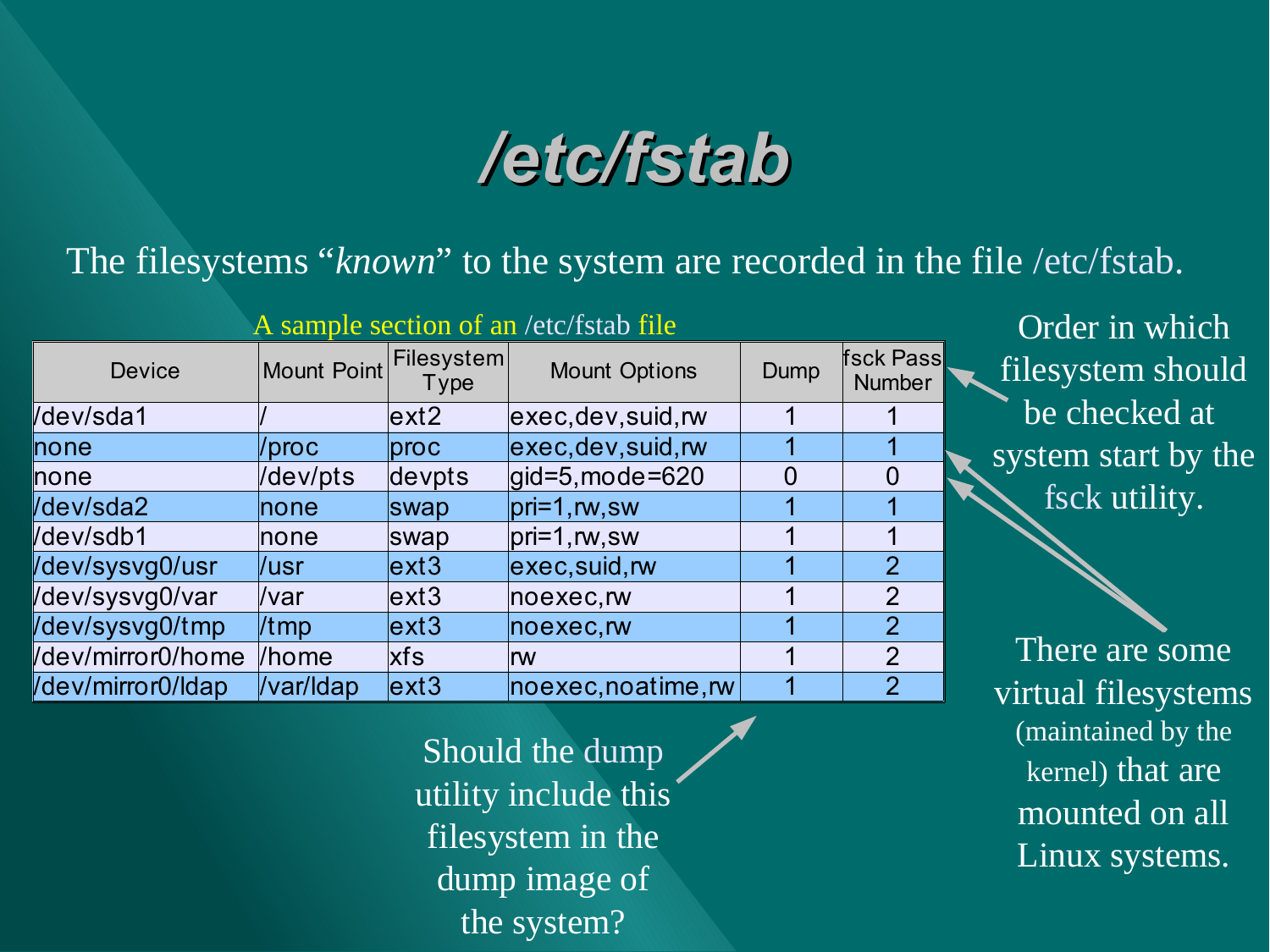## *mount options*

When a filesystem is mounted (attached to the filesystem hierarchy) various options may be specified.

- If a filesystem is defined in /etc/fstab, the mount options there are the default.
- Additional or overriding mount options can be specified if the filesystem is mounted manually with the mount command.
- Filesystem options can usually be adjusted on a live filesystem by remounting the file filesystem with the mount command.
	- $\bullet$  remount is a mount option.
- There are several generic mount options available on all filesystems.
	- Examples: exec, suid, noexec, ro
- Filesystem types may have native mount options not available on other filesystem types.
	- Examples: noatime, data=journal, dev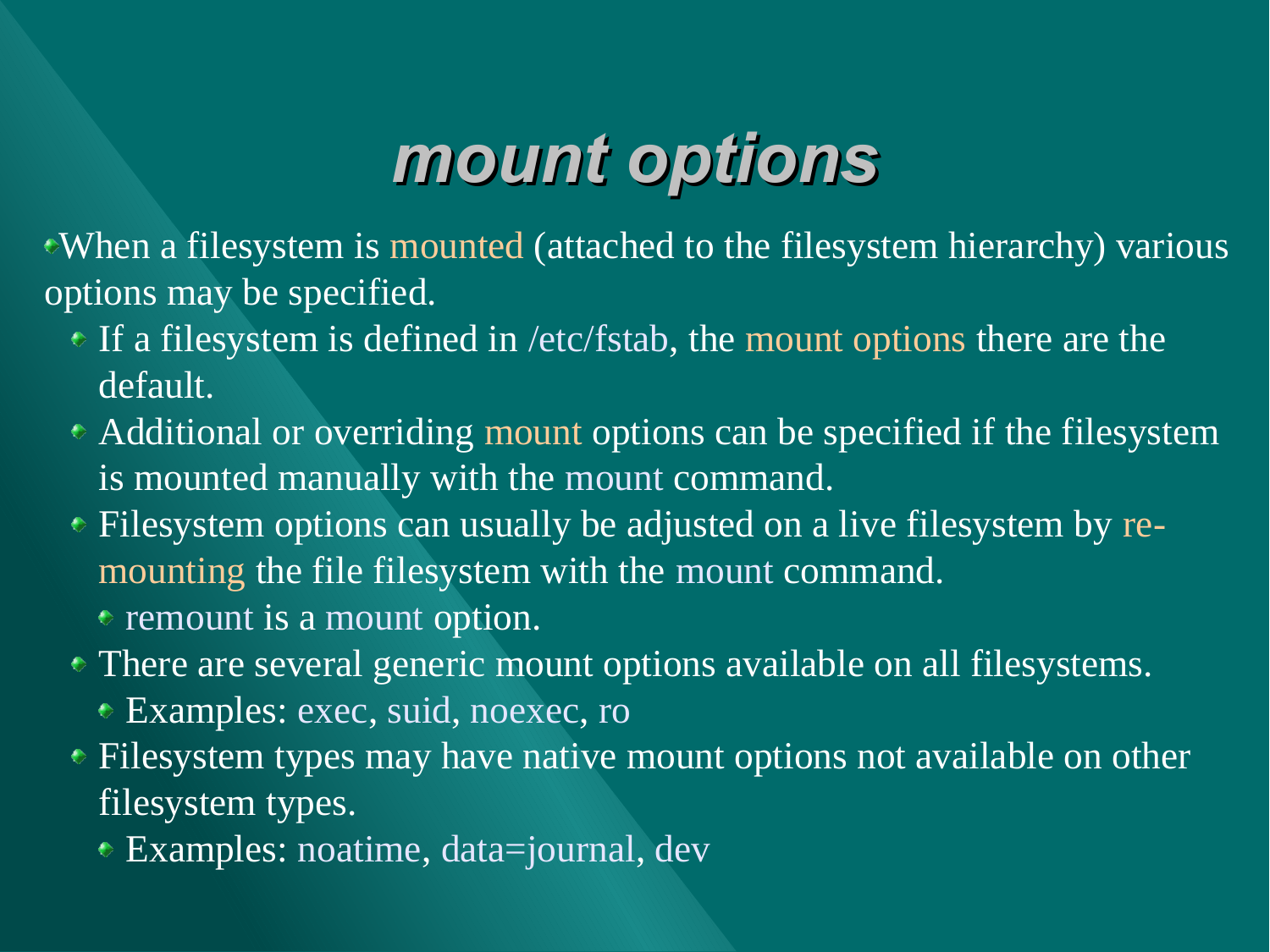## *Common Mount Options*

|                 | <b>Generic Mount Options</b>                                                 |            |
|-----------------|------------------------------------------------------------------------------|------------|
| dev             | Enable device files functionality                                            |            |
| nodev           | Disable device file functionality                                            | ati<br>uic |
| suid            | Enable set-uid functionality                                                 |            |
| nosuid          | Disable set-uid functionality                                                | gic        |
| exec            | Enable execution of programs                                                 | m          |
| noexec          | Disable execution of programs                                                |            |
| user            | Allow anyone to mount and unmount                                            | dat        |
|                 | This option implies nosuid, nodev, and noexec. These                         |            |
|                 | defaults can be overriden by specifying their<br>counterpart enable options. |            |
| nouser          | Only super-user can mount and unmount                                        |            |
| ro              | Mount filesystem read-only                                                   |            |
| rw              | Mount filesystem read-write                                                  | nol        |
| auto            | <b>Mount filesystem automatically</b>                                        |            |
|                 | This option is typically assumed unless noauto is<br>specifically stated.    | nol<br>res |
| noauto          | Do not mount filesystem automatically                                        | res        |
|                 |                                                                              | erro       |
|                 | <b>XFS Mount Options</b>                                                     |            |
| <b>logbufs</b>  | Set number of in-memory log buffers (2-8)                                    |            |
| <b>logbsize</b> | Set size of in-memory log buffers                                            |            |
|                 | Valid sizes are 16,384 - 32768                                               | arp        |

|                     | <b>Generic UNIX Mount Options</b>                                                                                                                                                                                |
|---------------------|------------------------------------------------------------------------------------------------------------------------------------------------------------------------------------------------------------------|
| atime               | Disable maintenance of last access times                                                                                                                                                                         |
| uid                 | Set the user owner of files                                                                                                                                                                                      |
| gid                 | Set the group owner of files                                                                                                                                                                                     |
| mode                | Set the mode of files                                                                                                                                                                                            |
|                     | ext3 Mount Options                                                                                                                                                                                               |
|                     |                                                                                                                                                                                                                  |
| data                | How data is handled in regard to journalling                                                                                                                                                                     |
|                     |                                                                                                                                                                                                                  |
|                     | A value of journal causes full data journaling, ordered                                                                                                                                                          |
|                     | causes data to be written before meta-data, and                                                                                                                                                                  |
|                     | writeback (the default) writes meta data before data.                                                                                                                                                            |
| noload              | Do not load journal on mount                                                                                                                                                                                     |
|                     | ext2 Mount Options                                                                                                                                                                                               |
|                     |                                                                                                                                                                                                                  |
| nouid <sub>32</sub> | Use 16 bit UIDs and GIDs                                                                                                                                                                                         |
| resgid              | GID permitted to use reserved space                                                                                                                                                                              |
| resuid              | UID permitted to use reserved space                                                                                                                                                                              |
| errors              | Enable user quotas                                                                                                                                                                                               |
|                     | A value of continue indicates that errors should be<br>noted, remount-ro indicates that the filesystem should<br>automatically remount in read-only mode, panic will<br>halt the system upon a filesystem error. |
| grpdid              | ?                                                                                                                                                                                                                |
|                     | All ext2 mount options also are                                                                                                                                                                                  |

grpquota Enable group quotas

quota Enable user quotas

logdev Set the log device fo external logging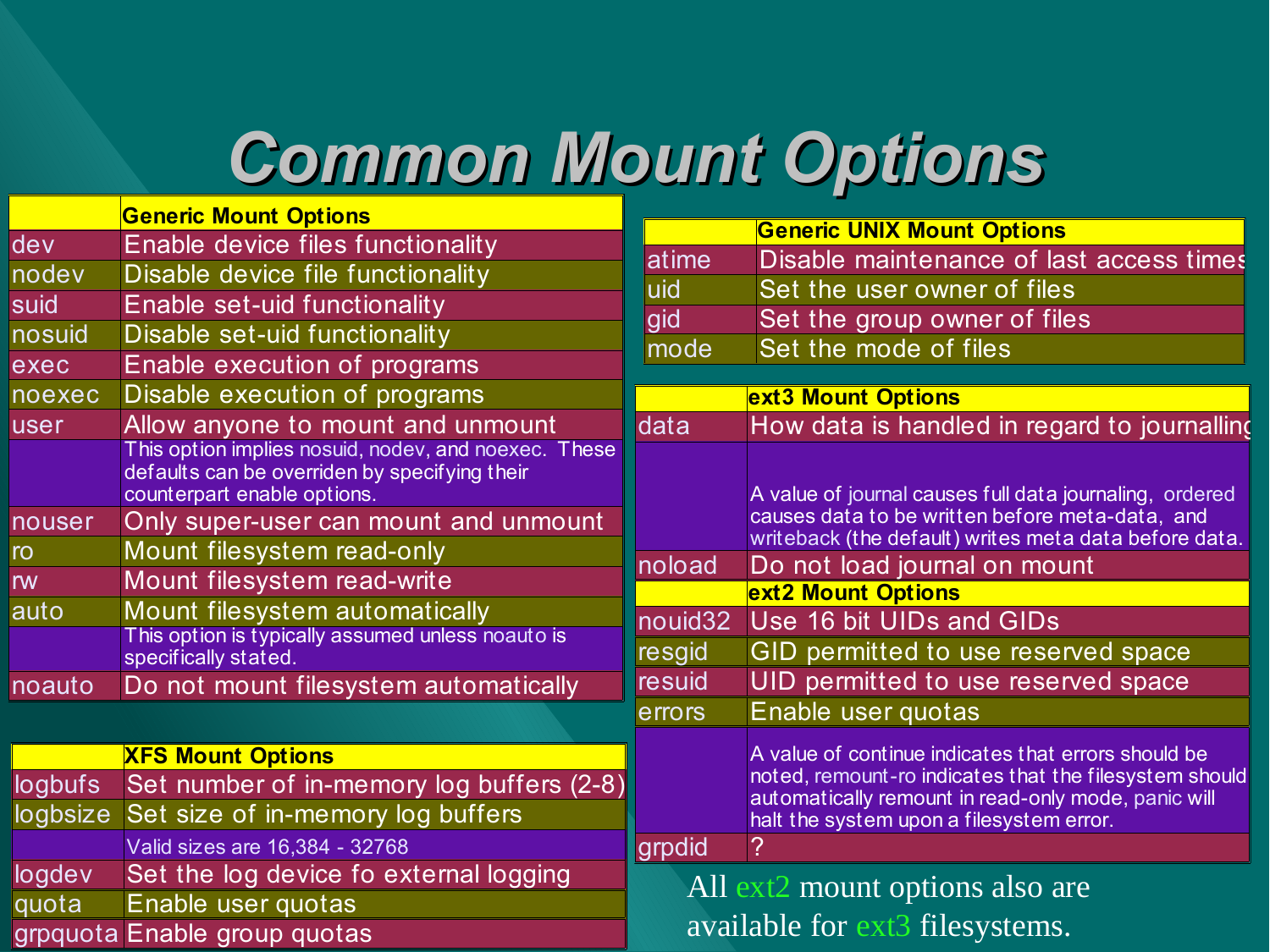**Three Paths**

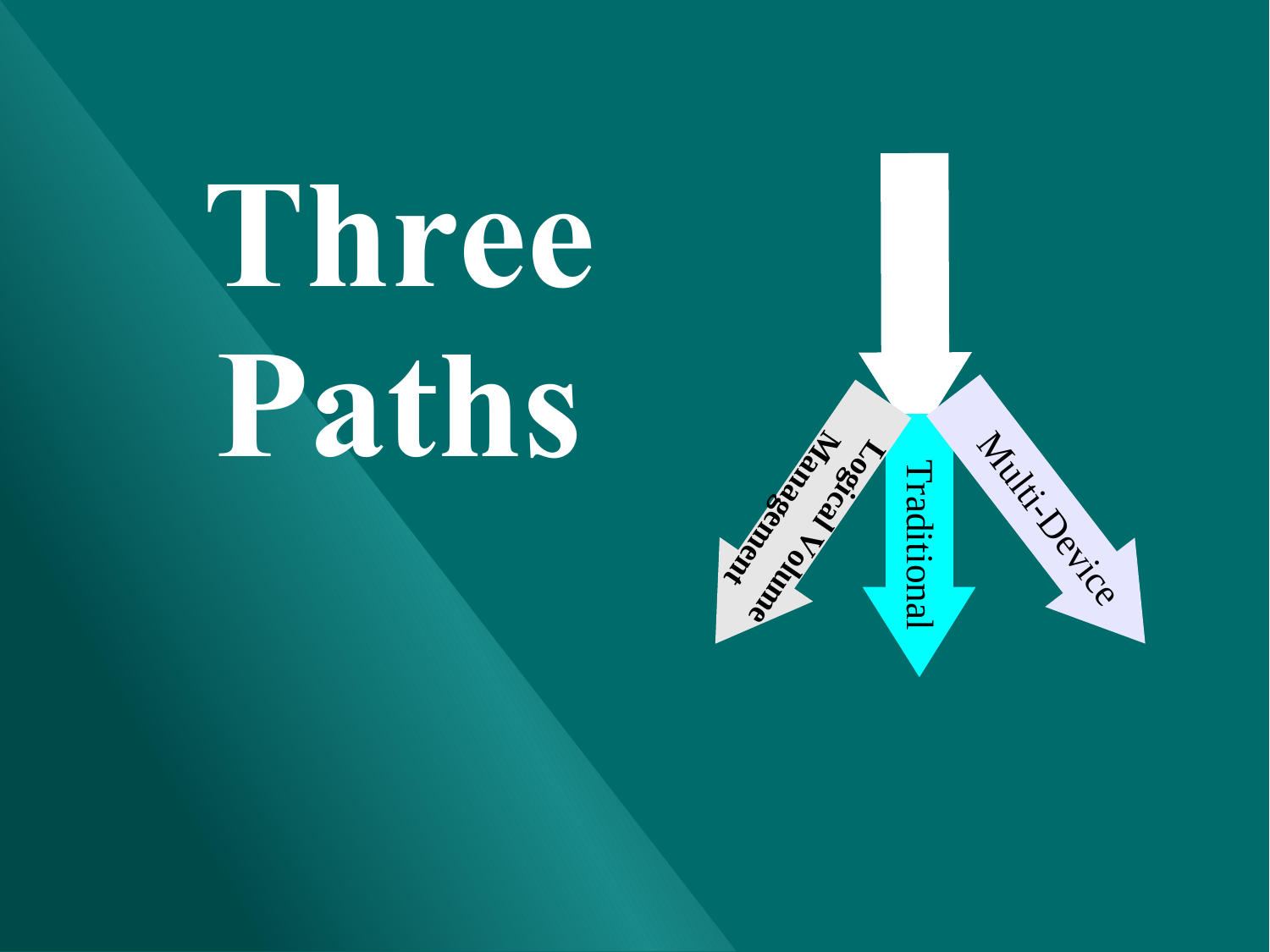## *Linux Storage Solutions You know so many ways to be wicked – Tom Petty*

| <b>Method</b>                        | <b>Kernel</b><br>Level | <b>Description</b>                                                                                                                         |
|--------------------------------------|------------------------|--------------------------------------------------------------------------------------------------------------------------------------------|
| Traditional                          |                        | 1.0 One filesystems = One partition. There is a<br>tight correlation between data storage and<br>physical configuration.                   |
| MD (Multi-<br>Device)                |                        | 2.2 Software RAID. Physical partitions can be<br>grouped to provide additional capacity, higher<br>availability, or better performance.    |
| LVM (Logical<br>Volume<br>Manaement) |                        | 2.4 Partitions are grouped into storage volumes.<br>Storage capacity can be allocated dynamically<br>and configuration changed on the fly. |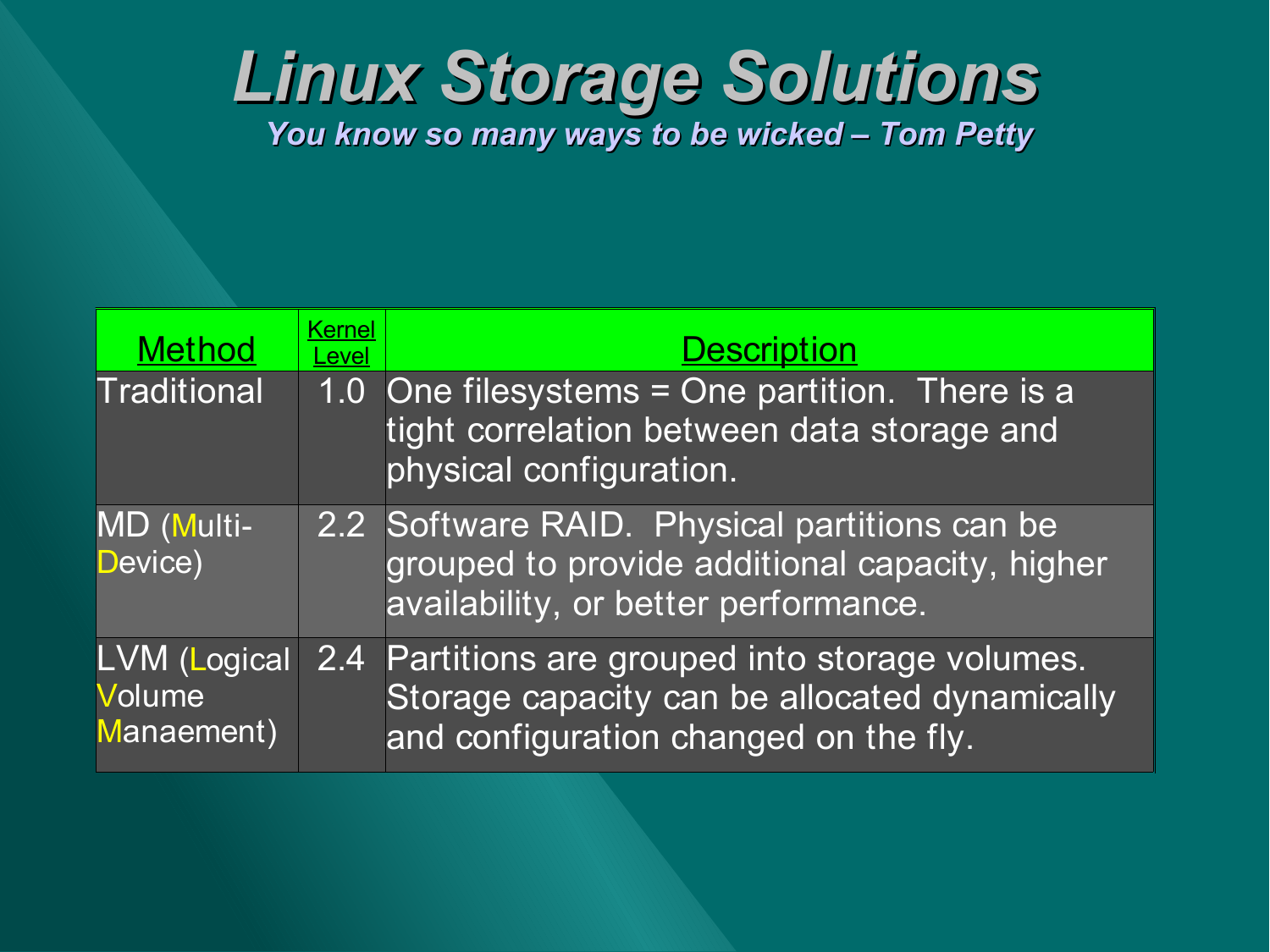# **Multi-Device**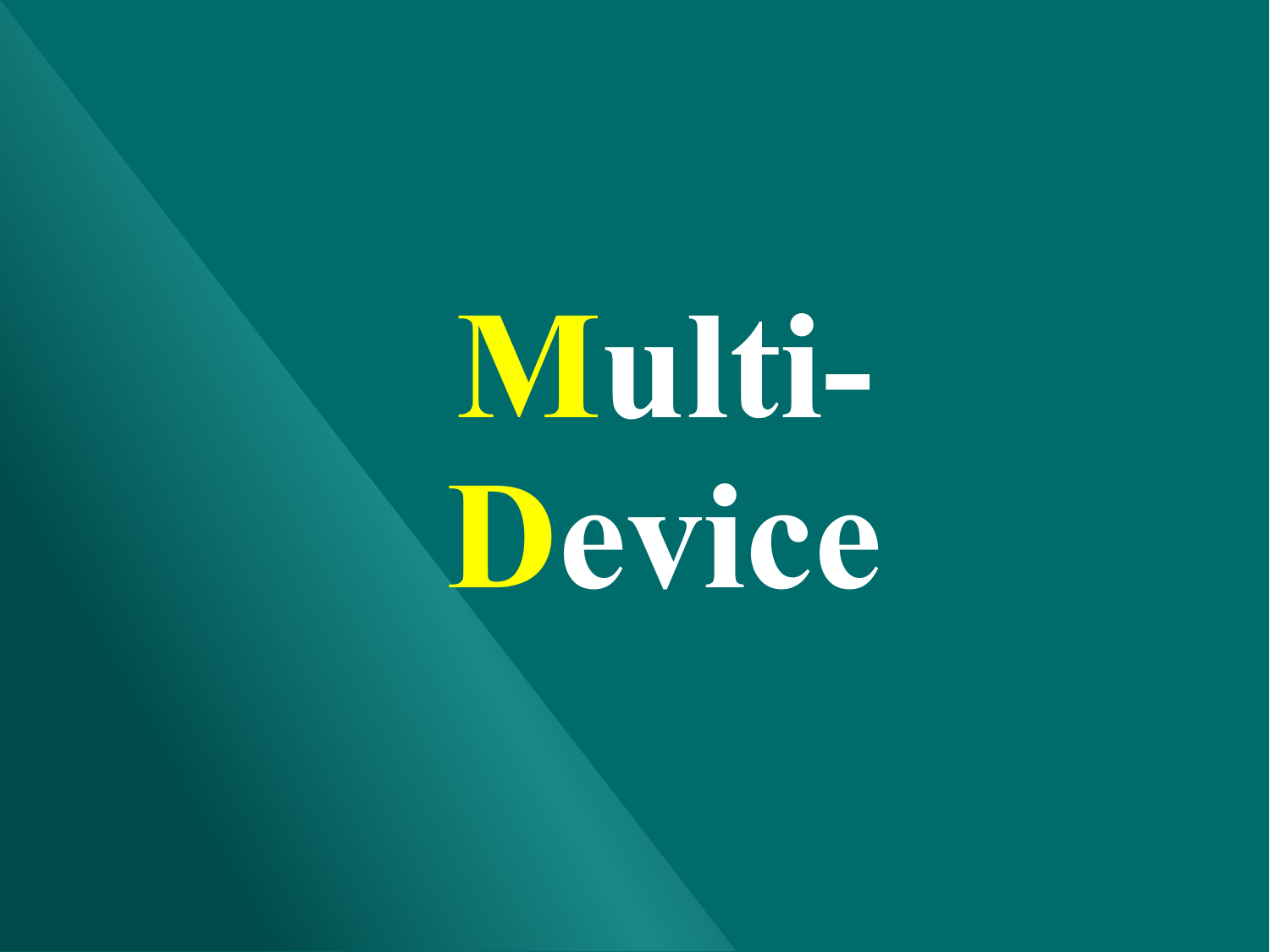## *RAID Levels*

RAID- Redundant Array of Independent Disks, is a technology used to improve availability and performance.

|          | Level Number Of<br><b>Disks</b>    | <b>Common</b><br><b>Name</b> | <b>Availability</b><br><b>Effect</b>                       | <b>Performance</b><br><b>Effect On Read</b><br><b>Operations</b> | <b>Performance Effect On</b><br><b>Write Operations</b>                   |
|----------|------------------------------------|------------------------------|------------------------------------------------------------|------------------------------------------------------------------|---------------------------------------------------------------------------|
| linear   | any                                | Appending                    | Additional<br>Points Of<br><b>Failure</b>                  | None or<br>Negligable                                            | None or Negligable                                                        |
| $\Omega$ | even                               | <b>Striping</b>              | Additional<br>Points Of<br>Failure                         | Improved,<br>additional disk<br>heads available.                 | Improved, additional<br>disk heads available.                             |
| 1        | even                               | Mirroring                    | Withstands<br><b>Single Point</b><br><b>Failure</b>        | Improved,<br>additional disk<br>heads available.                 | Reduced, all operations<br>must be performed<br>twice.                    |
| 5        | minimum<br>of $2$ ,<br>usually odd | Parity<br>Array              | <b>Withstands</b><br><b>Single Point</b><br><b>Failure</b> | None or<br>Negligable                                            | Reduced. Parity must be<br>recalculated and stored for<br>each operation. |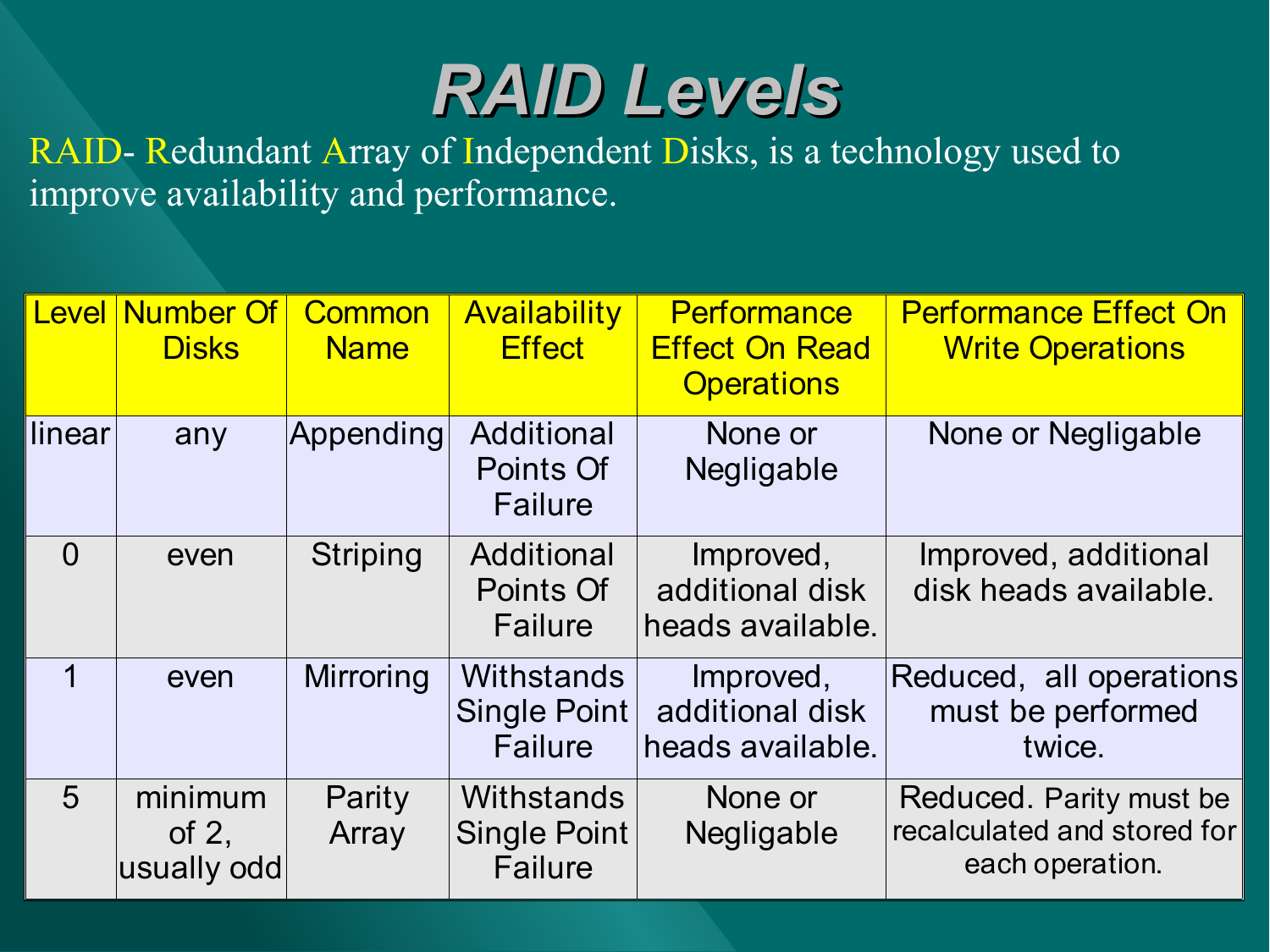## *!!!RAID-5 NOTES!!! She's just a little bit dangerous – Roxette*

ONLY USE RAID 5 ON DRIVES THAT PERFORM ERROR CHECKSUM: SCSI and "some" ULTRA-DMA ATAPI drives.

RAID-5 IS NOT SAFE ON TRADITIONAL IDE DRIVES, AS SINGLE BIT ERRORS CAN GO UNNOTICED AND BE PROPOGATED INTO THE PARITY INFORMATION RESULTING IN CORRUPTED DATA UPON RE-CONSTRUCTION FROM THE INEVITABLE DRIVE FAILURE.

DRIVES OFTEN DO **NOT** DIE CATOSTROPHICALLY, BUT OVER TIME, ONLY MANIFESTING THE PROBLEM WHEN THE PROBLEM HAS REACHED A HIGH LEVEL OF SEVERITY.

Good performance with software RAID-5 requires an MMX or "equivalent" enabled processor.

Due to write characteristics software, RAID-5 is probably NOT suitable for RDBMS storage. In fact, hardware RAID-5 is probably not suitable either, unless accompanied by a \*\*LARGE\*\* \*\*ECC\*\* memory RAID controller cache.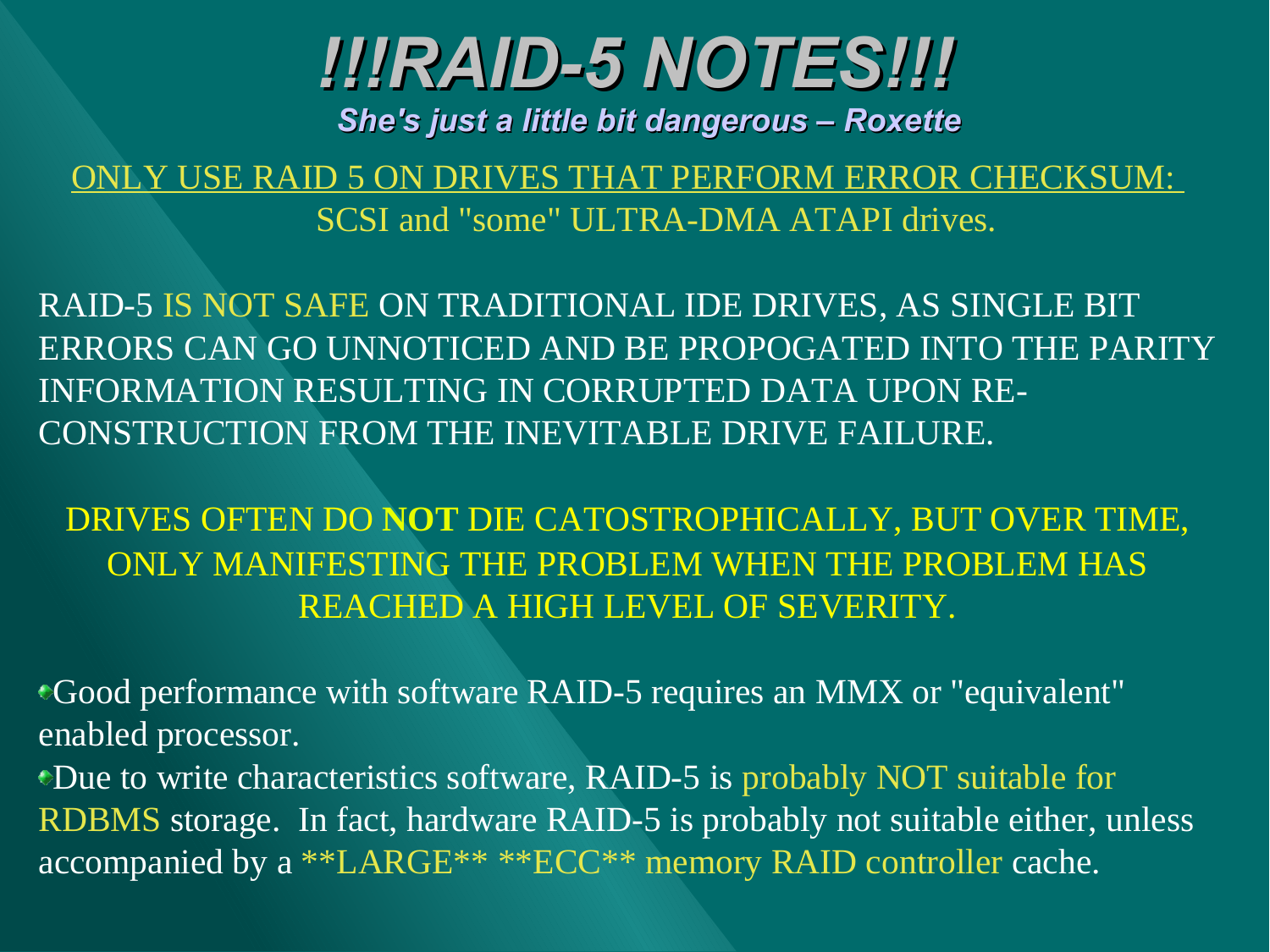## *Multi-Device Intro*

### The raidtools RPM add the following binaries to /sbin:

| mkraid        | Initialize an MD device defined in the config file.   |
|---------------|-------------------------------------------------------|
| raidstop      | Stop an MD device, or all MD devices.                 |
| raidstart     | Start an MD device, or all MD devices.                |
| raid0run      | Obsolete, do not use.                                 |
| raidhotadd    | Re-insert a previously failed partition into an array |
| raidhotremove | Remove a "good" partition from an array.              |

In order to perform a raidhotremove, operation requires the presence of a spare disk in the affected array.

Note: If any of the drives in an MD configuration are jumpered to Read-Only, it will crash the system.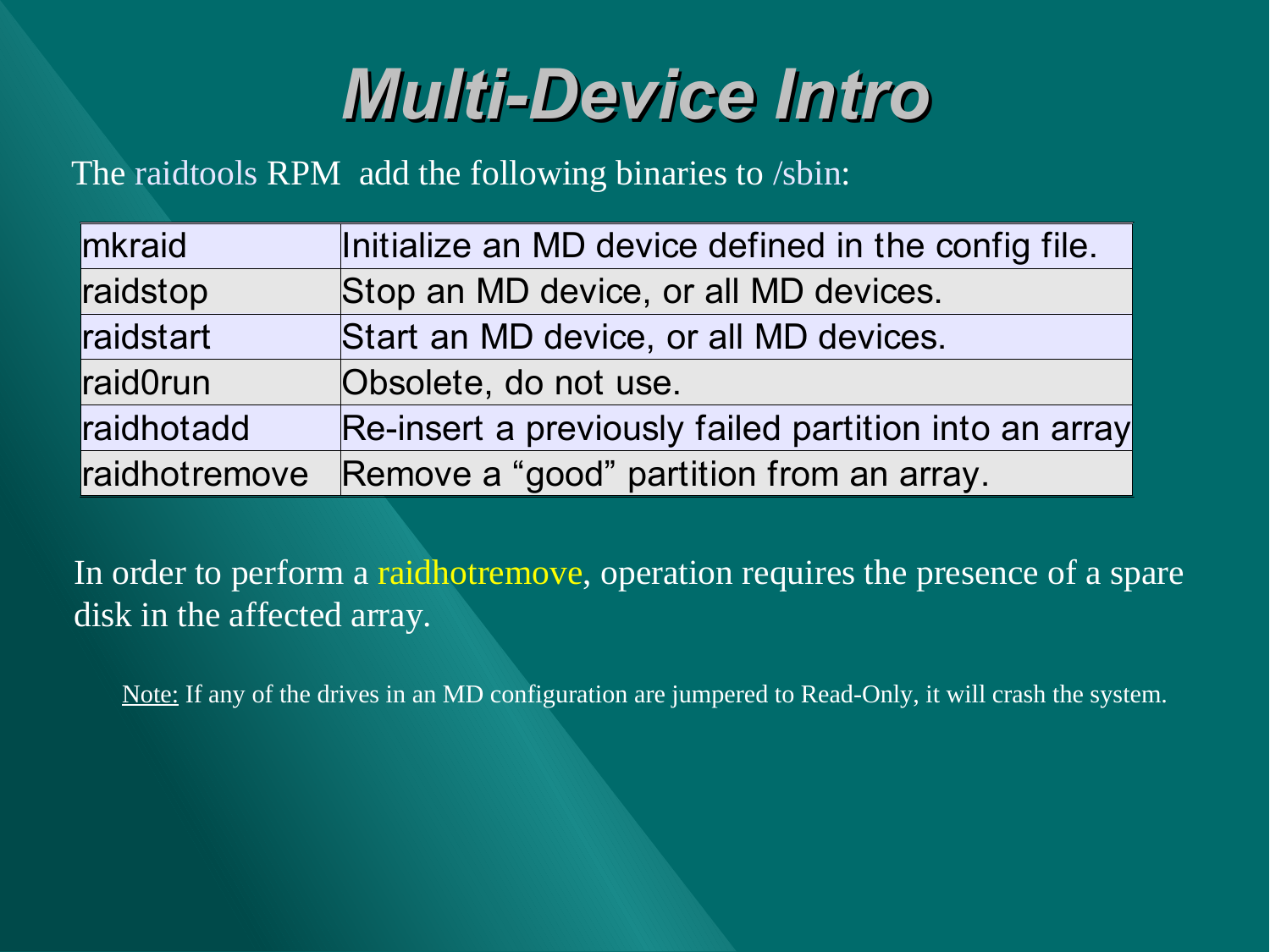## *The MD Config File*  raiddev /dev/md0 **(/etc/raidtab)**

 raid-level 5 nr-raid-disks 3

nr-spare-disks 1 chunk-size 32 parity-algorithm left-symmetric persistent-superblock 1 device /dev/sdf1 raid-disk 0 device /de<sup>v</sup>/sde1 raid-disk 1 device /dev/sdd1 raid-disk 2 device /dev/sdc1 spare-disk 0

raiddev /dev/md6 raid-level  $0 \rightarrow$ nr-raid-disks 2 nr-spare-disks 0 chunk-size 4 persistent-superblock 1  $device$  /dev/sdb5 raid-disk 0

MD device file to assign to this virtual device.

RAID level of this virtual device.

If RAID-5, the parity algorithm.

Partition device to include in virtual device.

Enumerate the devices to include.

Specify a drive as a "spare" disk.

Number of devices in this virtual device.

Number of "spare" devices in this virtual device, not included in "nr-raid-disks".

Size of block in virtual device.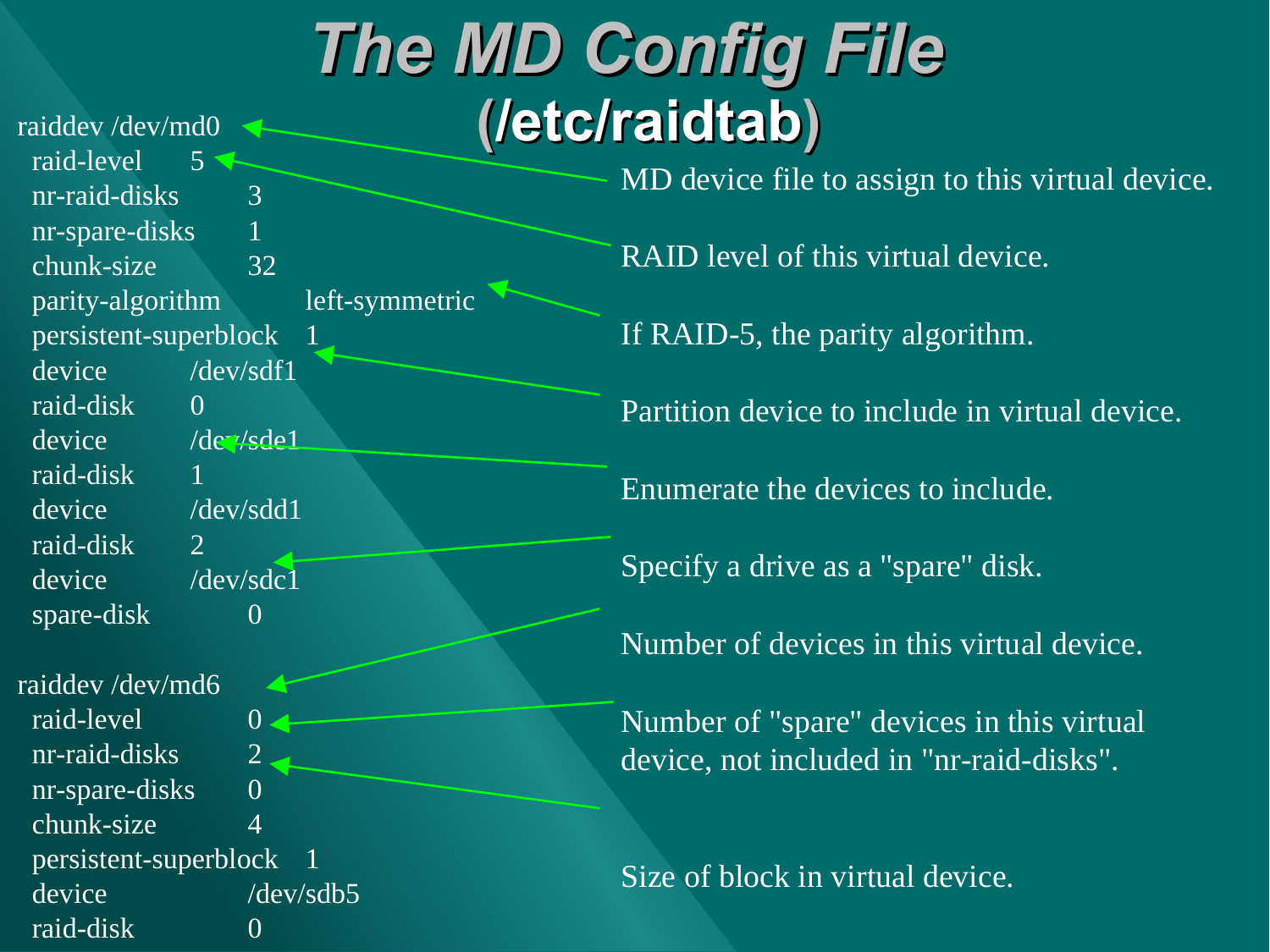

#### *if you want but I lose chunks with the bomb -DMX*

chunk-size 32

A ^2 number between 4 and 128 that specifies the block size of the virtual device.

This setting makes little difference for RAID levels other than 0 and 5.

#### **Raid Level 0**

A chunk size matching the "average" read/write operation is best, suggest 4.

A SCSI controller supporting "tagged command queue" will provide superior RAID 0 (sriping) performance.

#### Raid Level 5

| <b>RAID 0 Performance Chart</b> |                |             |              |  |  |  |  |
|---------------------------------|----------------|-------------|--------------|--|--|--|--|
| <b>Chunk</b>                    | <b>Block</b>   | <b>Read</b> | <b>Write</b> |  |  |  |  |
| 4                               | 1              | 19712       | 18035        |  |  |  |  |
| 4                               | 4              | 34048       | 27061        |  |  |  |  |
| 8                               | 1              | 19301       | 18091        |  |  |  |  |
| 8                               | 4              | 33920       | 27118        |  |  |  |  |
| 16                              | 1              | 19330       | 18179        |  |  |  |  |
| 16                              | $\overline{2}$ | 28161       | 23682        |  |  |  |  |
| 16                              | 4              | 33990       | 27229        |  |  |  |  |
| 32                              | 1              | 19251       | 18194        |  |  |  |  |
| 32                              | 4              | 34071       | 26976        |  |  |  |  |

prommended to ease the compute load of parity.

The configuration of the chunk size relative to the filesystem block size can have a significant effect on performance.

| <b>RAID 5 Performance Chart</b> |                |             |              |  |
|---------------------------------|----------------|-------------|--------------|--|
| <b>Chunk Block</b>              |                | <b>Read</b> | <b>Write</b> |  |
| 8                               |                | 11190       | 6879         |  |
| 8                               | 4              | 13474       | 12229        |  |
| 32                              | 1              | 11442       | 8291         |  |
| 32                              | 2              | 16089       | 10926        |  |
| 32                              | $\overline{4}$ | 18724       | 12627        |  |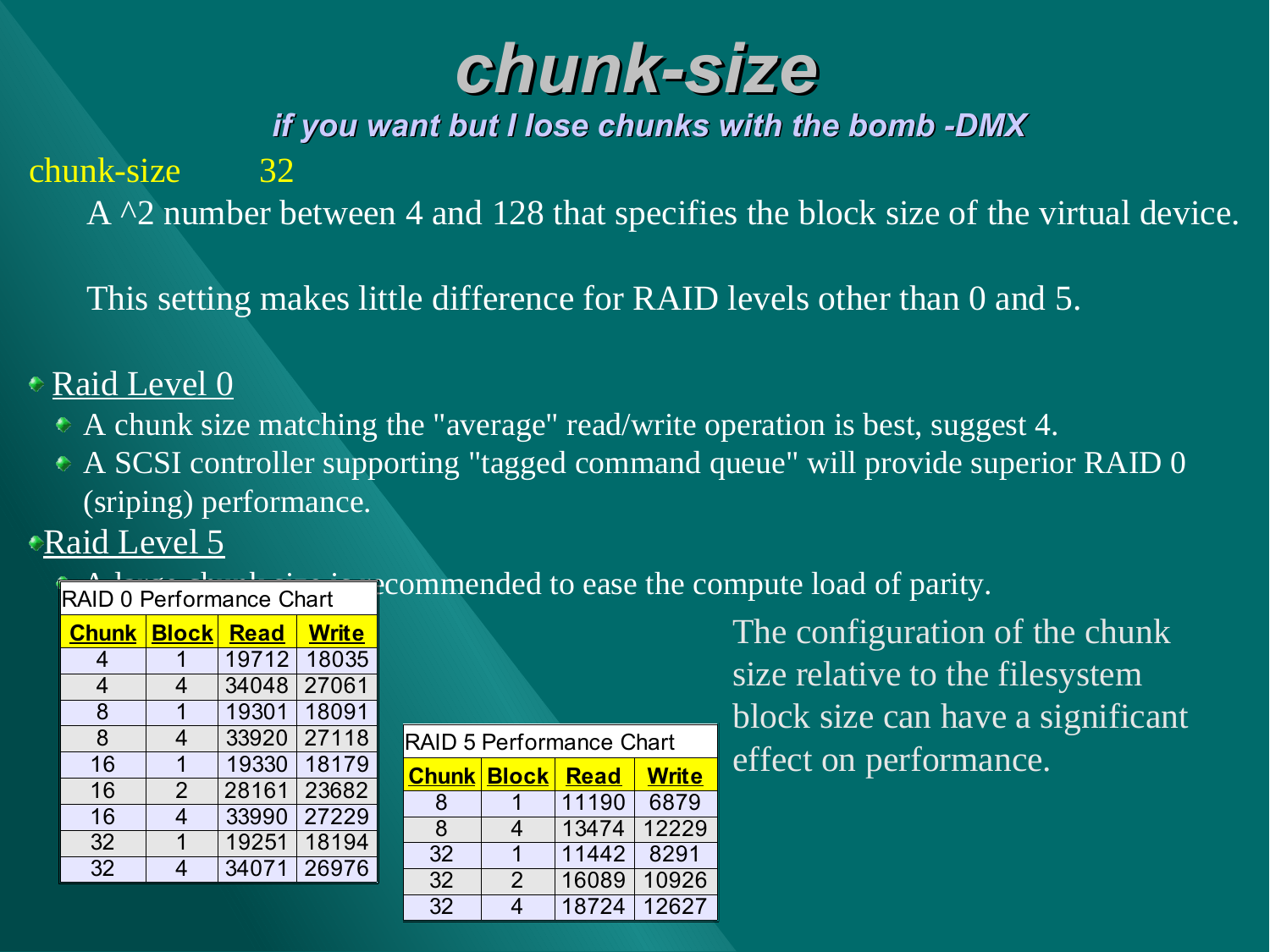## *Making a RAID Array*

Once you have a virtual device described in /etc/raidtab you simply initialize the device: mkraid /dev/md3

"mkraid" is a very smart utility. If a partition is in use, looks like it contains a filesystem, or another raid-device, it will warn you. And don't EVER ignore its warning.

You can immediately create a filesystem and copy data to the virtual device, any setup or regeneration is handled in the background and can be monitored by watching /proc/mdstat.

#### cat /proc/mdstat

If you create an ext2 filesystem on a RAID level 4 or 5 device you can use the ext2 "stride" option to increase performance: mke2fs -b 4096 -R stride=8 /dev/md3

\*With a chunk size of 32k, 8 4k blocks will fit in one block of the RAID device. This causes ext2 to perform writes as efficiently as possible. The effect of stride on RAID levels other than 4 or 5 has not been documented.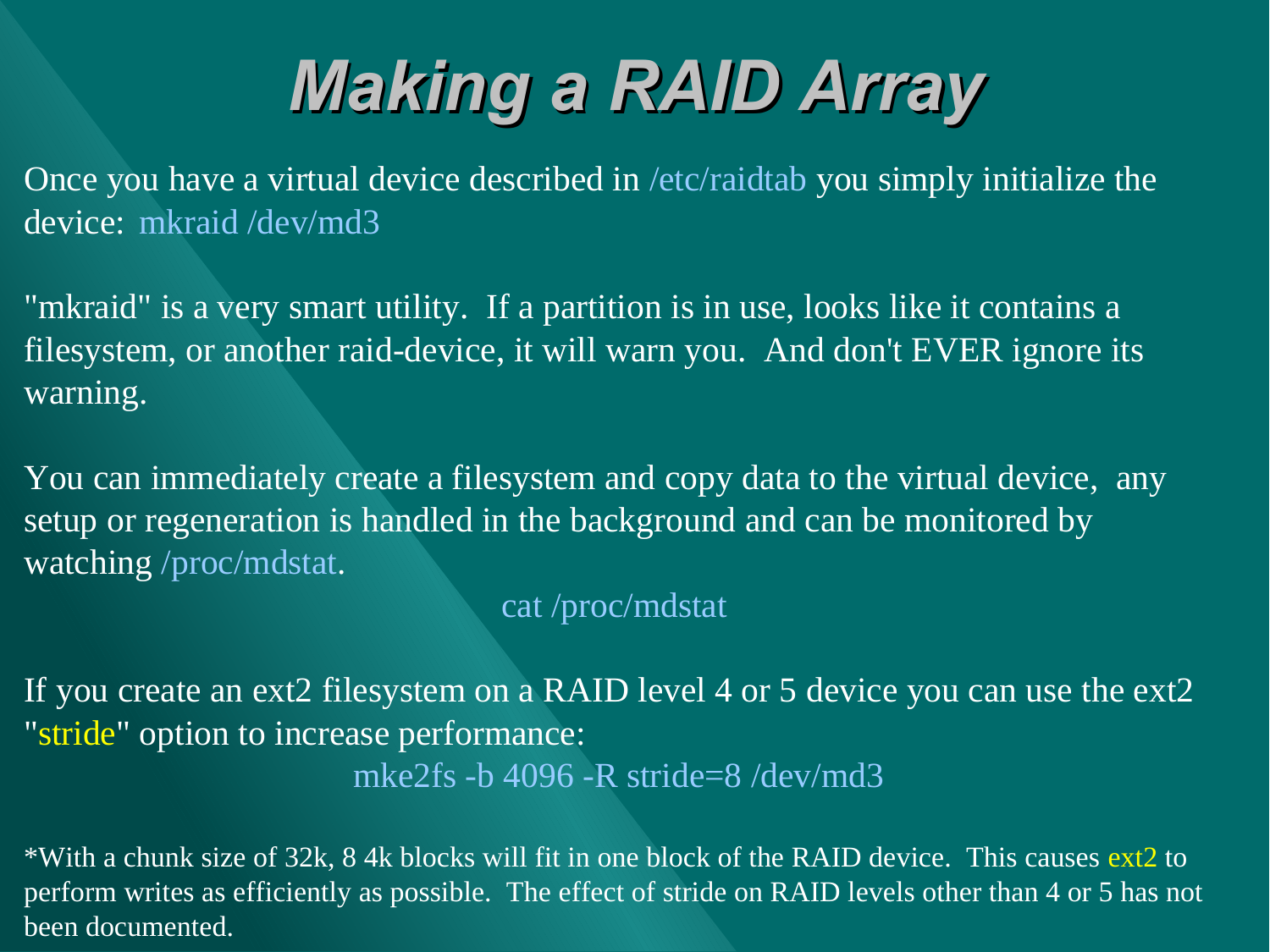

The file /proc/mdstat contains all the information about the current MD config.

Personalities : [linear] [raid0] [raid1] [raid5] read\_ahead 1024 sectors md7 : active raid0 sdb8[1] sda9[0] 3646464 blocks 4k chunks md6 : active raid0 sda7[1] sdb5[0] 626304 blocks 4k chunks md5 : active raid0 sdc6[3] sdd6[2] sde6[1] sdf6[0] 9358848 blocks 4k chunks md4 : active raid0 sde5[1] sdd5[0] 3688192 blocks 16k chunks md3 : active raid1 sdf3[1] sde3[0] 1024960 blocks [2/2] [UU] md2 : active raid0 sdf2[1] sde2[0] 2049920 blocks 4k chunks md1 : active raid1 sdd2[1] sdc2[0] 2048960 blocks [2/2] [UU] resync=1% finish=18.7min md0 : active raid5 sdc1[3] sdd1[2] sde1[1] sdf1[0] 5121792 blocks level 5, 32k chunk, algorithm 2 [3/3] [UUU] unused devices: <none> regenerating

It is safe to shutdown the system during a "resync" (regeneration). It will simply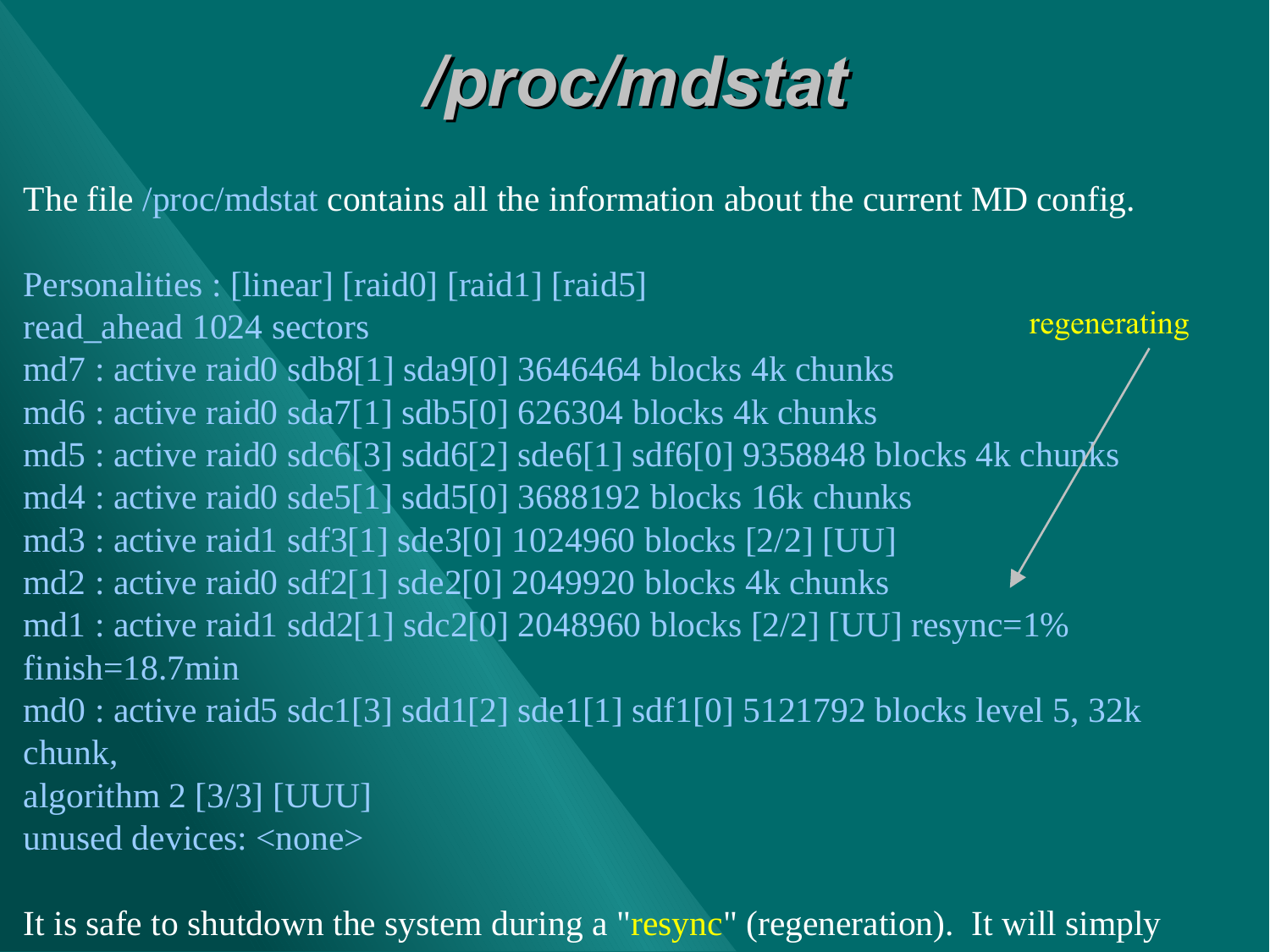**Logical Volume Management**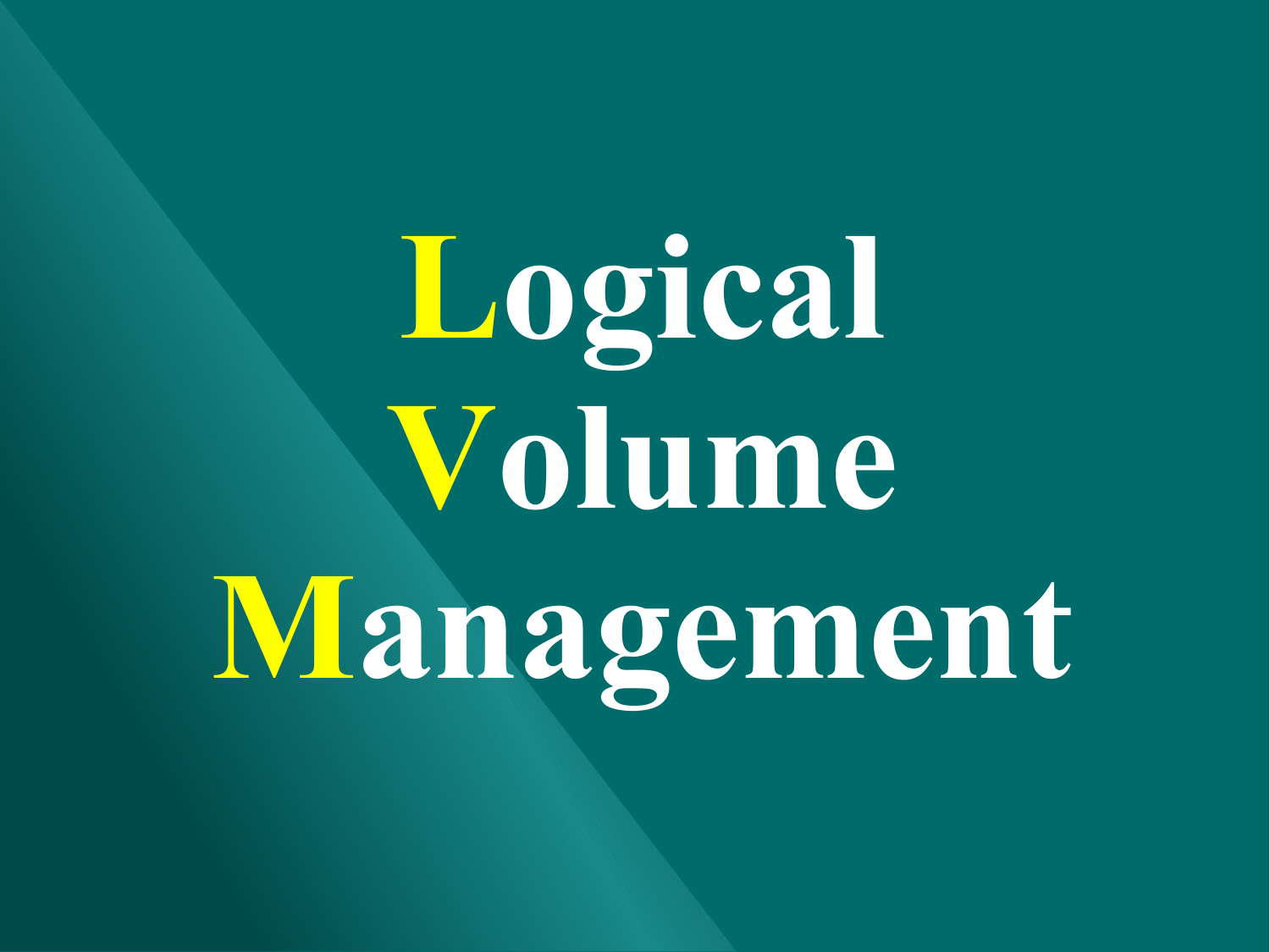# *LVM (The Future)*

With the 2.4.x kernel series comes the Linux Volume Manager (LVM).

- *http://www.sistina.com*
- LVM completely abstracts disk management. A disk can simply be partitioned into one large chunk, and LVM manages the usage of the storage capacity.
	- A partition is a "physical volume".
	- "Physical volumes" are grouped into "Volume groups".
	- Space is allocated from a "volume group" to a "logical volume" for use by a filesystem.
	- If supported by the filesystem (as it is with  $ext{ext{2}}$ ), the logical volume can be resized on the fly.
	- Striping is simply a parameter passed to the volume manager when creating a logical volume.
		- RAID, at this point, is still handled by the Multi-Device (md) modules.
	- Logical volumes can be forcibly moved among physical volumes.



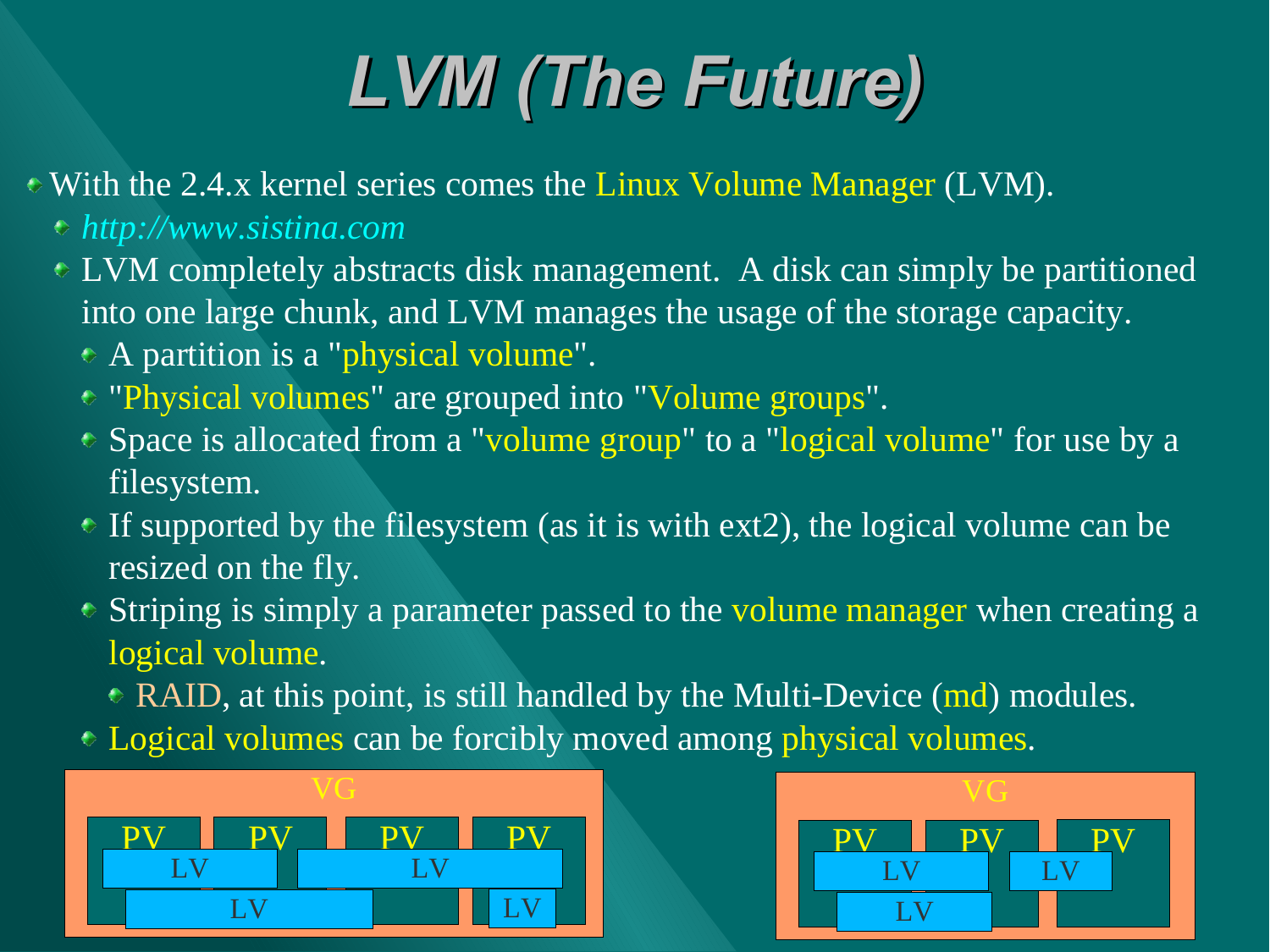## *The LVM Fork*

LVM1 - The default 2.4.*x* LVM subsystem. The original LVM code included functionality provided by later 2.4.*x* kernels. This results in duplication of effort, greater bug potential, and issues with maintainability. LVM1 is being maintained, but development effort is focused on.....

LVM2 - The new & shiny 2.4.*x* LVM subsystem. LVM2 relies on the facilities of the later 2.4.*x* kernels (most importantly device\_mapper). By using native kernel services, LVM2 will be more robust and enable to developers to focus on features (such as *transaction disk support*) rather than re-tooling infrastructure. LVM2 supports on the LVM1 meta-data format.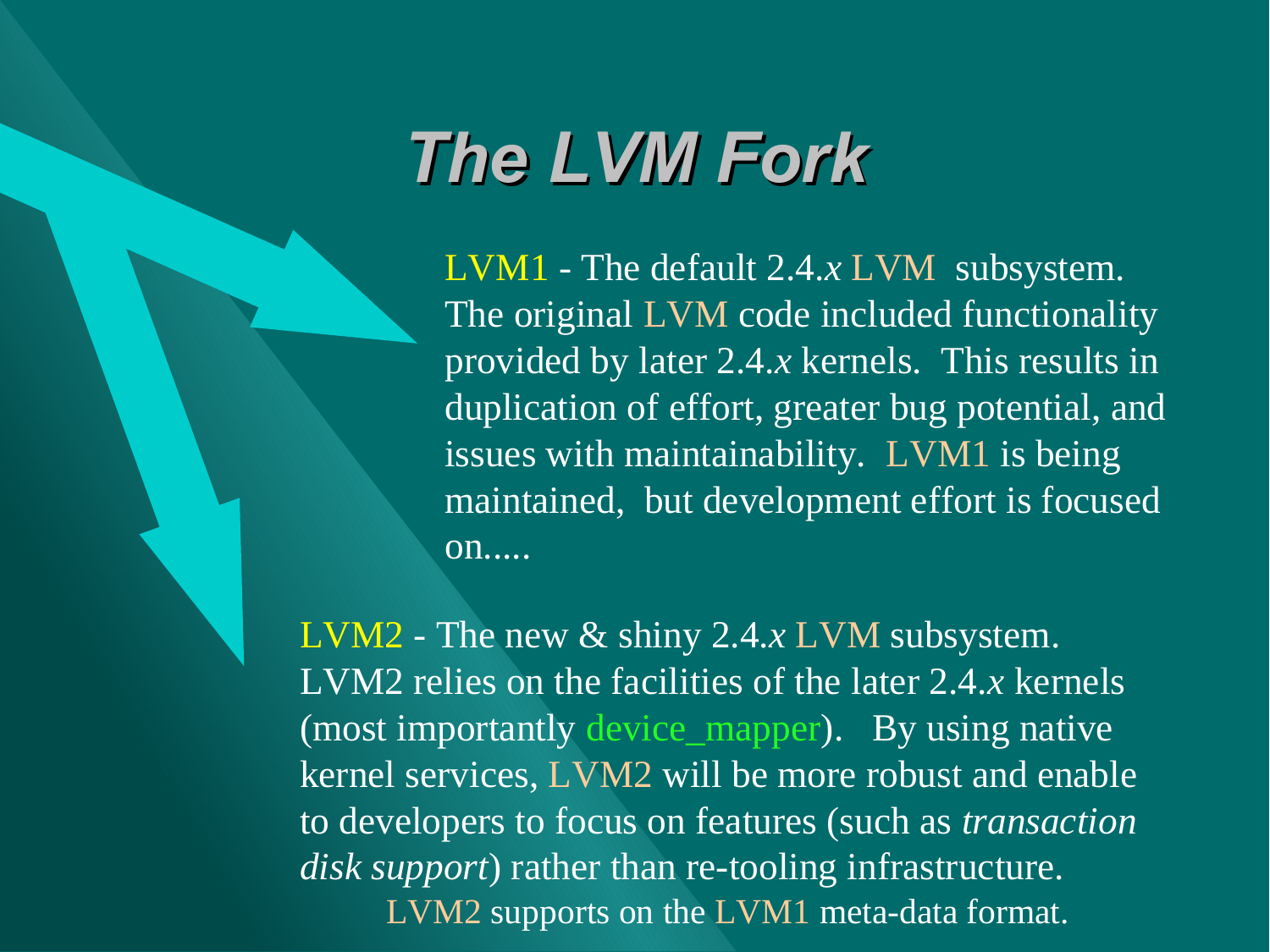## *LVM Features*

Disks belonging to a volume group can be "exported" unattached from one machine, and then "imported" when attached to another machine, which then has access to all the logical volumes in that disk pack.

Physical extents in a volume group can be moved from one physical volume to another physical volume without effecting the availability of the logical volume to which they belong.

Volume groups can be "merged" and "split".

"Instantaneous" copies of logical volumes, called snapshots, can be created. LVM has its own SAR(System Activity Recorded) to monitor the usage and performance of Logical Volumes.

Logical Volumes can have "meaningful" names.

- $\bullet$  Such as "usr", "lib", "tmp", .... vs. "md0", "sda1", "hda5", .....
- People argue if this is a feature or a short-sighted stupid idea.

Simply put, with LVM you don't store data on disks, you use the disks as a form of storage. (O*n disk data is no longer tightly associated with a disk partition.*)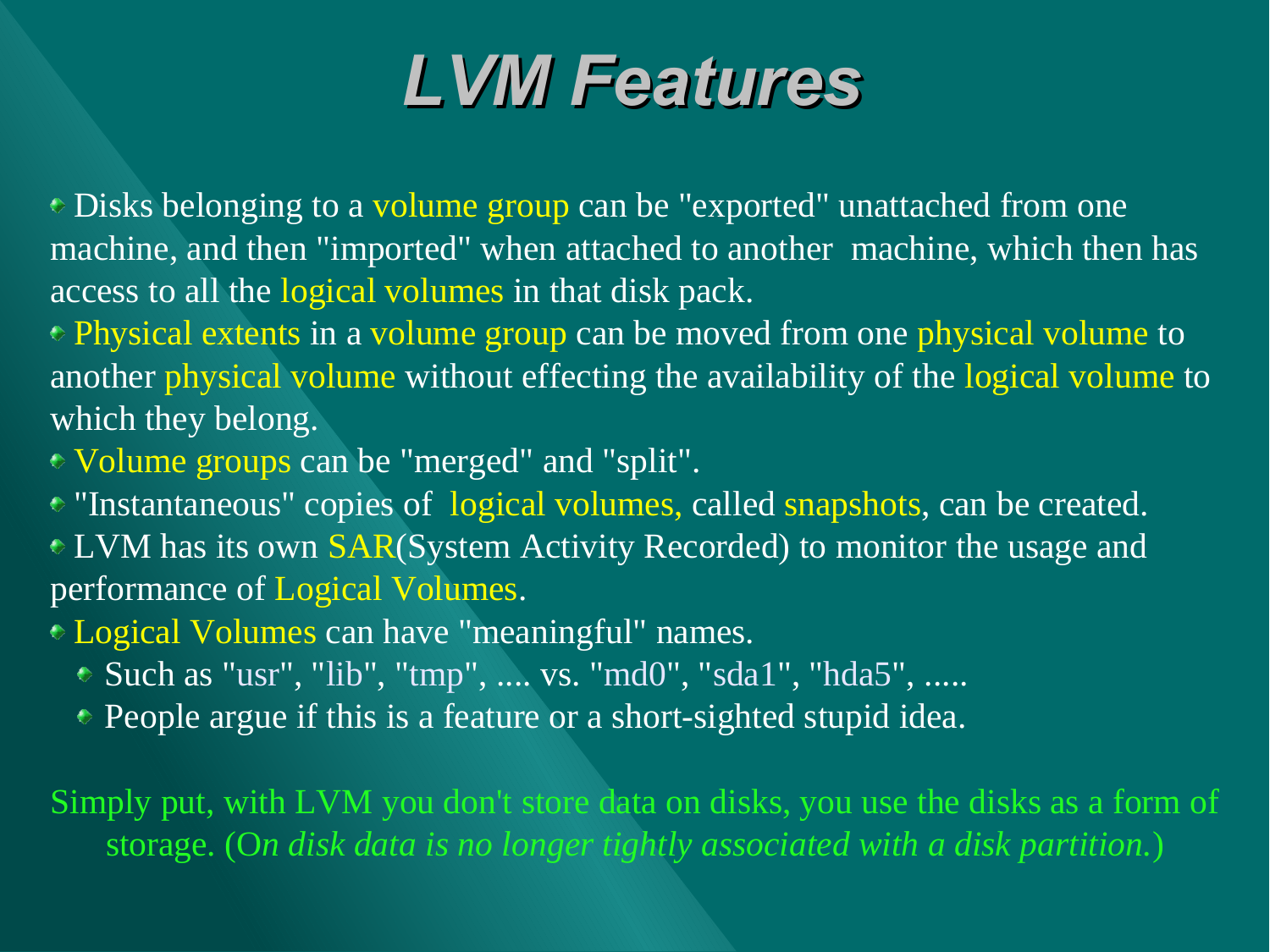

### This is a Perl/Tk application.

*Administrator LVM Administrator* **Administrato**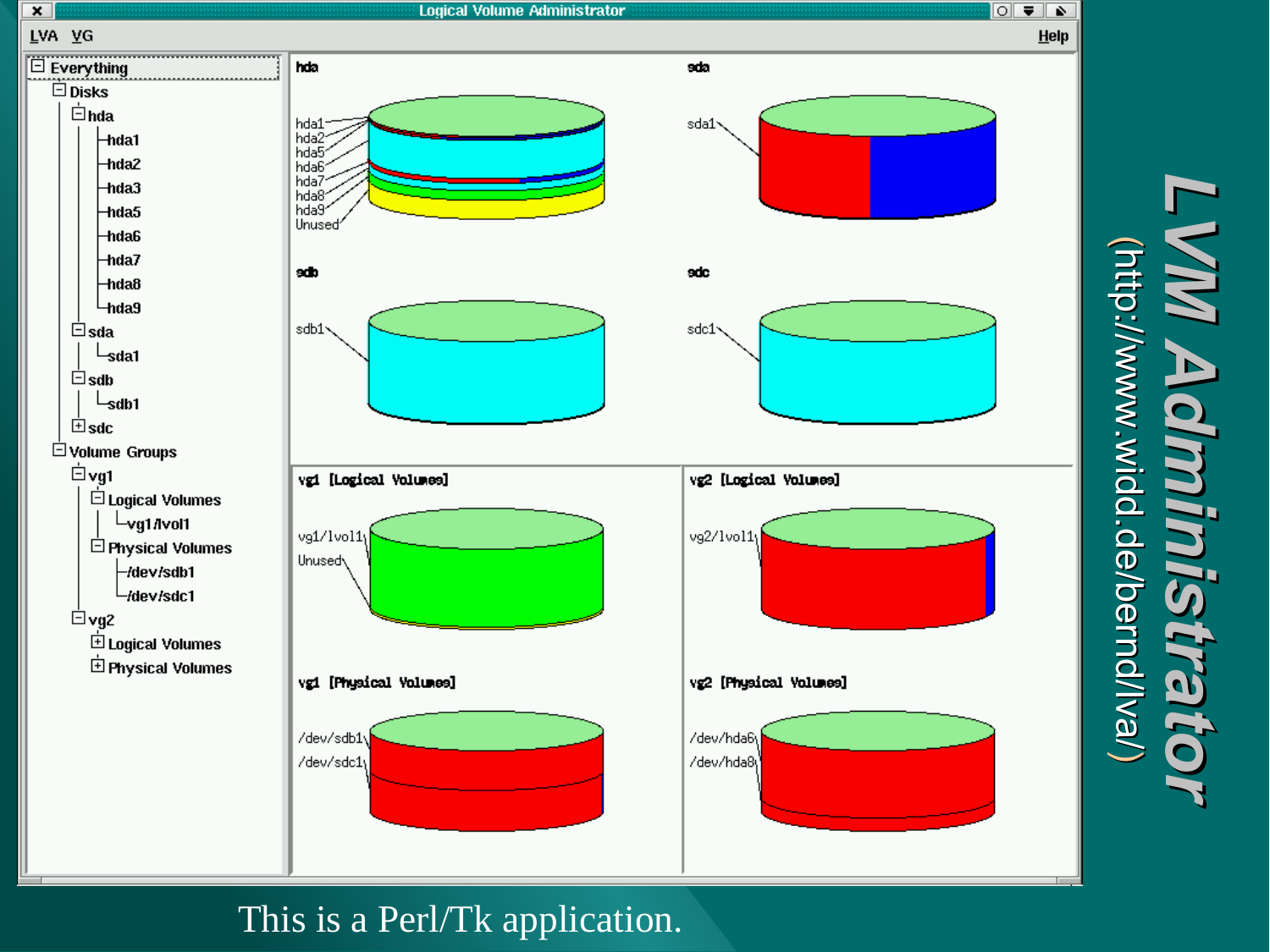## *LVM Gui* (http://www.xs4all.nl/~mmj/lvm/)

| O LVM 1                                                                                                                                                                                                                                                                                                           |                                                                                                                                                                                     | 000                                                                                                                                                                                               |  |  |
|-------------------------------------------------------------------------------------------------------------------------------------------------------------------------------------------------------------------------------------------------------------------------------------------------------------------|-------------------------------------------------------------------------------------------------------------------------------------------------------------------------------------|---------------------------------------------------------------------------------------------------------------------------------------------------------------------------------------------------|--|--|
| File<br>New Help                                                                                                                                                                                                                                                                                                  |                                                                                                                                                                                     |                                                                                                                                                                                                   |  |  |
| New PV New VG New LV DeActivate Delete Extend Reduce                                                                                                                                                                                                                                                              |                                                                                                                                                                                     |                                                                                                                                                                                                   |  |  |
| Unassigned PV's<br><b>O-</b> Disks and Partitions<br>$Q$ $\Box$ $VG's$<br>$P$ $\vee$ vg00<br>Physical Volumes<br>/dev/hde<br>/dev/hda9<br><b>P</b> Logical Volumes<br>var<br>db<br>news<br>home<br>usr<br>tmp<br>vm<br>bck<br>opt<br>$\equiv$ src<br>$\circ$ $\vee$ vg02<br>O Physical Volumes<br>Logical Volumes | VG name<br>Size<br><b>Access</b><br><b>Status</b><br>Number<br>LV max<br>LV current<br>LV open<br>PV max<br>PV current<br>PV open<br>PE size<br>PE total<br>PE allocated<br>VG uuid | vg00<br>22 Gb<br>Read/Write<br>Active/Extendable<br>O<br>256<br>10<br>$\overline{9}$<br>256<br>$\overline{z}$<br>$\overline{2}$<br>4096<br>5661<br>4763<br>LvEWOW-jUth-JGjb-e3Ac-Dyw1-U67z-wdREqe |  |  |

## This is a java application.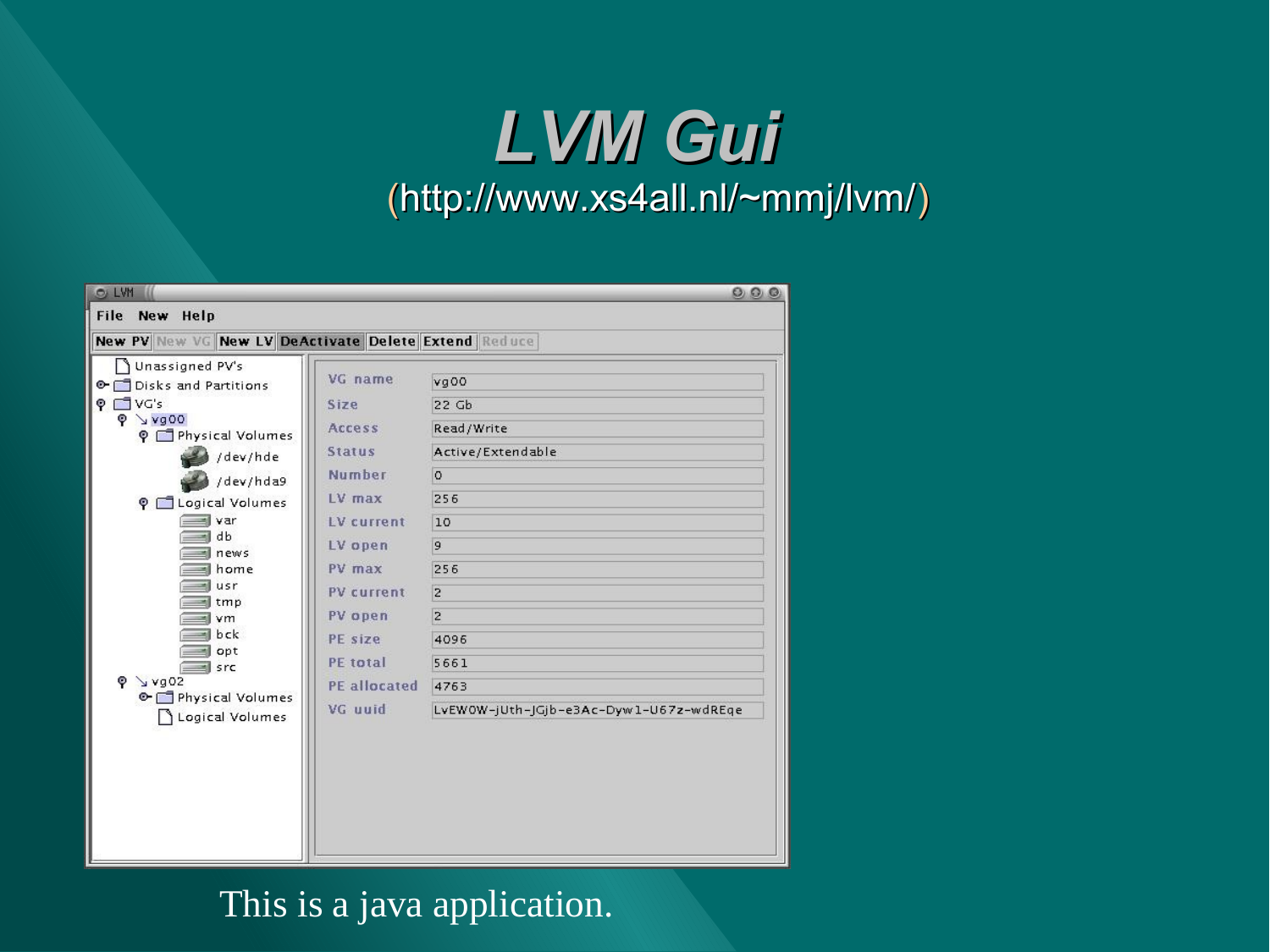# *Setting Up LVM*

- Mark a partition as a physical volume.
	- pvcreate /dev/sdf5
- $\bullet$  List defines physical volumes.
	- pvscan
- Create a volume group to contain the physical volume.
	- vgcreate sysvg /dev/sdf5
- List defined volume groups.
	- vgdisplay -v
- Add the physical volume to the volume group.
	- vgextend sysvg /dev/sdf5
- **Create a logical volume in the volume group.** 
	- lvcreate testvg -v --size 100M
	- Now /dev/testvg/lvol1 exists, and you can create a filesystem within it.
		- \$ mkreiserfs /dev/testvg/lv01; \$ mount /dev/testvg/lv01 /mnt/tmp
- vgscan;vgchange -ay must be run at boot time to load the LVM configuration.
	- This process creates files in /etc/lvmtab.d for each volume group discovered.
	- Volume groups know about themselves; they essentially have no "config" file.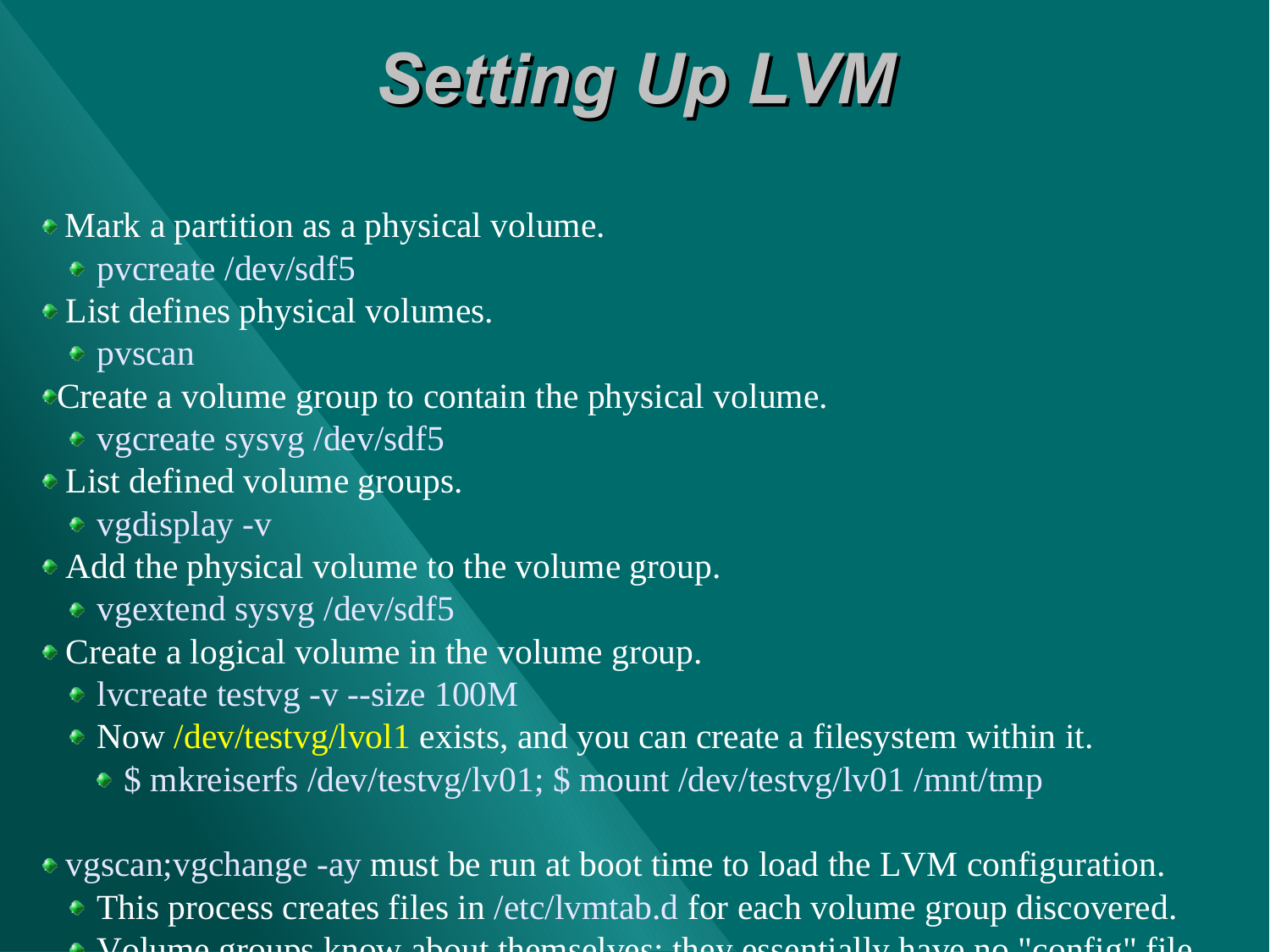

#### *This world has only one sweet moment set aside for us - Queen*

An LVM snapshot is a "running patch" that allows you to freeze the state of a logical volume, at least for awhile.

- $\bullet$  lvcreate -L 100 -s --name snap /dev/vg00/lvol1
- The above command will create a snapshot of the logical volume "lvol1" in the volume group "vg00", called "snap" until "lvol1" has changed more than 100Mb.
- If a snapshot exists for a logical volume, any blocks written in that logical volume will first be copied to the snapshot.
	- A translation table is maintained for the snapshot. Once space in the snapshot for blocks from the original logical volume is consumed the snapshot is disabled.
- This feature is primarily intended to ease the backup of filesystem data such as "/var/spool/mail" which changes constantly.
	- Simply create a snapshot and backup the snapshot while activity continues in the live logical volume.
	- Applications do not have to be taken down in order to back them up, or only taken down momentarily.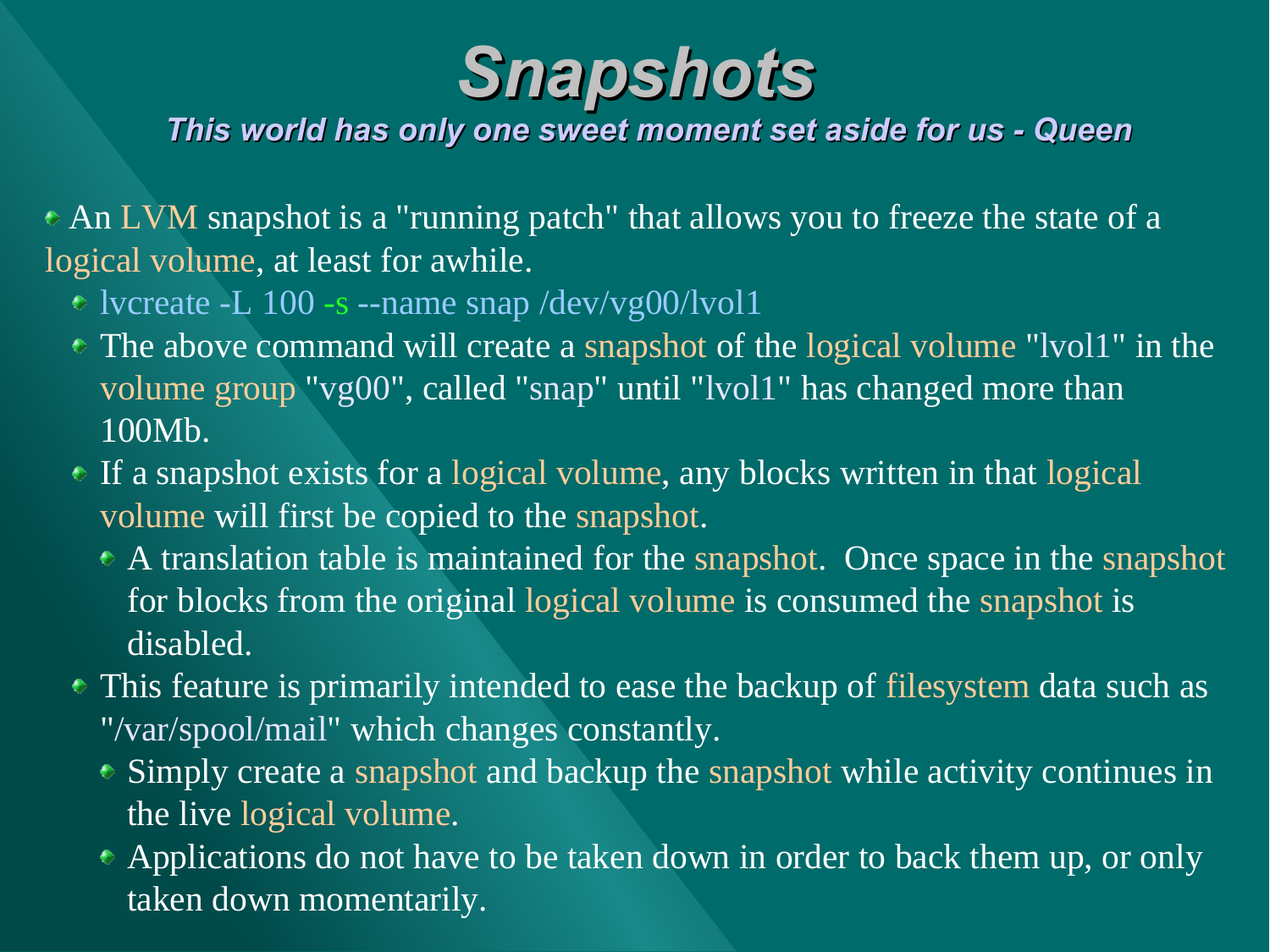## *vgdisplay I Can See Clearly Now The Rain is Gone – Johnny Nash*

\$ vgdisplay -v

| --- Volume group ---   |                     | --- Logical volume ---     |                                      |
|------------------------|---------------------|----------------------------|--------------------------------------|
| <b>VG</b> Name         | sysvg               | LV Name                    | /dev/sysvg/lvol1                     |
| <b>VG</b> Access       | read/write          | <b>VG Name</b>             | sysvg                                |
| <b>VG Status</b>       | available/resizable | LV Write Access            | read/write                           |
| VG#<br>$\overline{0}$  |                     | <b>LV Status</b>           | available                            |
| <b>MAXLV</b>           | 256                 | LV#<br>1                   |                                      |
| <b>Cur LV</b>          |                     | $\overline{0}$<br>$#$ open |                                      |
| Open LV                | $\theta$            | LV Size                    | <b>100 MB</b>                        |
| <b>MAX LV Size</b>     | 255.99 GB           |                            | 25                                   |
| Max PV                 | 256                 | <b>Current LE</b>          |                                      |
| <b>Cur PV</b>          | $ 2\rangle$         | <b>Allocated LE</b>        | 25                                   |
| <b>Act PV</b>          | $\overline{2}$      | <b>Allocation</b>          | next free                            |
| <b>VG Size</b>         | 3.52 GB             | <b>Read ahead sectors</b>  | 120                                  |
| <b>PE Size</b>         | 4 MB                | <b>Block device</b>        | 58:0                                 |
| <b>Total PE</b><br>900 |                     |                            |                                      |
| Alloc PE / Size        | 25 / 100 MB         | --- Physical volumes ---   |                                      |
| Free PE / Size         | 875 / 3.42 GB       | $PV$ Name $(\#)$           | $\frac{\text{dev}}{\text{sdc5}}$ (2) |

PE (Physical Extent) - The smallest allocatable unit of storage.

PV Status available / allocatable Total PE / Free PE 450 / 450

PV Name  $(\#)$  /dev/sdf5  $(1)$ Total PE / Free PE 450 / 425

PV Status available / allocatable